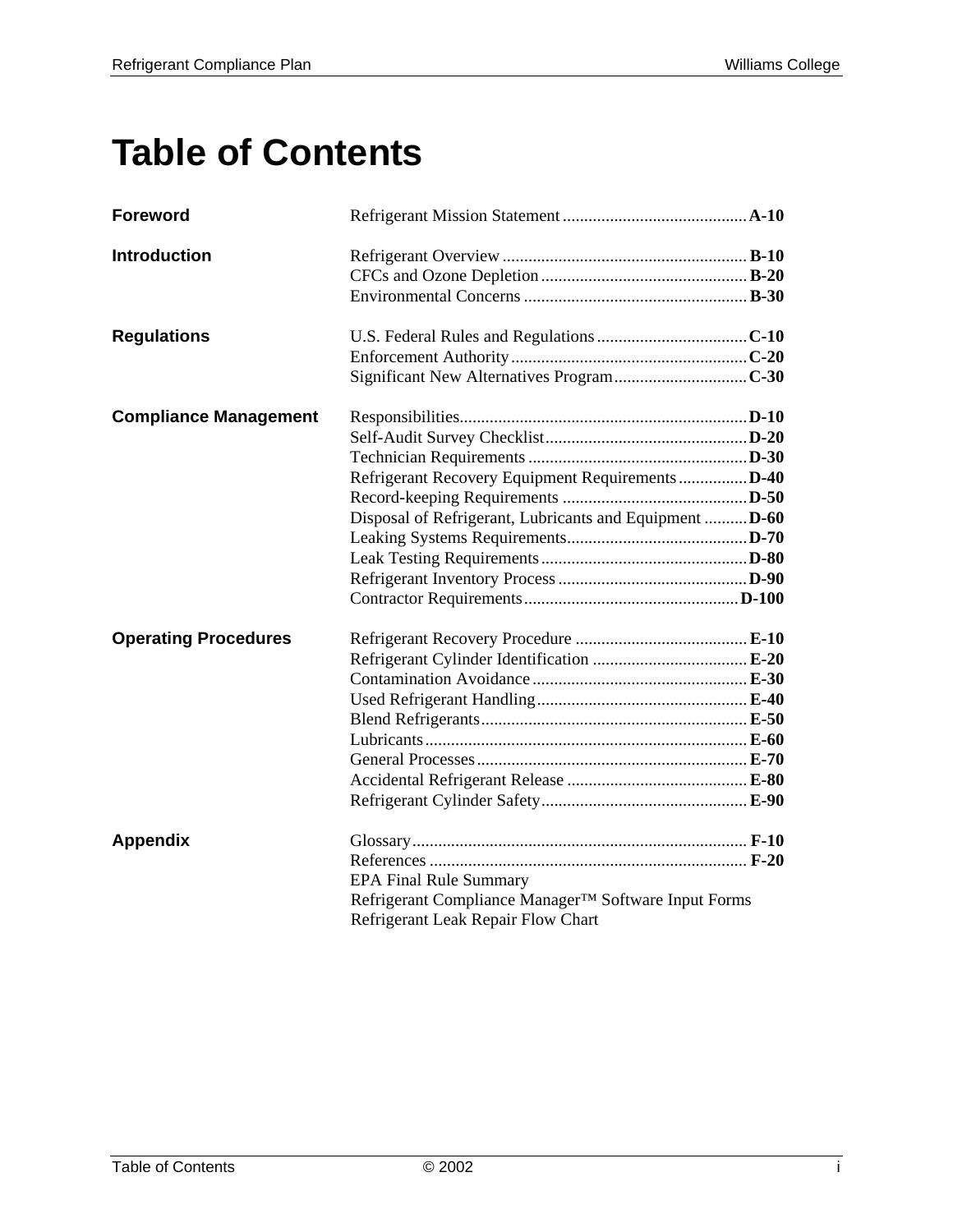# **Refrigerant Mission Statement**

## **A-10.1 Objective**

To detail how Williams College complies with Sections 608 and 609 of the Clean Air Act Amendments as codified in 40 CFR Part 82 rules and regulations.

## **A-10.2 Mission Statement**

Williams College's site management is committed to providing a safe, healthful, and environmentally sound workplace for its tenants, employees, and contractors while complying with all environmental regulatory requirements.

We will emphasize:

- $\boxtimes$  Providing a business environment, which fosters professionalism, team effort and personal responsibility for service quality.
- $\boxtimes$  Providing environmentally responsible solutions.
- $\boxtimes$  Minimizing Williams College's "risk" exposure through proactive management policies and action programs designed to meet and/or exceed federal, state, and local requirements.
- $\boxtimes$  Insuring all responsible employees and contractors are aware of and will comply with all applicable environmental regulations.
- $\boxtimes$  Replacement or retrofit of Ozone Depleting Substance (ODS) equipment, such as CFC equipment, at the end of its service life or when economically feasible.

Williams College's refrigerant compliance program encompasses a strategic approach and general guidance for managing building air conditioning and refrigeration equipment and refrigerant service tools. In brief, the program is to properly recover/recycle refrigerants, repair leaks, document all activities and to safely handle, store and dispose of refrigerants.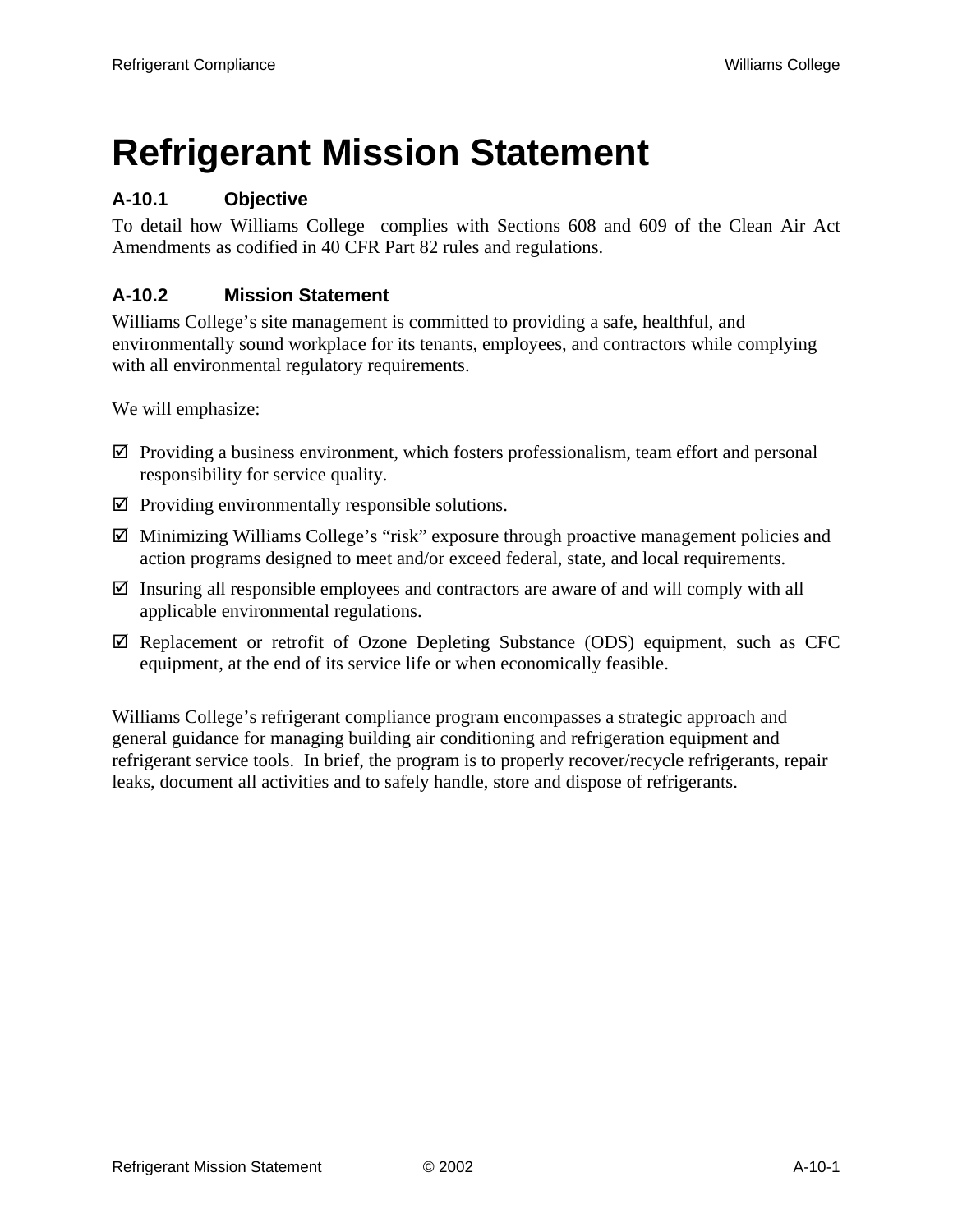# **Refrigerant Overview**

## **B-10.1 Background**

A refrigerant is a fluid (liquid or gas), which transfers heat away from one point to another. In a typical vapor compression system, the refrigerant changes phase. That is, it changes from a liquid to a gas when it absorbs heat and changes back to a liquid when it gives up heat. Most chemicals have the ability to change from a liquid to a gas, but only a few chemicals do so in a manner that makes them good refrigerants.

Most refrigerants used today for vapor compression air conditioning are called halocarbons. A halocarbon is a hydrocarbon molecule containing one or more halogens. The halogen elements most commonly used in refrigerants are chlorine (Cl) and fluorine (F). Refrigerants used in centrifugal chillers are halocarbons based on methane and ethane molecules.

## **B-10.2 Refrigerant Nomenclature**

Most refrigerants in common use *are* single chemicals.

Single component refrigerants have an "R-" designation of two or three numbers, which reflect its chemical composition.

- The first digit (of a refrigerant with three numbers) is one unit lower than the number of carbon atoms in the molecule. If the molecule contains only one carbon atom, the first digit is omitted.
- The second digit is one unit greater than the number of hydrogen atoms in the molecule.
- The third digit is equal to the number of fluorine atoms in the molecule.

For example: HFC-134a - 1,1,1,2-tetrafluoroethane  $(CH_2FCF_3)$ 



Some refrigerants, however, are comprised of two or more chemicals. R-500 and R-502 are two examples. R-502 is composed of 48.8% (by weight) of HCFC-22 and 51.2% of CFC-115. When formulated in those proportions these chemicals take on the characteristics of a single refrigerant. Combinations of chemicals that act as a single refrigerant are called azeotropes.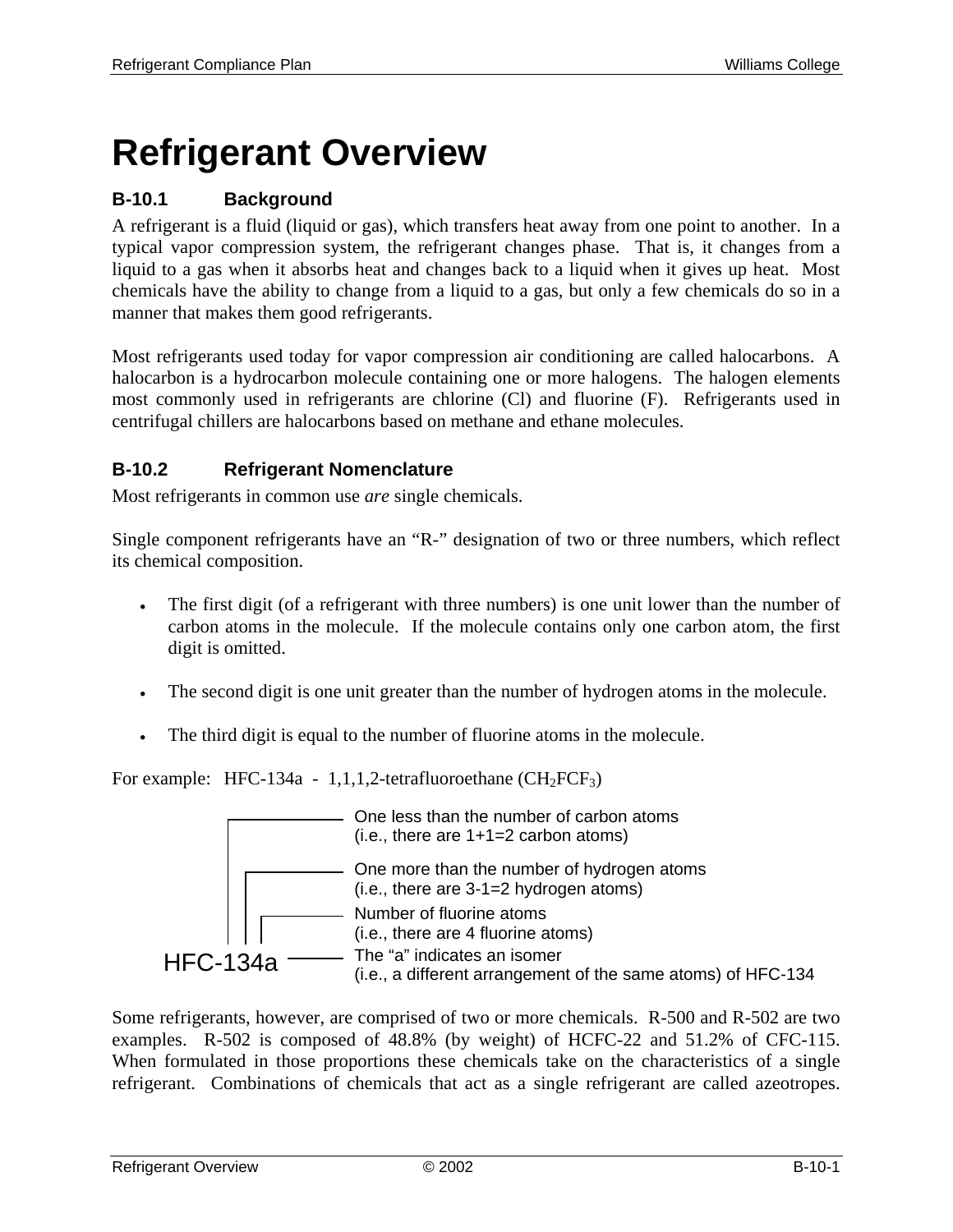Azeotropes are designated by a three digit number beginning with the number "5", such as R-502.

Combinations of chemicals that maintain some of their original characteristics are called zeotropes. For example, unlike single refrigerants and azeotropes, which boil at a single temperature, zeotropes boil over a range of temperatures determined by the boiling points of their individual components. A zeotrope is also sometimes referred to as a blend. Zeotropes are designated by a three digit number beginning with the number "4". The designation ends with a letter to differentiate between compositions of the same chemicals such as in R-401A.

The below chart details the refrigerant, chemical name, CAS number and UN# wherever applicable:

| Refrigerant     | <b>Chemical Name</b>                                                                                | <b>CAS number</b> | <b>UN#</b>    |
|-----------------|-----------------------------------------------------------------------------------------------------|-------------------|---------------|
| 11              | trichlorofluoromethane (CCI <sub>3</sub> F)                                                         | 75-69-4           | N/A           |
| $\overline{12}$ | dichlorodifluoromethane (CCl <sub>2</sub> F <sub>2</sub> )                                          | $75 - 71 - 8$     | <b>UN1028</b> |
| $\overline{13}$ | chlorotrifluoromethane (CCIF <sub>3</sub> )                                                         | 75-72-9           | <b>UN1022</b> |
| 22              | chlorodifluoromethane (CHCIF <sub>2</sub> )                                                         | 75-45-6           | <b>UN1018</b> |
| 23              | trifluoromethane (CHF <sub>3</sub> )                                                                | 75-46-7           | <b>UN1984</b> |
| 113             | 1,1,2-trichloro-1,2,2-trifluoroethane (CCl <sub>2</sub> FCCIF <sub>2</sub> )                        | 76-13-1           | N/A           |
| 114             | 1,2-dichloro-1,1,2,2-tetrafluoroethane (CCIF <sub>2</sub> CCIF <sub>2</sub> )                       | 76-14-2           | <b>UN1958</b> |
| 123             | 2,2-dichloro-1,1,1-trifluoroethane (CHCl <sub>2</sub> CF <sub>3</sub> )                             | 306-83-2          | N/A           |
| 134a            | 1,1,1,2-tetrafluoroethane $(CH_2FCF_3)$                                                             | 811-97-2          | <b>UN1956</b> |
| 401A            | (53/13/34) chlrodifluoromethane/1,1-difluoroethane/2-                                               | N/A               | <b>UN1956</b> |
|                 | chloro-1,1,1,2-tetrafluoroethane                                                                    |                   |               |
| 401B            | (61/11/28) chlorodifluoromethane/1,1-difluoroethane/2-                                              | N/A               | <b>UN1956</b> |
|                 | chloro-1,1,1,2-tetrafluoroethane                                                                    |                   |               |
| 402A            | (60/2/38)                                                                                           | N/A               | <b>UN1956</b> |
|                 | pentafluoroethane/propane/chlorodifluoromethane                                                     |                   |               |
| 402B            | (38/2/60)                                                                                           | N/A               | <b>UN1956</b> |
|                 | pentafluoroethane/propane/chlorodifluoromethane                                                     |                   |               |
| 404A            | (44/52/4) pentafluoroethane/1,1,1-                                                                  | N/A               | <b>UN1956</b> |
|                 | trifluoroethane/1,1,1,2-tetrafluoroethane                                                           |                   |               |
| 406A            | (55/4/41) chlorodifluoromethane/2-methyl propane                                                    | N/A               | <b>UN1956</b> |
|                 | (isobutene)/1-chloro-1,1-difluoroethane                                                             |                   |               |
| 407C            | (23/25/52) difluoromethane (methlyene                                                               | N/A               | <b>UN1956</b> |
|                 | fluoride)/pentafluoroethane/1,1,1,2-tetrafluoroethane                                               |                   |               |
| 408A            | (7/46/47) pentafluoroethane/1,1,1-                                                                  | N/A               | <b>UN1956</b> |
|                 | trifluoroethane/chlorodifluoromethane                                                               |                   |               |
| 409A            | (60/25/15) chlorodifluoromethane/2-chloro 1,1,1,2-<br>tetrafluoroethane/1-chloro-1,1-difluoroethane | N/A               | <b>UN1956</b> |
| 410A            | (50/50) difluoromethane (methylene                                                                  | N/A               | <b>UN1956</b> |
|                 | fluoride)/pentafluoroethane                                                                         |                   |               |
| 500             | (73.8/26.2) dichlorodifluoromethane/1,1-difluoroethane                                              | N/A               | <b>UN2602</b> |
| 502             | (48.8/51.2)                                                                                         | N/A               | <b>UN1973</b> |
|                 | chlorodifluoromethane/chloropentafluoroethane                                                       |                   |               |
| 503             | (40.1/59.9) trifluoromethane/chlorotrifluoromethane                                                 | N/A               | <b>UN2599</b> |
| 507             | (50/50) pentafluoroethane/1,1,1-trifluoroethane                                                     | N/A               | <b>UN1956</b> |
|                 |                                                                                                     |                   |               |

#### **B-10.3 Physical and Environmental Properties of Refrigerants**

Even small changes in the makeup of these refrigerants can make a large difference in their physical and environmental properties. The following table shows some thermophysical and environmental properties of some common refrigerants.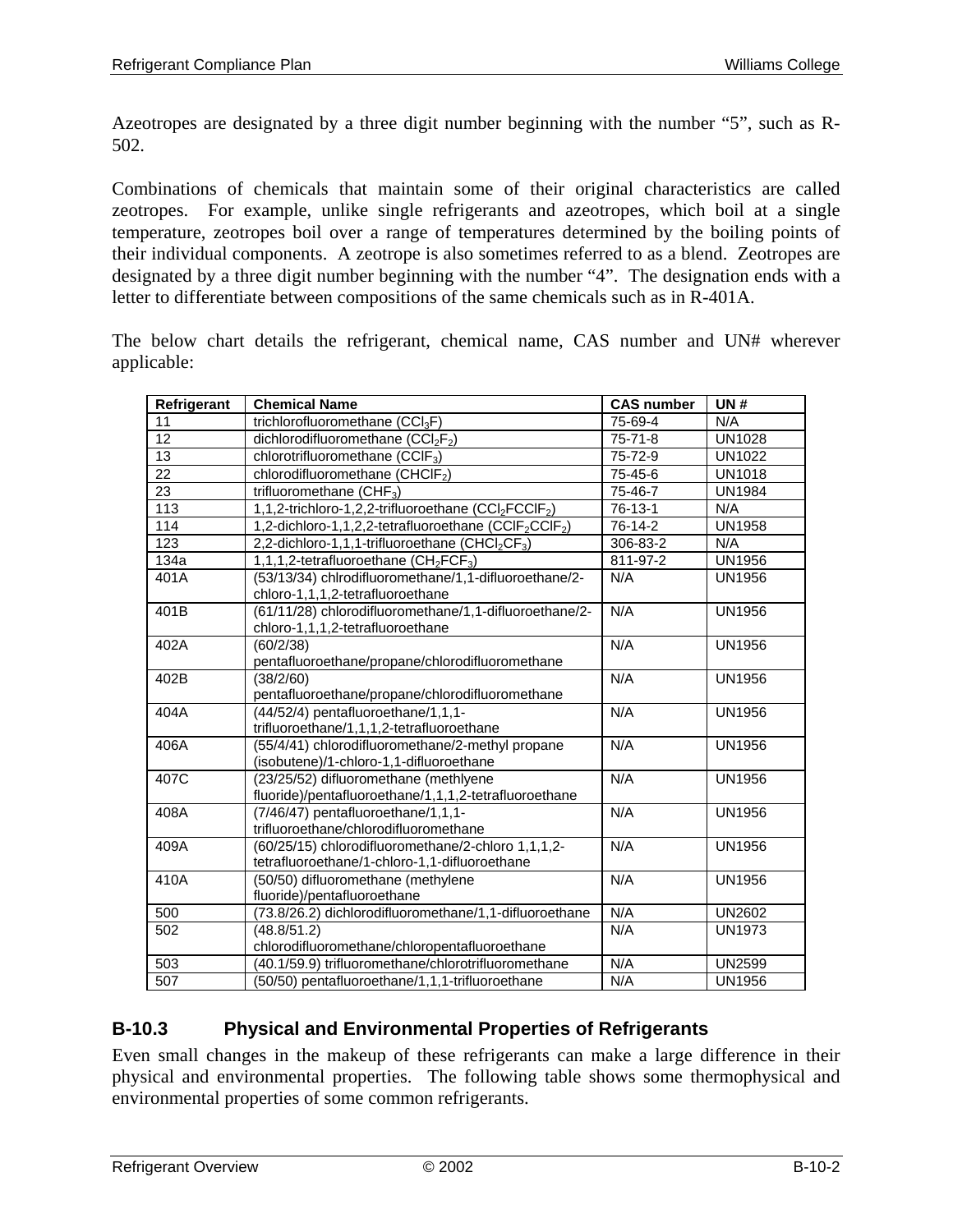|             |                      | Specific Heat |            |            | Atmospheric     |
|-------------|----------------------|---------------|------------|------------|-----------------|
| Refrigerant | <b>Boiling Point</b> | @ 86°F        | <b>ODP</b> | <b>GWP</b> | life            |
|             | $({}^o\mathrm{F})$   | (Btu/lb. °F)  |            |            | (years)         |
| $R-11$      | 74.7                 | 0.21          | 1.000      | 4600       | 45              |
| $R-12$      | $-21.6$              | 0.24          | .82        | 10600      | 100             |
| $R-22$      | $-41.4$              | 0.31          | 0.034      | 1900       | 11.8            |
| $R-123$     | 82.0                 | 0.21          | 0.012      | 120        | 1.4             |
| R-134a      | $-15.0$              | 0.36          | $\theta$   | 1600       | 13.6            |
| $R-404A$    | $-51.9$              | 0.37          | $\theta$   | 4540       | $(13.6 - 53.5)$ |
| $R-410A$    | $-60.9$              | 0.41          | $\theta$   | 2340       | $(5.6-32.6)$    |
| $R - 502$   | $-49.5$              | 0.30          | 0.221      | 6200       | $(11.8 - 1700)$ |
| $R - 507$   | $-52.8$              | 0.35          | $\theta$   | 4600       | $(32.6 - 53.5)$ |

#### **B-10.4 Health and Safety Considerations**

Many chemicals, including refrigerants, can be harmful if used improperly. Three important categories of health and safety concerns are toxicity, flammability, and  $O_2$  displacement (asphyxiation hazard).

An international group of refrigerant manufacturers, through the Program for Alternative Fluorocarbon Toxicity (PAFT) testing, have conducted extensive toxicology tests on some HCFC and HFC refrigerants. With these results, manufacturers have recommended concentrations that humans can tolerate for a given time without harmful effects, called Allowable Exposure Limits (AELs). These values are given in parts per million (ppm), indicating the maximum amount of refrigerant that can be safely tolerated. Other toxicity indicators include Threshold Limit Values (TLVs) and Permissible Exposure Levels (PEL) values. Refrigerant manufacturers indicate the AEL, TLV, and PEL of a refrigerant on the Materials Safety Data Sheet (MSDS). ASHRAE Standard 34, *Number Designation and Safety Classification of Refrigerants*, classifies toxicity into two groups:

- Class A: Refrigerants with low toxicity, with a weighted TLV over time higher than 400 ppm. That is, only concentrations over 400 ppm, over sustained periods of time are of concern.
- Class B: Refrigerants with higher toxicity with a weighted TLV over time lower than 400 ppm.

Flammability, the ability of a chemical to support combustion, is also measured in a laboratory. Refrigerants are generally classified as being non-flammable, of low flammability, or high flammability.

ASHRAE Standard 34 assigns each refrigerant into one of three flammability groups. There are various scientific definitions for these groups, but generally they can be categorized as:

Group 1: No flammability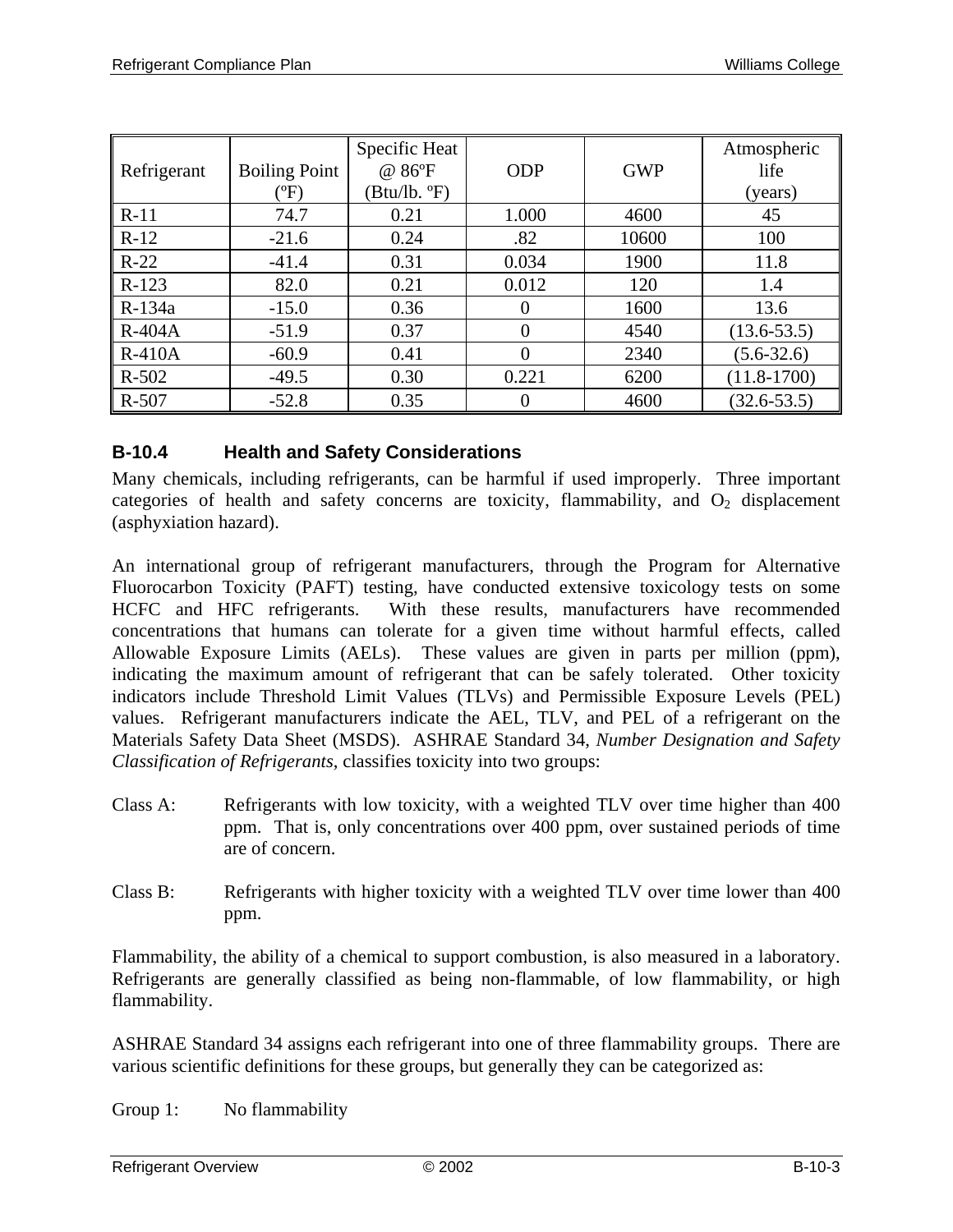Group 2: Low flammability

Group 3: High flammability

By combining toxicity and flammability criteria, a matrix is obtained which classifies a refrigerant into class A1, A2, A3, B1, B2, or B3.

|   | <b>HFC-134a</b> |                  |
|---|-----------------|------------------|
|   | <b>HFC-125</b>  |                  |
|   | HCFC-22         | <b>HCFC-123</b>  |
|   | CFC-12          |                  |
|   | <b>CFC-11</b>   |                  |
|   | <b>HFC-152a</b> | (ammonia)        |
| 2 | <b>HFC-143a</b> | R-717            |
|   | <b>HFC-32</b>   |                  |
|   | (propane)       |                  |
|   | $R - 290$       | (vinyl chloride) |
| 3 | (isobutane)     | R-1140           |
|   | R-600a          |                  |
|   |                 |                  |

#### *ASHRAE 34 Matrix with Some Refrigerant Examples*

ASHRAE Standard 15, 1994, *Safety Code for Mechanical Refrigeration* treats the subject of how refrigerants that have been classified in ASHRAE Standard 34 may be used. It points out the need for refrigerant vapor sensors and self-contained breathing apparatus in certain situations because all fluorocarbon refrigerants are heavier than air and can cause asphyxiation.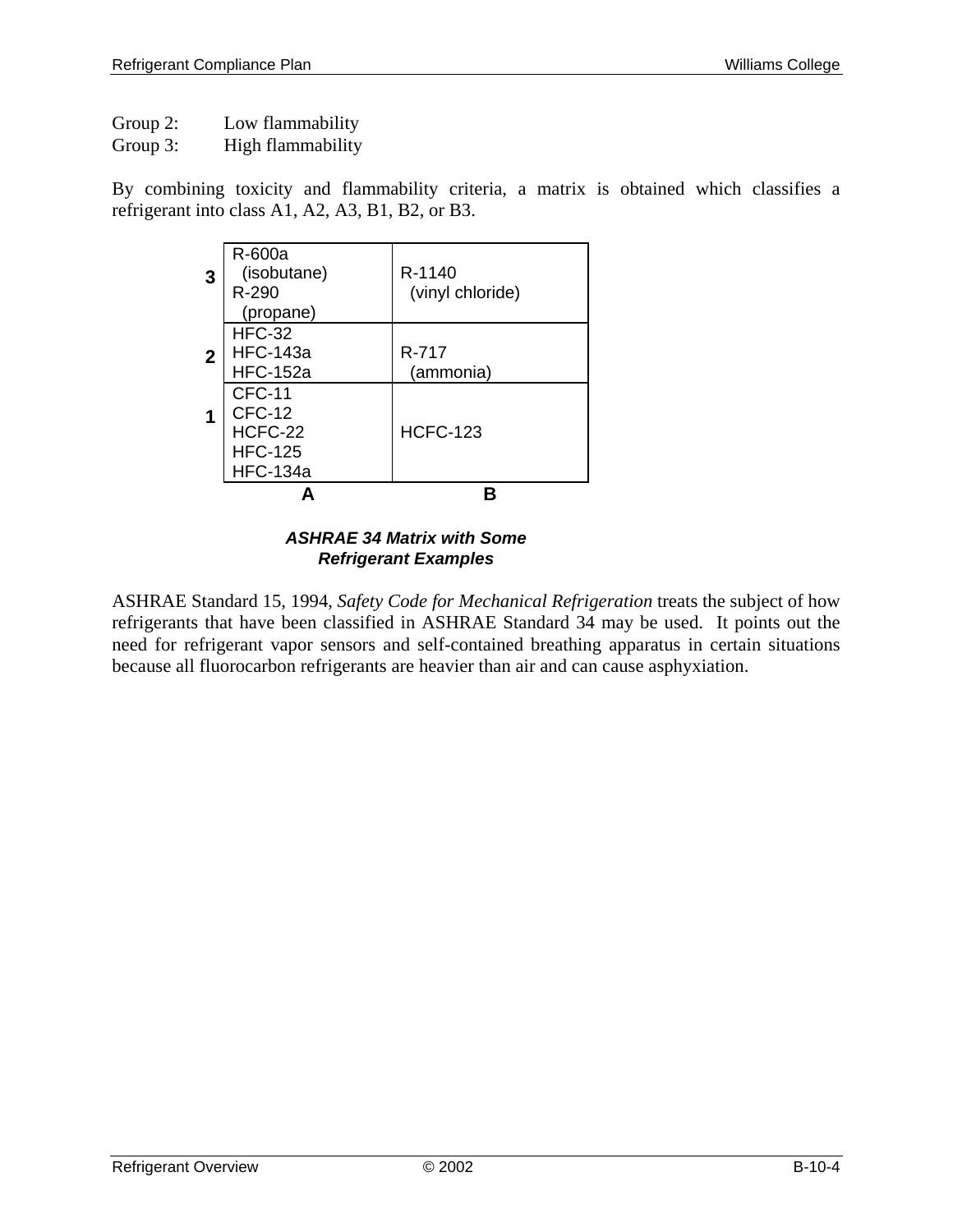## **CFCs and Ozone Depletion**

The theory linking chlorofluorocarbons (CFCs) to stratospheric ozone depletion and environmental concerns was first proposed in the 1970s. Scientific studies provided an understanding of the chemical processes and physical mechanisms. Mathematical models predicted the effects of ozone-depleting substances (ODS) released into the atmosphere and transported by air currents to the stratosphere. The models predicted that continued use of these substances would lead to substantial ozone depletion in the next 50 to 100 years.

The stratospheric ozone layer protects the earth's surface from excessive quantities of harmful ultraviolet (UV-B) radiation. After evaluating scientific evidence, an international consensus resolved that certain identified volatile man-made, chemical substances containing chlorine and bromine are causing the depletion of the thin, fragile ozone layer. The conclusion was to reduce these releases and restrict their use.

ODS chemicals are widely used in many processes and products. Previously, ODS were used as refrigerants in buildings, household appliances, and automobiles; as foam blowing agents for insulation; as degreasers for metals and as propellants in containers. Currently, existing equipment, which utilizes CFCs, can continue to be used. New refrigerant equipment, however, is designed to use CFC alternative refrigerants, which minimize or eliminate their ODP.

There are several exemptions to the continued use of CFCs. The largest "essential use" exemption authorized under the Montreal Protocol includes medical devices such as metereddose inhalers used in the treatment of asthma. List of common substances regulated by the Montreal Protocol.

|        |                             | <b>Common Substances Covered by the Montreal Protocol and Amendments</b>                   |
|--------|-----------------------------|--------------------------------------------------------------------------------------------|
|        |                             |                                                                                            |
|        | CLASS I - CFCs              | CLASS II - HCFCs                                                                           |
|        | $CFC-11*$                   | $HCFC-22*$                                                                                 |
|        | $CFC-12*$                   | $HCFC-123*$                                                                                |
|        | $CFC-13$                    | $HCFC-124*$                                                                                |
|        | <b>CFC-111</b>              | <b>HCFC-141</b>                                                                            |
|        | CFC-112                     | <b>HCFC-142</b>                                                                            |
|        | CFC-113                     |                                                                                            |
|        | CFC-114                     |                                                                                            |
|        | $CFC-115*$                  | Others                                                                                     |
|        |                             | Carbon Tetrachloride                                                                       |
|        | Halons                      | Methyl Chloroform                                                                          |
|        | $H$ alon-1211               | Methyl Bromide                                                                             |
|        | Halon-1301                  |                                                                                            |
|        | Halon-1202                  |                                                                                            |
| *NOTE: | refrigeration applications. | These chemicals are used extensively, either alone or in a blend, for air-conditioning and |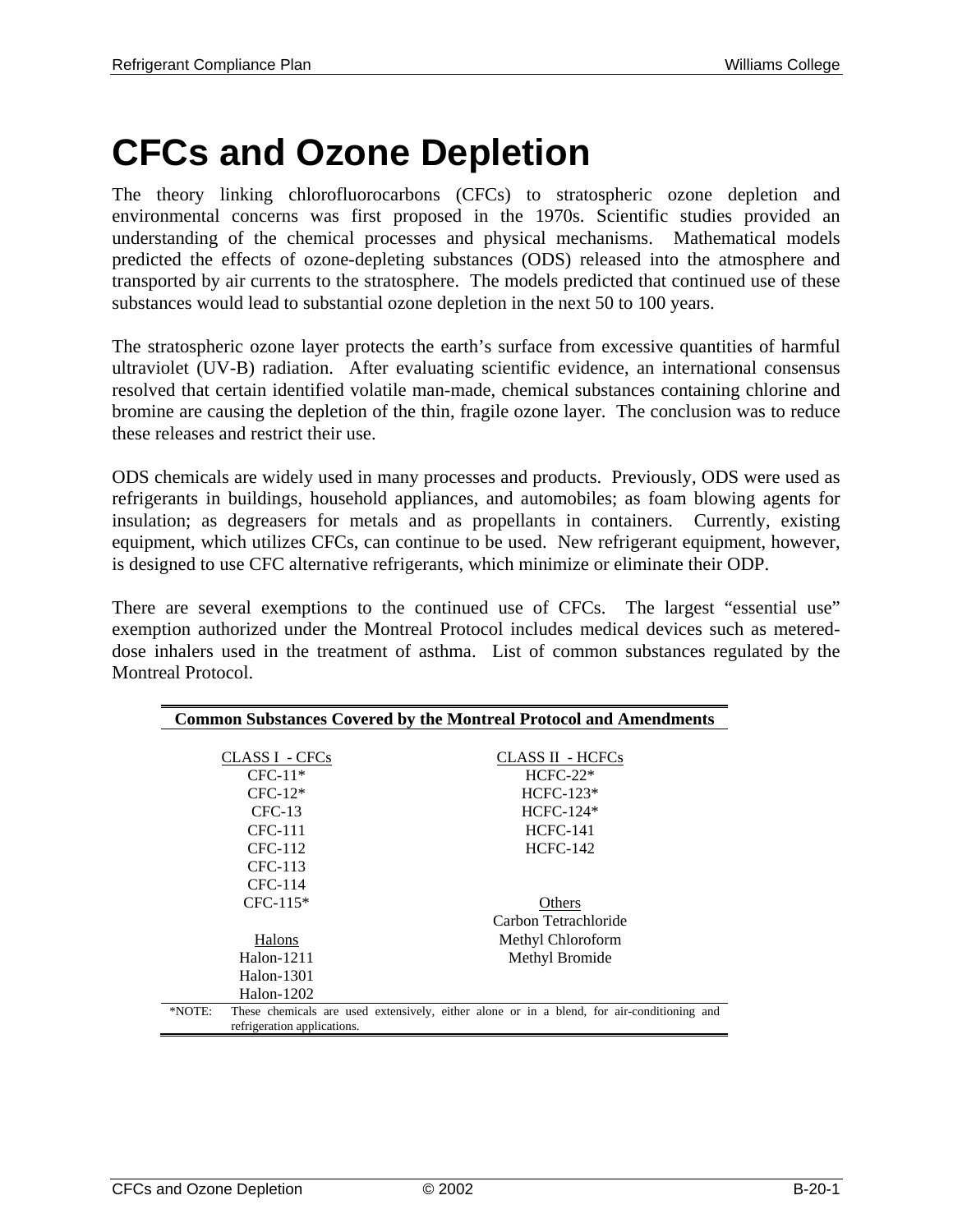# **Environmental Concerns**

The environmental concerns associated with refrigerants fall into two categories: stratospheric ozone depletion and global warming or climate change. CFC and HCFC refrigerants contain chlorine which, when released into the stratosphere – an upper layer of the atmosphere, depletes the ozone layer.

As stratospheric ozone depletion occurs, the quantity of UV-B radiation reaching the earth's surface increases. The ozone levels in the stratosphere also vary naturally due to climate, latitude, and airborne particles but ozone depleting chemical emissions would reduce the mean levels.

This radiation increase results in potential health and environmental risks including increased incidents of certain skin cancers and eye cataracts, suppression of the body's immune system, damage to plants and food crops, and reduced aquatic life growth. Radiation also causes an increased weathering of man-made plastic and rubber products.

Scientific research on ozone depletion is advanced enough and the problem serious enough that legislation is now in place which requires Williams College to take immediate action.

Global warming is likely to be contributed to by the emission of certain man-made "greenhouse" gases (many refrigerants are greenhouse gases). These gases are said to collect and hold in the earth's heat that would normally radiate out into space. This heat may cause the temperature in the atmosphere to rise and other effects on climate. It is probable that climate change could cause a number of effects including damage to crops, or even the melting of polar ice caps. There is less scientific consensus on the extent to which CFCs, HCFCs, and HFCs actually contribute to global warming. But scientists agree that we must consider not only the refrigerants' direct impact on global warming, but also the indirect impacts, such as the impacts of using a refrigerant that results in a chiller that is less energy efficient. Such an occurrence causes higher emissions of carbon dioxide, which is also a greenhouse gas and in this way also affects global warming.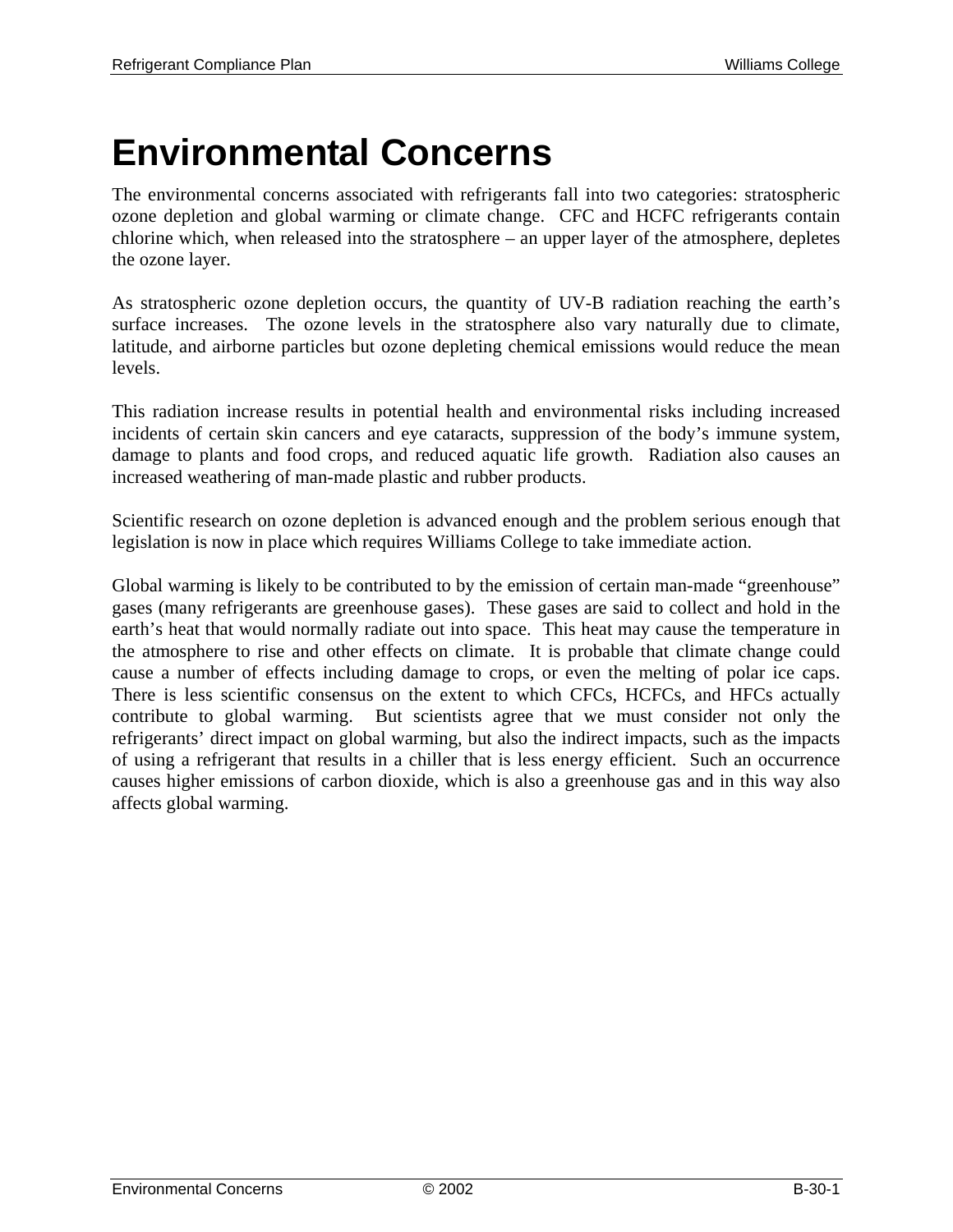# **U.S. Federal Rules and Regulations**

## **C-10.1 Objective**

To detail the U.S. Federal regulatory requirements which affect Williams College operations in the performance of service work, maintenance, repair, or disposal of air-conditioning or refrigeration equipment. It is the responsibility of each site to obtain and comply with state and local regulations.

## **C-10.2 Summary of 40 CFR Part 82 Requirements**

- $\boxtimes$  Requires service practices that maximize recycling of ozone-depleting compounds (both chlorofluorocarbons [CFCs] and hydrochlorofluorocarbons [HCFCs] and their alternatives) during the servicing and disposal of air-conditioning and refrigeration equipment.
- $\boxtimes$  Sets certification requirements for recovery and recycling equipment.
- $\boxtimes$  Restricts the sale of refrigerant so that it is only sold to certified technicians and appliance manufacturers.
- $\boxtimes$  Requires persons servicing or disposing of air-conditioning and refrigeration equipment to certify to the EPA on OMB Form #2060-0256 that they have acquired recycling or recovery equipment and are complying with the requirements of the rule.
- $\boxtimes$  Requires the repair of substantial leaks in air-conditioning and refrigeration equipment with a charge of greater than 50 pounds.
- $\boxtimes$  Establishes safe disposal requirements to ensure removal of refrigerants from goods that may enter the waste stream with the charge intact (e.g., motor vehicle air conditioners, home refrigerators, and room air conditioners).
- $\boxtimes$  Sets certification for technicians and reclaimers.

# **Enforcement Authority**

## **C-20.1 External Enforcement of Violations**

Any violation of the Clean Air Act may result in civil or criminal action against the individual and the company. Any conviction or penalties assessed for a violation of any state or local provision will be the responsibility of the named individual and his or her site.

Federal environmental laws provide various enforcement options that the EPA and state agencies can take against alleged violators.

The specific provisions for civil and criminal penalties vary according to the statute. Fines can range up to \$27,500 per day per violation and prison terms can extend from one to 5 years for a violation. If a company is found to have violated the law in a civil action, it may suffer adverse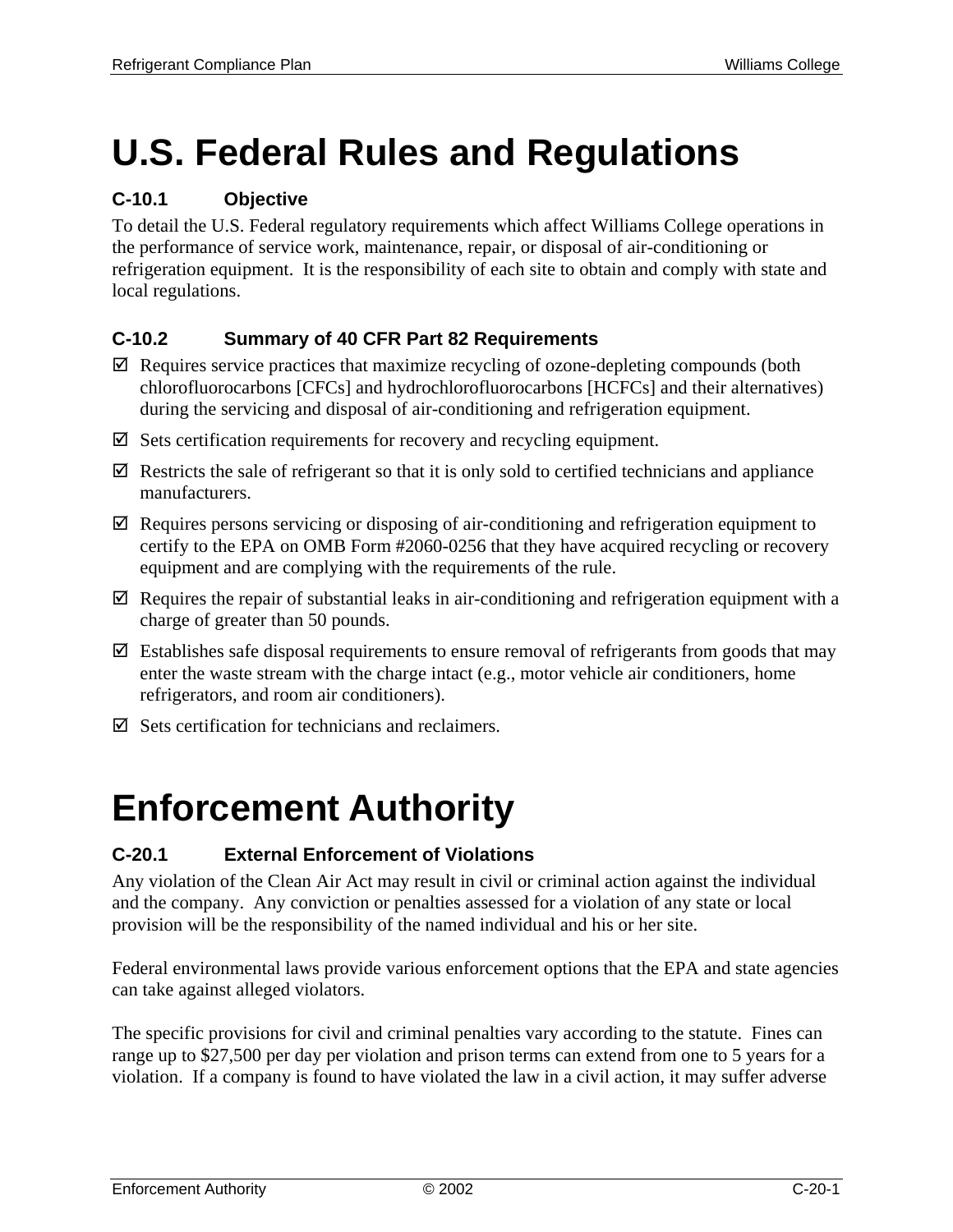publicity in addition to substantial financial penalties. In criminal cases, in addition to the potential for financial penalties to be imposed on a company in violation of the law, individual managers and officers of the company may face prosecution and imprisonment. Senior administration of the company, even if they are not directly involved in the alleged violations, could be subject to prosecution. This may occur if such administrators consciously screened themselves from a matter that they had the power to prevent or correct.

In addition, the Comprehensive Environmental Response, Compensation and Liability Act (CERCLA) imposes "no fault" liability on site owners, operators, generators responsible for the release, threatened release or any failure to notify the National Response Center of a release of a listed hazardous substances in more than a reportable quantity. Some ODCs and their alternatives may be listed by CERCLA.

## **C-20.2 Types of Enforcement Actions**

This plan is based on enforcement activities generally taken by the EPA. States generally have similar enforcement techniques. There are four basic types of enforcement actions, differing in severity and in the amount of agency resources required. In order of increasing severity, these actions are the following:

#### *Informal Administrative Actions*

Informal administrative actions are advisory in nature, such as a notices of noncompliance or warning letters from the agency. In such an action, the EPA will provide notice of the alleged violation to the site, define required corrective measures and set a deadline for compliance. If the site fails to comply, the EPA may institute more severe actions.

#### *Formal Administrative Actions*

Formal administrative actions take the form of legal orders. They require the alleged violator to take corrective action within a specified period and to refrain from certain behavior, and order future compliance. Fines also may be imposed through an administrative action. The EPA uses administrative actions extensively in environmental programs that provide authority for them. The EPA handles such administrative actions through its internal administrative litigation system. This system is similar to any court system, with the exception that the EPA's administrative law judges (ALJs) preside over it. You may appeal an ALJ's ruling to the EPA administrator and the administrator's final decision to federal court.

#### *Civil Actions*

Civil actions frequently take the form of lawsuits initiated by the U.S. Department of Justice (DOJ) at the EPA's request. The EPA normally uses civil judicial actions against the more serious violators or to enforce corrective actions of imminent hazards. These suits generally result in monetary penalties and court orders requiring corrective or remedial actions or specific actions to prevent future violations.

#### *Criminal Prosecution*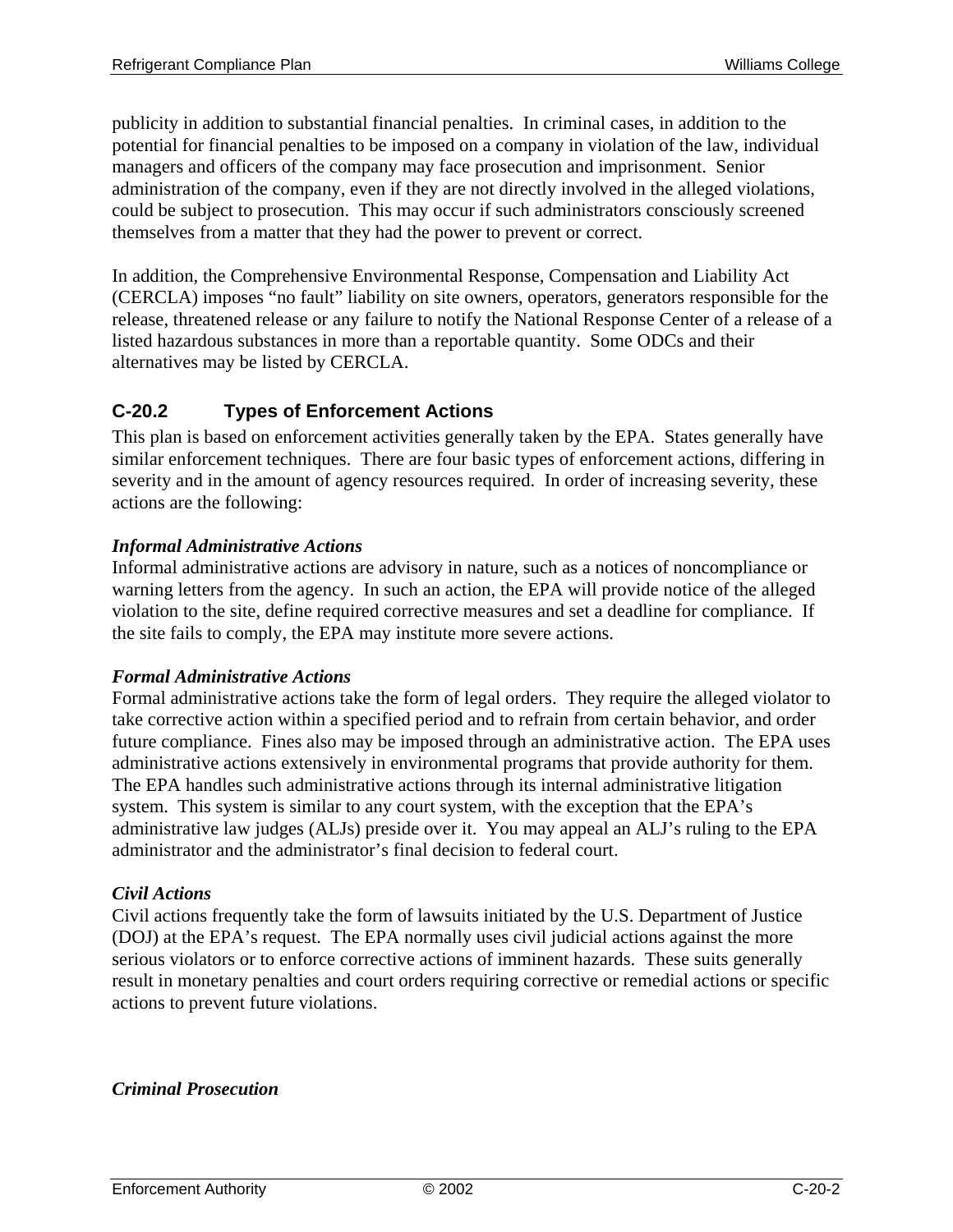Criminal actions are initiated by DOJ at the request of the EPA against an alleged violator, and seek criminal sanctions including fines and imprisonment. The EPA uses criminal actions to respond to flagrant, intentional disregard of applicable law. *In addition, the CAA gives the EPA authority to pursue criminal actions in response to deliberate falsification of documents or records and knowing and willful violations*.

## **C-20.3 Enforcement Authority Under the Clean Air Act**

The EPA, and states where applicable, generally receives its enforcement authority from the particular statute being enforced. The Clean Air Act is the federal regulation of the greatest concern to managers in charge of refrigerant compliance.

The Clean Air Act authorizes a nationwide program to reduce air pollution through air quality planning, regulation, enforcement, and research. The act consists of a series of interrelated programs designed to protect health and the public welfare from emissions polluting the ambient air. Subchapter VI of the CAA "Stratospheric Ozone Protection" contains the provisions regarding refrigerants that are Class I and II ozone depleting substances.

#### *Administrative Penalties*

The CAA gives the EPA the Authority to issue administrative orders assessing civil administrative penalties of up to \$27,500 per day of violation whenever EPA finds that a company has violated or is violating air regulations, including Stratospheric ozone protection requirements.

#### *Civil Actions*

Under the CAA, the EPA may initiate civil actions in court to obtain injunctive relief requiring the violator to achieve compliance and to recover penalties in amounts up to \$27,500 per day per violation.

#### *Criminal Actions*

The EPA may bring criminal actions for knowing violations, which may result in a substantial fines and imprisonment.

**Knowingly making false statements or representations in records or reports required under the CAA, or knowingly failing to notify or report may be punishable by fine and imprisonment up to two years.** 

**Knowingly making false statements or representations in records or reports required under the CAA, or knowingly failing to notify or report may be punishable by fine and imprisonment up to two years.** 

Under the CAA, federal agencies cannot contract to procure goods, materials and services with a person convicted of a criminal offense if that contract will be performed at the facility at which the violation that gave rise to the conviction occurred, and the convicted person owns, leases or supervises the facility. If the court convicts the site owner for criminal violation of a provision, or any other federal air standard or order, listing of the firm is mandatory and automatic. The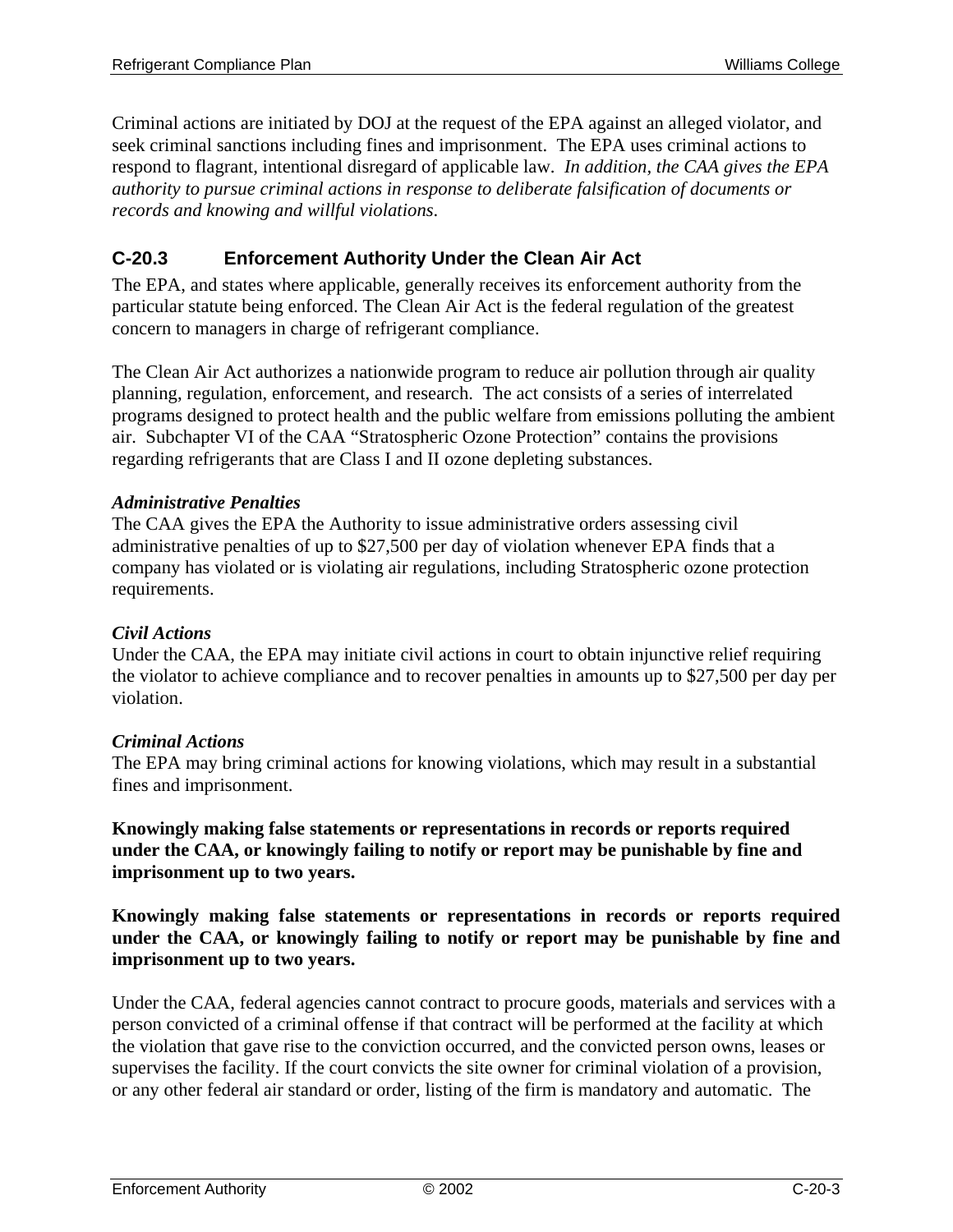EPA might also extend the prohibition to other facilities owned or operated by the convicted person. Removal from the list requires certification by the EPA that the violator has corrected the conditions giving rise to the listing.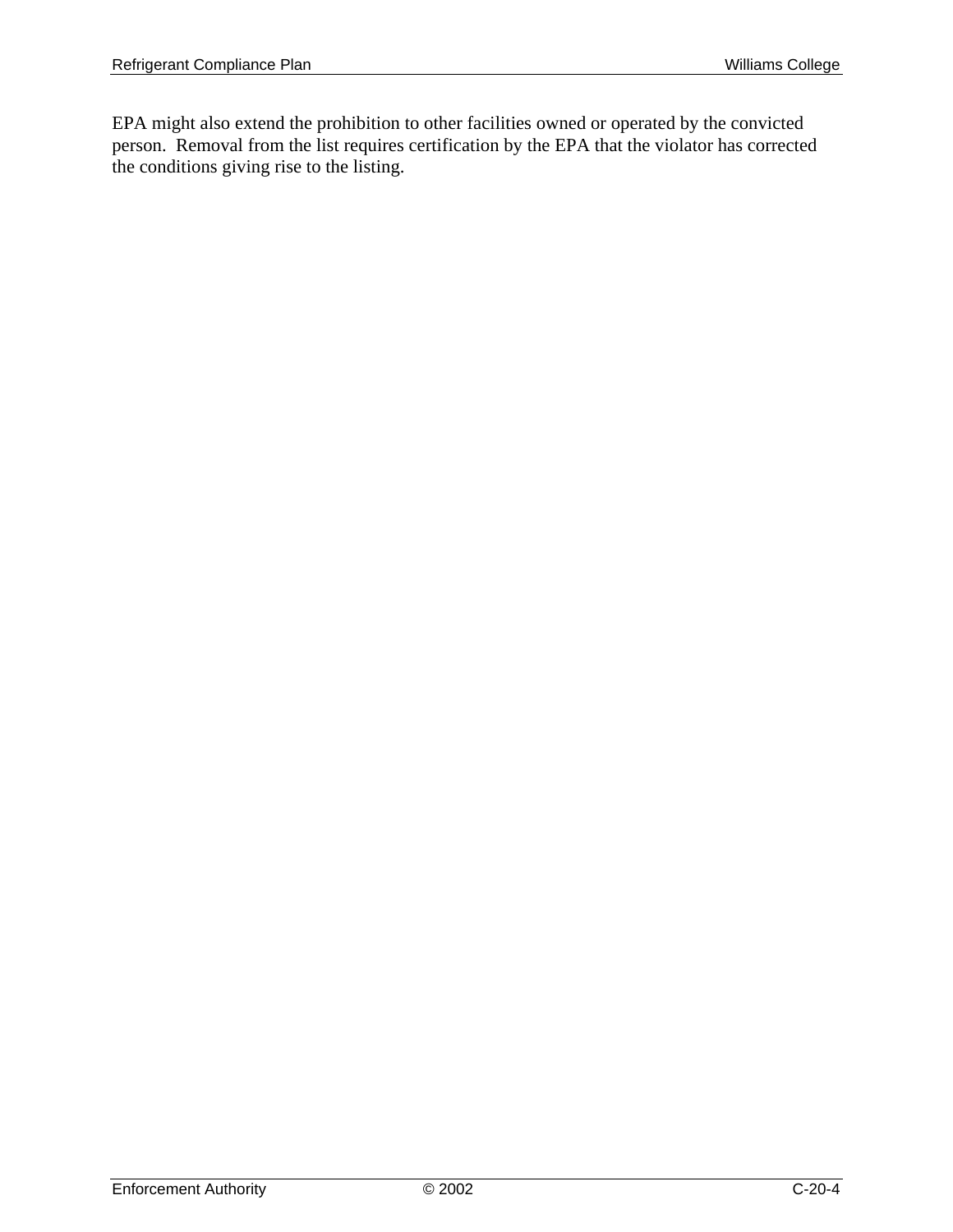# **Significant New Alternatives Program**

## **C-30.1 Background**

Under authority of Section 612 of the Clean Air Act (CAA), regulations promulgated on March 18, 1994, effective April 18, 1994, the EPA has established a program in which they will evaluate applications for use of substitute chemicals and technology to replace ozone depleters in specific uses.

## **C-30.2 EPA's Significant New Alternatives Program (SNAP) Rule**

- $\boxtimes$  SNAP requires the manufacturer or importer of a proposed substitute for an ozone-depleting chemical to provide the EPA notification 90 days before introducing the substitute into interstate commerce. During the 90-day period, the EPA will evaluate company studies and other information and decide whether the substitute is either acceptable or unacceptable for a specific use, based on whether the substance may have adverse effects on human health or the environment. Some of the criteria the EPA will consider in the risk screening include flammability, chemical toxicity, global warming potential and exposure of workers, consumers, the general population and aquatic life.
- $\boxtimes$  If the EPA places a substance on the unacceptable list, it becomes unlawful to use it as a substitute for an ozone depleter.

Obtain a current SNAP list and keep the list updated by contacting the EPA Hot line at 800-296- 1996 or print directly from the EPA web site http://www.epa.gov/ozone/title6/snap.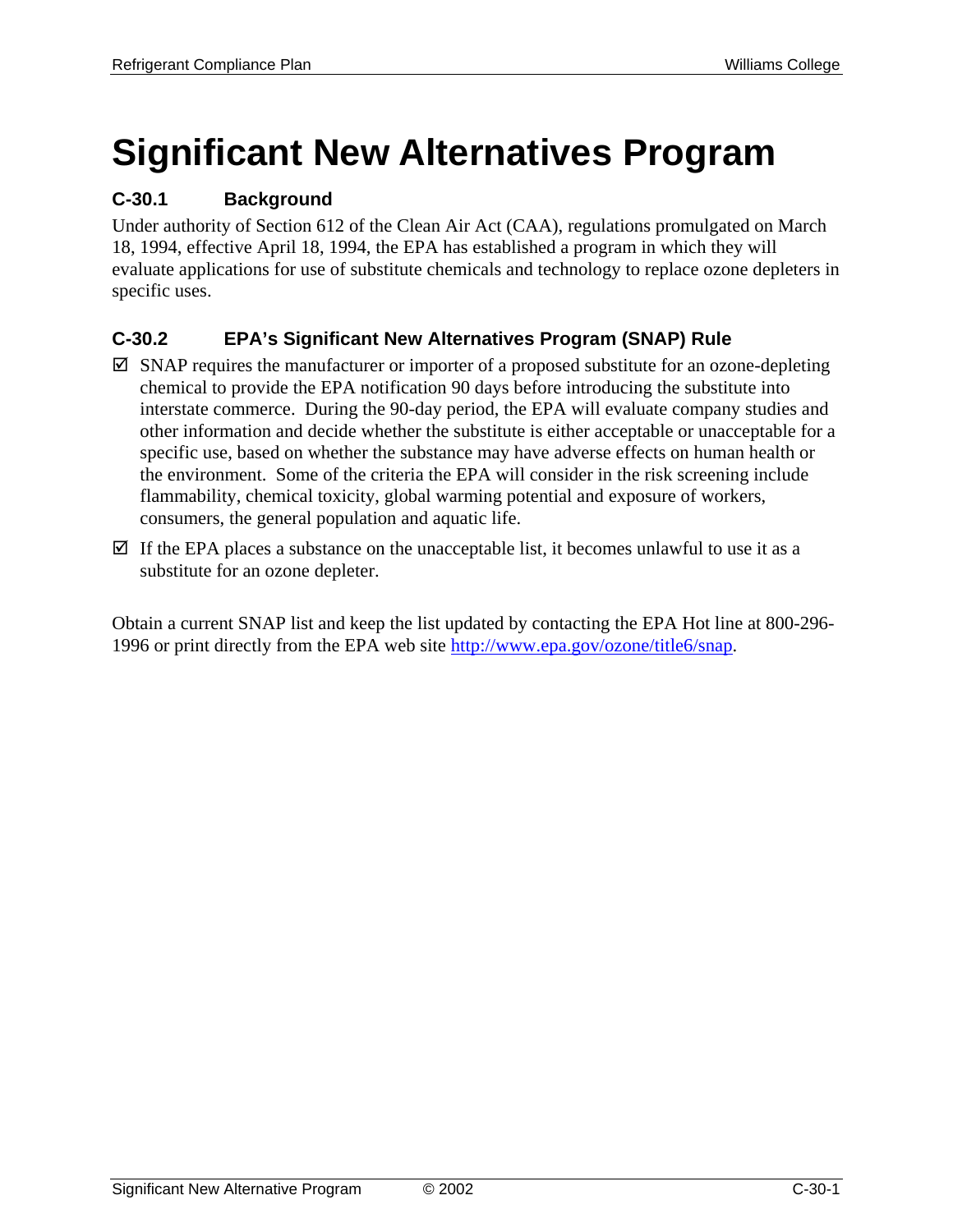## **Responsibilities**

## **D-10.1 Objective**

To describe the responsibilities of Williams College personnel who are responsible for refrigerant compliance management.

## **D-10.2 Background**

Williams College has acknowledged the federal and local regulations for refrigerants. Williams College has provided guidelines, requirements, best practices, and training on specific processes to manage refrigerants.

#### **D-10.3 Manager of Environmental Health and Safety**

Williams College has established a chain of command for refrigerant management. The Manager of EH&S has responsibility for overall operations and has the budget and authority to implement refrigerant management compliance. The responsibility for refrigerant compliance is delegated to the Foreman and the Safety Coordinator.

The Manager of EH&S has the ultimate responsibility for implementation of this plan and shall communicate the refrigerant compliance issues to all affected Williams College employees, technicians and contractors.

#### *Responsibilities*

 $\boxtimes$  Implements the Refrigerant Compliance Plan.

- $\boxtimes$  Conducts biannual refrigerant management site audits and refrigerant service training.
- $\boxtimes$  Identifies risks associated with refrigerant issues and communicates to management.
- $\boxtimes$  Ensures training of all technicians.
- $\boxtimes$  Assists in safety equipment deployment.

#### **D-10.4 Safety Coordinator**

The Safety Coordinator serves as a resource to provide assistance in meeting Williams College's obligations for refrigerant compliance management.

#### *Responsibilities*

- $\boxtimes$  Maintains the Williams College, technician and contractor records of refrigerant inventories, usage and disposals.
- $\boxtimes$  Maintains contact with refrigerant suppliers and service contractors.
- $\boxtimes$  Assists in the transportation and disposal of used refrigerant, used oil and parts.
- $\boxtimes$  Provides input to budget planning process for refrigerant management.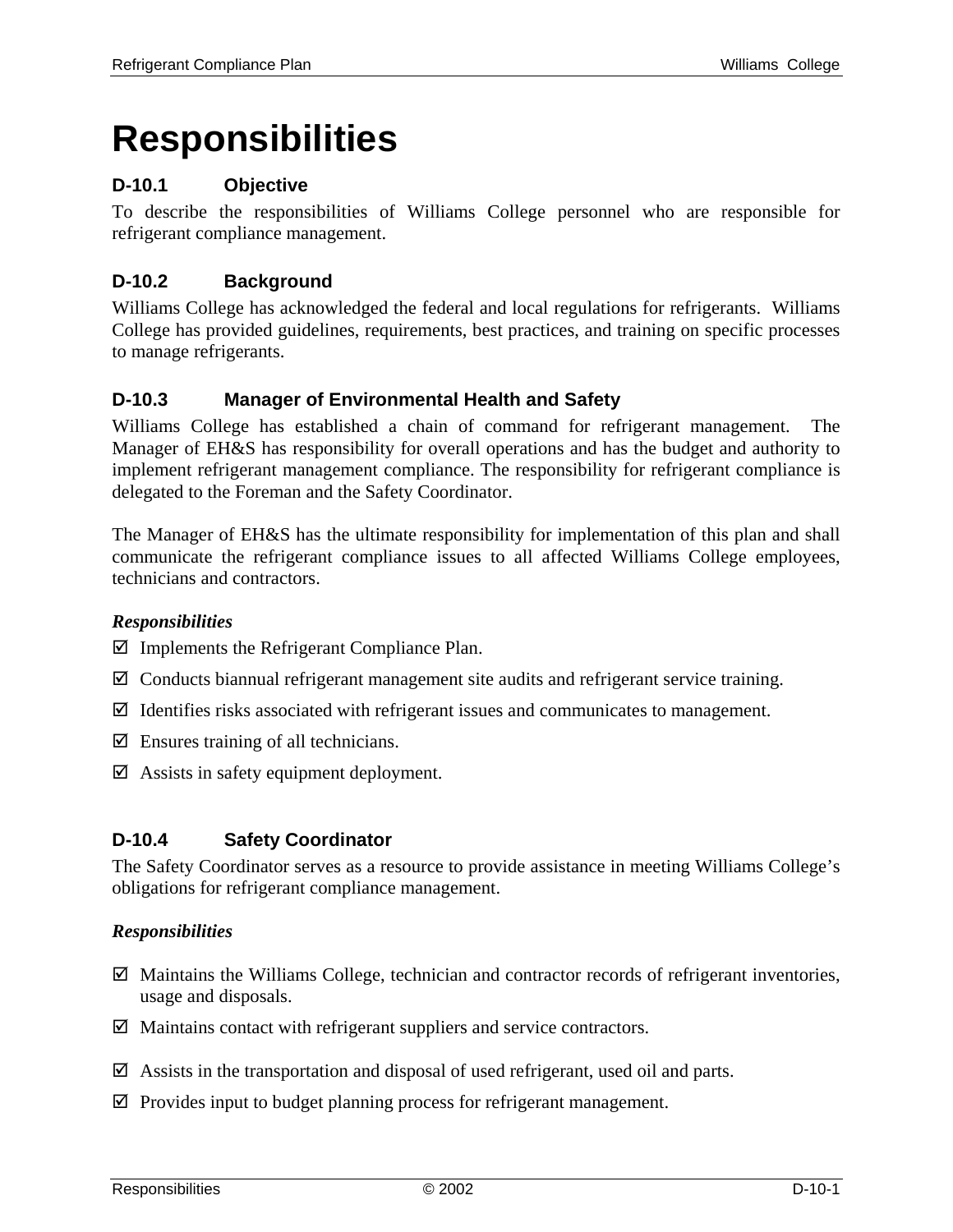- $\boxtimes$  Identifies equipment and services required to comply with regulations.
- $\boxtimes$  Provides input to site compliance budget planning process.

#### **D-10.5 Foreman**

The Foreman shall delegate the daily responsibility of refrigerant management to a selected individual who shall be referred to as the HVAC Technician. The Foreman will support the Manager of Environmental Health and Safety in their efforts. Guidelines for support include:

#### *Responsibilities*

- $\boxtimes$  Supports the Manager of EH&S in implementing the Refrigerant Management Plan.
- $\boxtimes$  Mitigates risks associated with refrigerant issues when identified.
- $\boxtimes$  Procures equipment and services required to comply with regulations.

## **D-10.6 Refrigerant/HVAC Technician**

Each technician is responsible for becoming informed on the federal and local requirements and the Williams College Refrigerant Management Plan requirements. Each technician is responsible for complying with federal regulations and the requirements of the Refrigerant Management Plan.

#### *Responsibilities*

- $\boxtimes$  Complete required records for all refrigerant related activities per plan requirements.
- $\boxtimes$  Ensure recovery units meet EPA evacuation requirements.
- $\boxtimes$  Maintain, leak test and document recovery unit maintenance per manufacturer's recommendations.
- $\boxtimes$  Follow procedures to eliminate refrigerant contamination and mixing.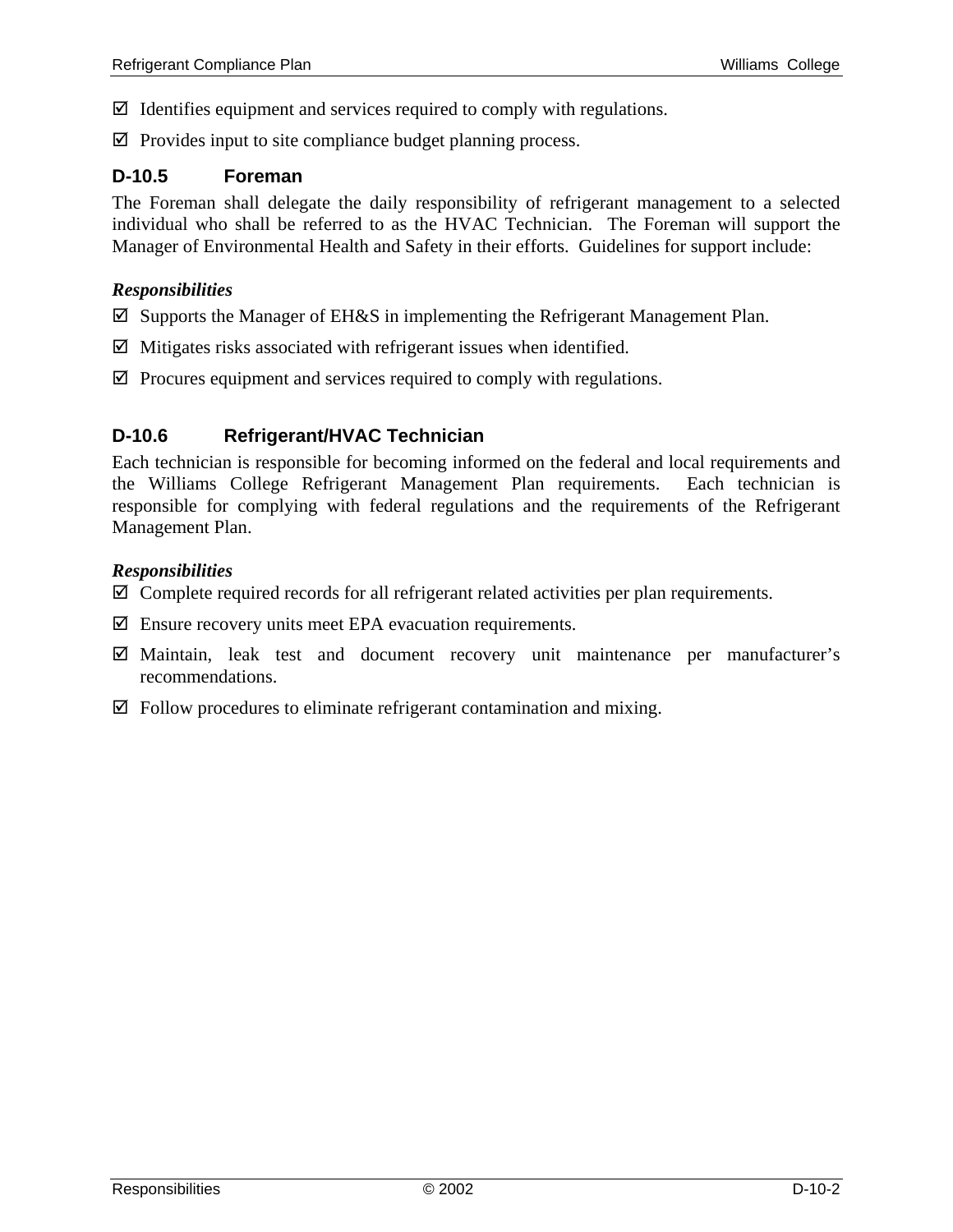# **Self-Audit Survey Checklist**

## **D-20.1 Objective**

To provide a tool for the Safety Coordinator to verify continued compliance with federal regulations and the Refrigerant Management Plan requirements.

## **D-20.2 The Self-Audit Checklist**

The self-audit checklist is designed to assess the effectiveness of a site's Refrigerant Management Plan. A survey should be performed annually by the Safety Coordinator, with the results sent to the Manager of Environmental Health and Safety and Foreman. The Safety Coordinator is responsible for resolving any deficiencies that are identified during the self-audit process in a timely manner.

The following activities shall be implemented and managed by the Safety Coordinator:

- $\boxtimes$  Complete the self-audit, correct deficiencies and document results.
- $\boxtimes$  Maintain required documentation regarding the management and handling of refrigerants (i.e., training record, maintenance records, refrigerant use, etc.).
- $\boxtimes$  Provide suggested revisions or updates for improving the refrigerant management plan to the Manager of Environmental Health and Safety and Foreman for consideration.
- $\boxtimes$  Determine applicable state and local requirements and verify compliance with those requirements.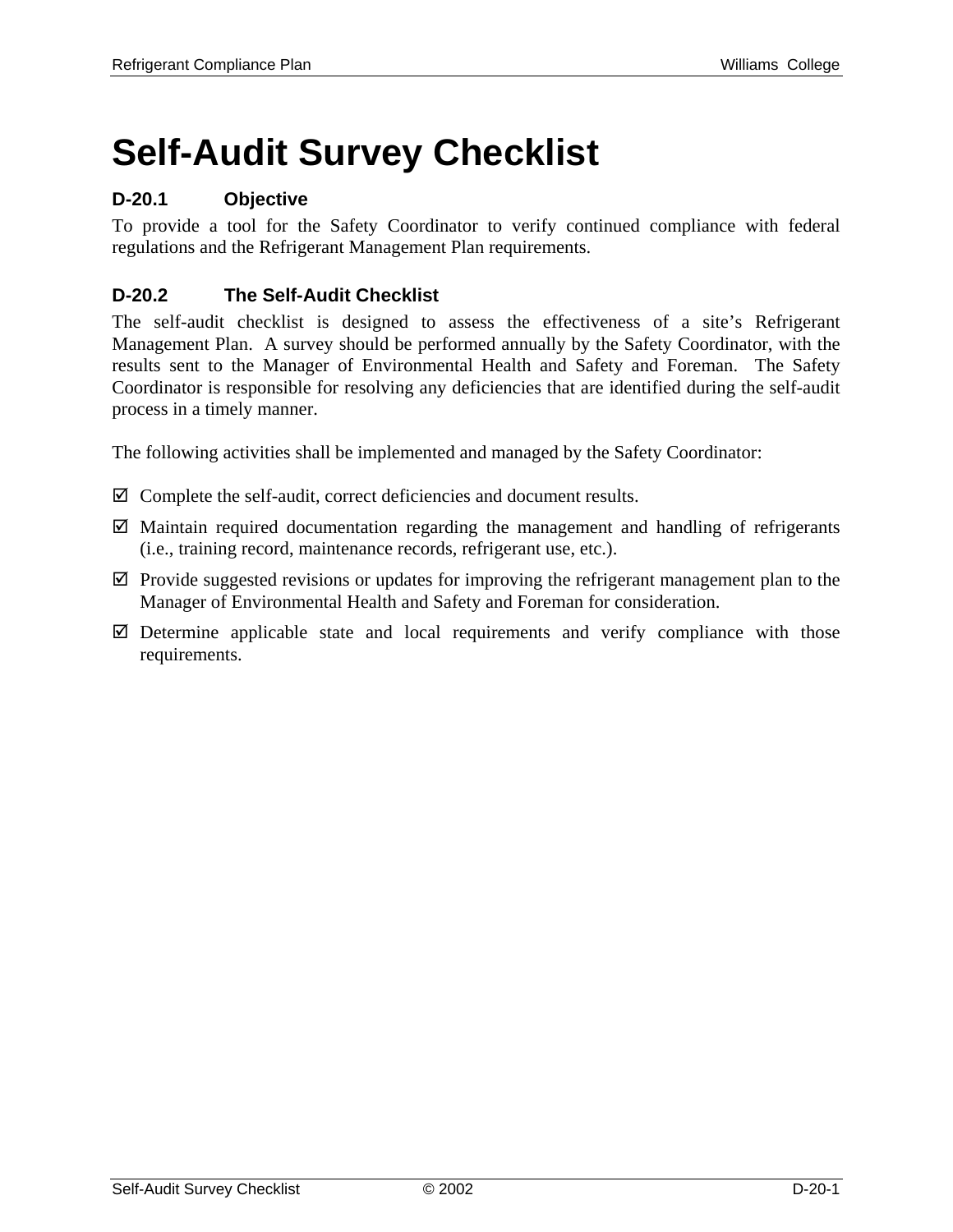## **SELF-AUDIT CHECKLIST**

### General Record-keeping Requirements

Perform for each technician/truck and site operation

| <b>Inspection Topic -Record keeping</b>                                                             | <b>Yes</b> | <b>No</b> | N/A | <b>Comments</b>                                           |
|-----------------------------------------------------------------------------------------------------|------------|-----------|-----|-----------------------------------------------------------|
| Note: All records must be maintained for 3 years                                                    |            |           |     |                                                           |
| In general are service records available for                                                        |            |           |     |                                                           |
| inspection for all service, maintenance, repair, or                                                 |            |           |     |                                                           |
| disposal performed on refrigerant equipment?                                                        |            |           |     |                                                           |
| Do the service records contain the following details:                                               |            |           |     | Rate quality for each and rate                            |
|                                                                                                     |            |           |     | % of records which comply                                 |
| The amount of refrigerant added during the                                                          |            |           |     |                                                           |
| maintenance or repair of all refrigerant                                                            |            |           |     |                                                           |
| equipment?<br>The amount of refrigerant recovered or recycled                                       |            |           |     |                                                           |
| during the maintenance, repair, or disposal for all                                                 |            |           |     |                                                           |
| refrigerant equipment?                                                                              |            |           |     |                                                           |
| Description of service or repairs performed and                                                     |            |           |     |                                                           |
| details of where leaks were and what was done to                                                    |            |           |     |                                                           |
| repair                                                                                              |            |           |     |                                                           |
| Which recovery/recycle unit was used (or other                                                      |            |           |     |                                                           |
| method) to recover or recycle refrigerant during                                                    |            |           |     |                                                           |
| maintenance, repair, or disposal?                                                                   |            |           |     |                                                           |
| What vacuum level was achieved during                                                               |            |           |     |                                                           |
| refrigerant recovery for a major service or                                                         |            |           |     |                                                           |
| equipment disposal?                                                                                 |            |           |     |                                                           |
| Are all leaks repaired and documented within the                                                    |            |           |     |                                                           |
| 30 days allowed?                                                                                    |            |           |     |                                                           |
| Has a retrofit/replacement plan been written for                                                    |            |           |     |                                                           |
| systems that were not repaired within 30 days?                                                      |            |           |     |                                                           |
| Are initial leak verification tests being                                                           |            |           |     | Mandatory for Industrial Process<br>refrigeration systems |
| documented after leak repairs? Is method used<br>documented?                                        |            |           |     |                                                           |
|                                                                                                     |            |           |     | Mandatory for Industrial Process                          |
| Are follow-up leak verification tests being                                                         |            |           |     | refrigeration systems                                     |
| conducted & documented, within 30 days of<br>initial test, for units (circuits) which contain       |            |           |     |                                                           |
|                                                                                                     |            |           |     |                                                           |
| refrigerant of 50 pounds or greater? Note:                                                          |            |           |     |                                                           |
| perform for all $\geq$ 50 pound units.                                                              |            |           |     |                                                           |
| Are refrigerant purchase records easily available<br>showing dates, quantity, refrigerant type, and |            |           |     |                                                           |
| supplier                                                                                            |            |           |     |                                                           |
| Are records available, for refrigerant sent to a                                                    |            |           |     |                                                           |
| refrigerant reclaimer, distributor or contractor:                                                   |            |           |     |                                                           |
| To whom (Name / Phone)?                                                                             |            |           |     |                                                           |
| Date sent and date returned?                                                                        |            |           |     |                                                           |
| Gross weight sent? $\Set{Net weight returned as}$                                                   |            |           |     |                                                           |
| reclaimed?                                                                                          |            |           |     |                                                           |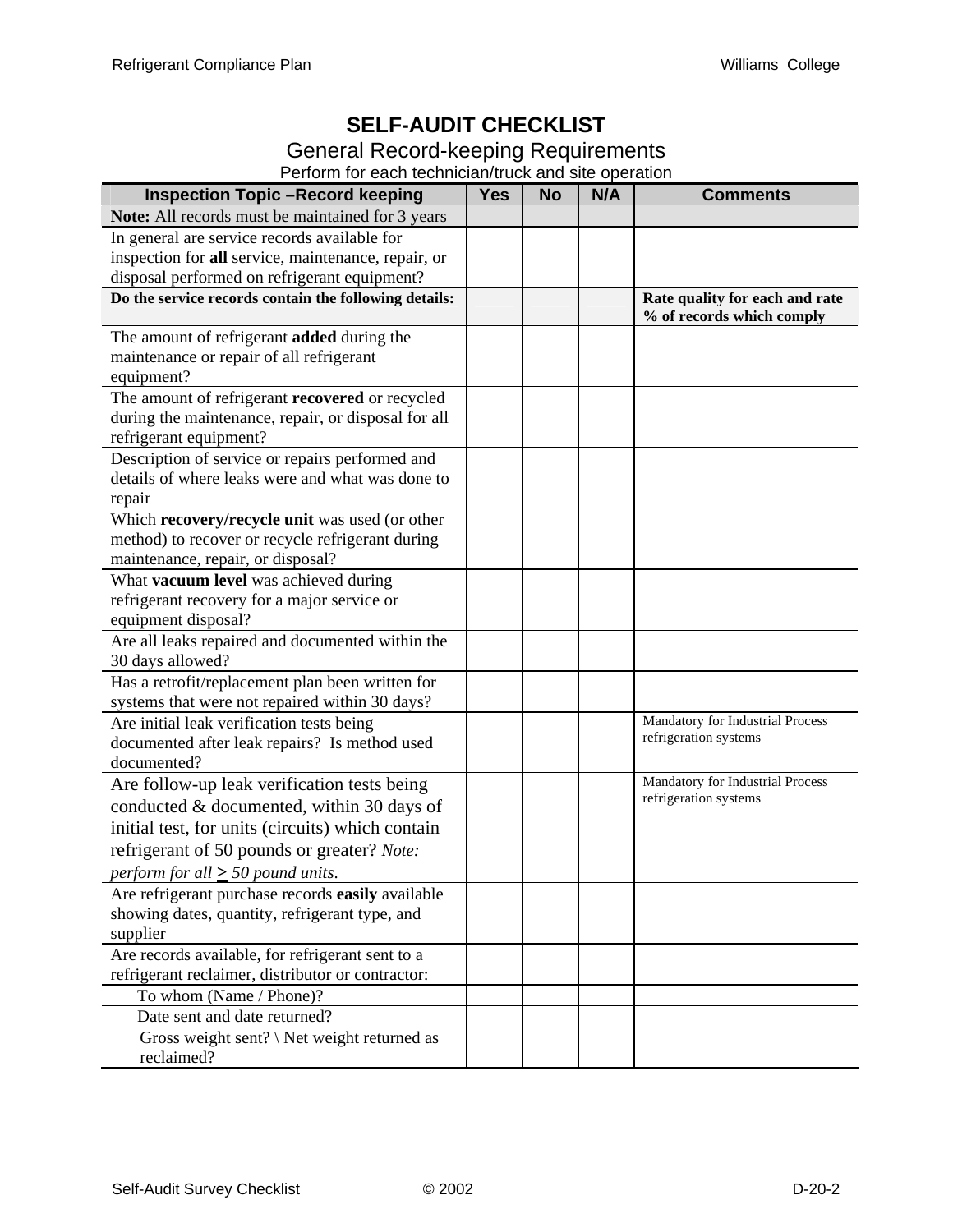## **SELF-AUDIT CHECKLIST**

## Refrigerant Management Issues

| <b>Inspection Topic</b>                            | <b>Yes</b> | <b>No</b> | N/A | <b>Comments</b> |
|----------------------------------------------------|------------|-----------|-----|-----------------|
| Is the Refrigerant Compliance Plan being utilized? |            |           |     |                 |
| Has refrigerant compliance training for your       |            |           |     |                 |
| technicians been conducted?                        |            |           |     |                 |
| Has a refrigerant inventory audit been conducted   |            |           |     |                 |
| recently? Date & results:                          |            |           |     |                 |
| Have you contacted all refrigerant suppliers to    |            |           |     |                 |
| remove inactive technician names from their        |            |           |     |                 |
| records                                            |            |           |     |                 |
| Is used refrigerant oil being disposed of properly |            |           |     |                 |
| Is your equipment inventory 100% complete and      |            |           |     |                 |
| properly categorized by EPA type?                  |            |           |     |                 |
| Are disposal labels being used and placed on all   |            |           |     |                 |
| disposed of refrigerant equipment? (Rate for       |            |           |     |                 |
| equipment abandoned in place and for equipment     |            |           |     |                 |
| staged for disposal)                               |            |           |     |                 |

## Service Technician Issues

| <b>Inspection Topic</b>                            | <b>Yes</b> | <b>No</b> | N/A | <b>Comments</b> |
|----------------------------------------------------|------------|-----------|-----|-----------------|
| Are all technicians EPA certified to proper level? |            |           |     |                 |
| Are copies of EPA certification cards on file?     |            |           |     |                 |
| Including contractors?                             |            |           |     |                 |
| Are any technicians EPA cards from programs        |            |           |     |                 |
| decertified by the EPA?                            |            |           |     |                 |
| Do all EPA certification cards have a level listed |            |           |     |                 |
| and the words "as required by 40CFR, Part 82,      |            |           |     |                 |
| subpart $f$ "?                                     |            |           |     |                 |
| Are technicians documenting accidental             |            |           |     |                 |
| refrigerant release incidents? (non-mechanical)    |            |           |     |                 |
| Can technicians quote the EPA $>50$ lbs.           |            |           |     |                 |
| equipment types and their leak trigger rates?      |            |           |     |                 |
| Are charging scales accurate; calibrated?          |            |           |     |                 |
| Are technicians reaching the required vacuum       |            |           |     |                 |
| levels for correct recovery and documenting        |            |           |     |                 |
| information?                                       |            |           |     |                 |
| Can technician demonstrate proper use of           |            |           |     |                 |
| recovery units and can they quote the EPA          |            |           |     |                 |
| required recovery vacuum levels?                   |            |           |     |                 |
| Are contractors documenting refrigerant service    |            |           |     |                 |
| work on the RCM Service Order input form?          |            |           |     |                 |
| Is each technician accurately documenting each     |            |           |     |                 |
| leak found and repaired? Rate quality & % of       |            |           |     |                 |
| time details are included                          |            |           |     |                 |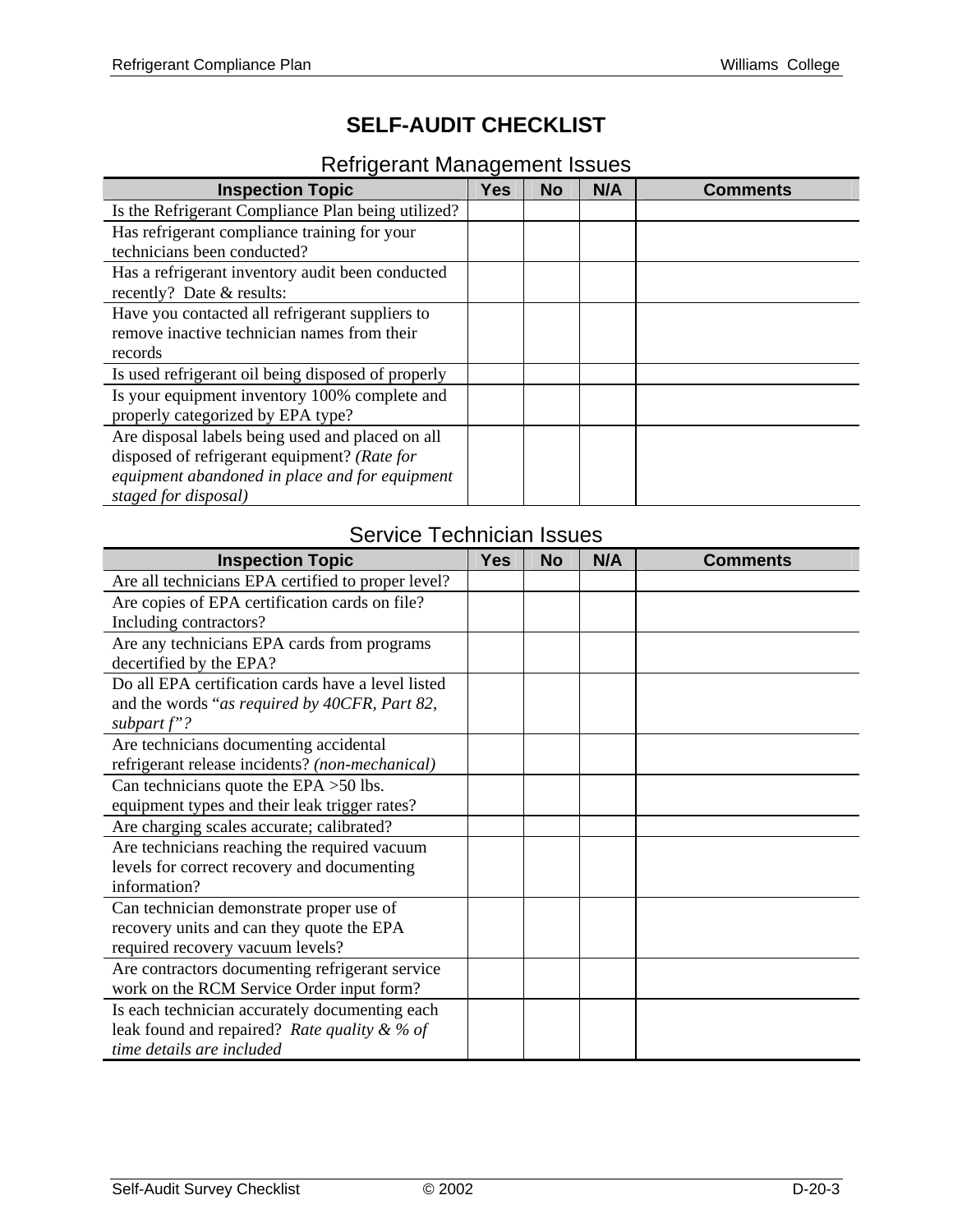## **SELF-AUDIT CHECKLIST**

## Recovery Unit Issues

| <b>Inspection Topic</b>                           | <b>Yes</b> | <b>No</b> | N/A | <b>Comments</b> |
|---------------------------------------------------|------------|-----------|-----|-----------------|
| Is a list of model numbers, serial numbers and    |            |           |     |                 |
| date purchased for all recovery units available?  |            |           |     |                 |
| Is a copy of the recovery unit acquisition        |            |           |     |                 |
| certification form, sent to the EPA showing at    |            |           |     |                 |
| least one recovery unit is on site, available?    |            |           |     |                 |
| Have periodic leak/vacuum checks of recovery      |            |           |     |                 |
| units been conducted and documented?              |            |           |     |                 |
| Is there evidence recovery unit filters are being |            |           |     |                 |
| changed as required?                              |            |           |     |                 |
| Are automotive Section 609 recovery units being   |            |           |     |                 |
| used for Section 608 stationary equipment?        |            |           |     |                 |
| Are contractor recovery units EPA approved and    |            |           |     |                 |
| model and serial numbers on file?                 |            |           |     |                 |
| Has a copy of the evacuation chart been laminated |            |           |     |                 |
| and attached to each recovery unit?               |            |           |     |                 |

## Refrigerant Cylinders

| <b>Inspection Topic</b>                            | <b>Yes</b> | <b>No</b> | N/A | <b>Comments</b> |
|----------------------------------------------------|------------|-----------|-----|-----------------|
| Are DOT 39 (disposable) cylinders being            |            |           |     |                 |
| evacuated to 4 psig and punctured before           |            |           |     |                 |
| disposal?                                          |            |           |     |                 |
| Do you have an accurate inventory of all recovery  |            |           |     |                 |
| and virgin refrigerant cylinders with serial       |            |           |     |                 |
| numbers or ID numbers?                             |            |           |     |                 |
| Are recovery cylinders correctly color-coded to    |            |           |     |                 |
| ARI-K (gray with yellow top)?                      |            |           |     |                 |
| Are all recovery cylinders current with the 5-year |            |           |     |                 |
| re-testing date?                                   |            |           |     |                 |
| Are all cylinders properly labeled with a          |            |           |     |                 |
| refrigerant specific tag/label and non-flammable   |            |           |     |                 |
| gas tag/label attached?                            |            |           |     |                 |
| Are you using dedicated cylinders for each         |            |           |     |                 |
| refrigerant type?                                  |            |           |     |                 |

## General Safety Issues

| <b>Inspection Topic</b>                           | Yes | <b>No</b> | N/A | <b>Comments</b> |
|---------------------------------------------------|-----|-----------|-----|-----------------|
| Do technicians have access to refrigerant MSDS?   |     |           |     |                 |
| Do technicians have access to personal protective |     |           |     |                 |
| equipment for refrigerants?                       |     |           |     |                 |
| Do technicians wear proper personal protective    |     |           |     |                 |
| equipment when handling refrigerants?             |     |           |     |                 |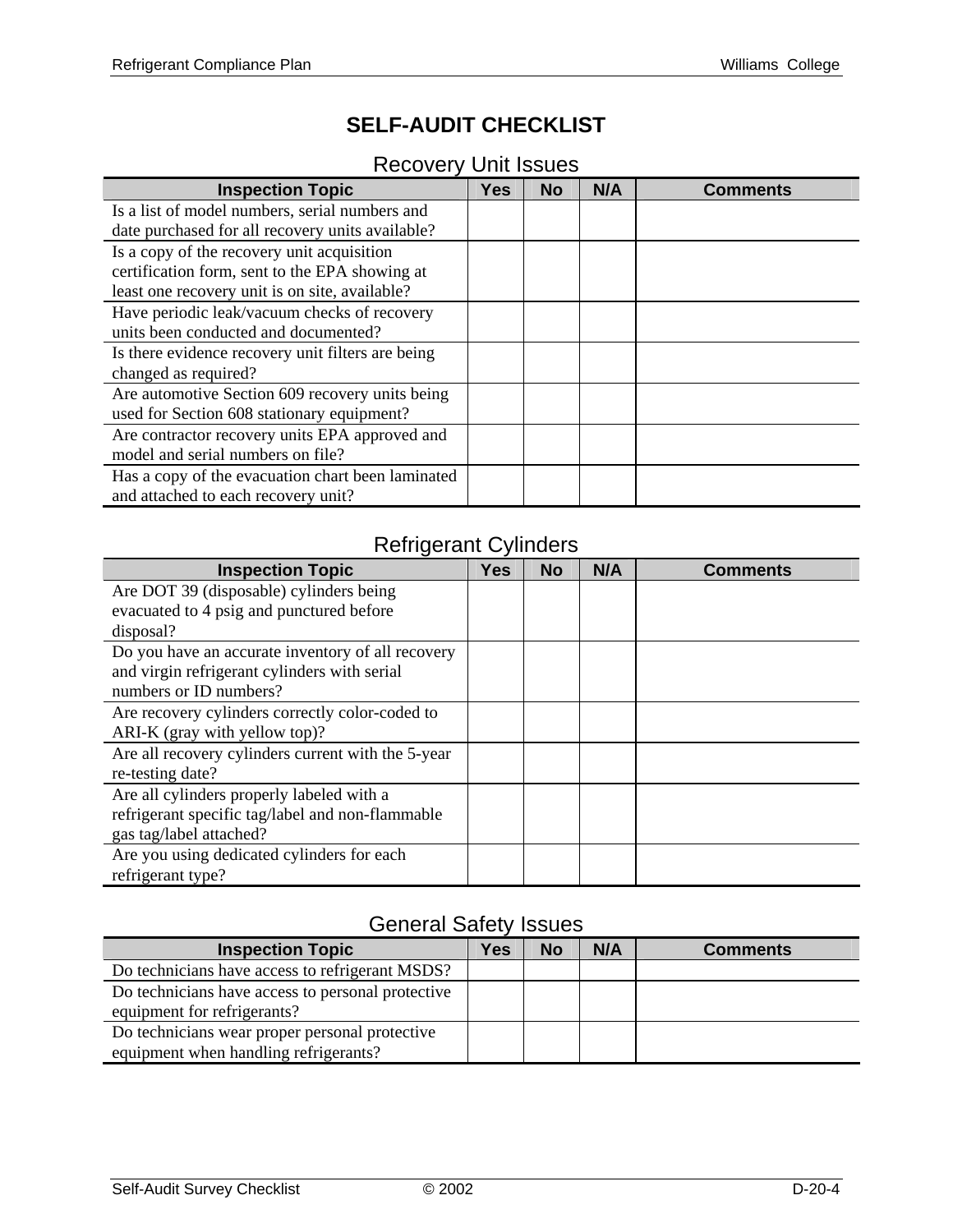## **Technician Requirements**

## **D-30.1 Objective**

To define the requirements for persons who perform refrigerant services.

## **D-30.2 Who Must Be Certified**

*EPA approved certification testing is required for any person who may perform service, maintenance, repair or recovery work on a refrigerant containing circuit. Williams College technicians and Contractor technicians shall service only equipment for which they are certified.* 

## **D-30.3 EPA Certification**

The required type of certification testing depends on the type of refrigerant being used and the size of the system being serviced. The four types of certification identified by the Clean Air Act Amendments Section 608, stationary equipment are presented in the following table:

| Type of equipment serviced                                | Level of required certification |
|-----------------------------------------------------------|---------------------------------|
| Small appliances $\left\langle \text{5lbs.}\right\rangle$ | Type I                          |
| High- and very-high-pressure equipment                    | Type II                         |
| Low pressure equipment                                    | Type III                        |
| All types                                                 | Universal*                      |

*\*Type IV Universal does not include motor vehicles.* 

It is recommended that the Safety Coordinator provide an annual refresher training session for technicians. Obtain technician input on subjects, utilize manufacturer's training and at a minimum cover safety issues, alternative refrigerants, servicing procedures, federal, state and local regulations.

## **D-30.4 EPA Inspection Questions**

The EPA routinely asks:

- 1. If technicians have their certification cards available.
- 2. For copies of all technician cards or certificates.
- 3. If technicians can recite the required recovery vacuum levels.
- 4. If technicians know the leak trigger rates for the four over 50 pound EPA equipment classifications.
- 5. If technicians perform leak tests, on recovery units, calibrate their gages and can demonstrate the proper use of a recovery unit.

## **D-30.5 Technician Certification Card Review**

Review each employee and all contractor cards or certificates to ensure it has a level listed from the table above and has the following statement: **"as required by 40CFR, Part 82, Subpart f."** If the card does not have the 40CFR statement or an EPA level listed the card is not valid and the technician must get re-certified by an approved program. To verify if the Technician certification program listed on the card is EPA approved or no longer approved by EPA check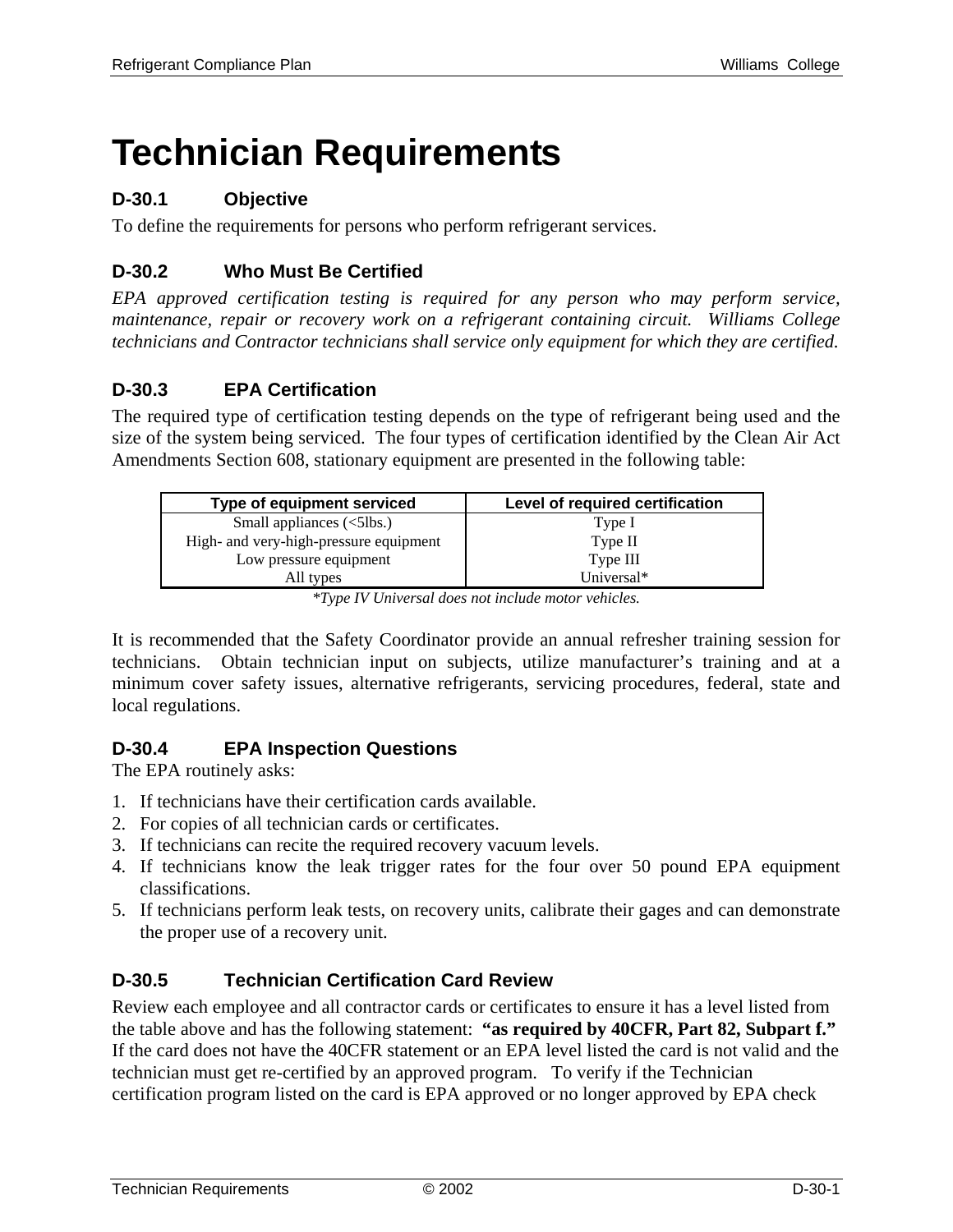the following website and compare the certifying program name with the EPA list. The list is in constant change approved and not approved programs can be found at:

http://www.epa.gov./ozone/title6/608/608certs.html

## **Certification Card Samples**

| <b>Approved Card</b>                                                                                                                                                |
|---------------------------------------------------------------------------------------------------------------------------------------------------------------------|
| Refrigeration Service Engineers Suriety<br>ΙD<br>8005551212                                                                                                         |
| Steve Ehrlich<br>Signature:                                                                                                                                         |
| has been certified as<br>CETTING $a_0$ <b>Tupe</b> $f$ <b>Tupe T Tupe T I</b><br>technician as required by 40 CFR part 82, subpart F through the                    |
| PROPER REFRIGERANT PRACTICES<br>Program approved by the U.S. Environmental Protection Agency 09/30/93<br>(RSES)<br>لملمة<br>Manager Education, Training and Testing |
|                                                                                                                                                                     |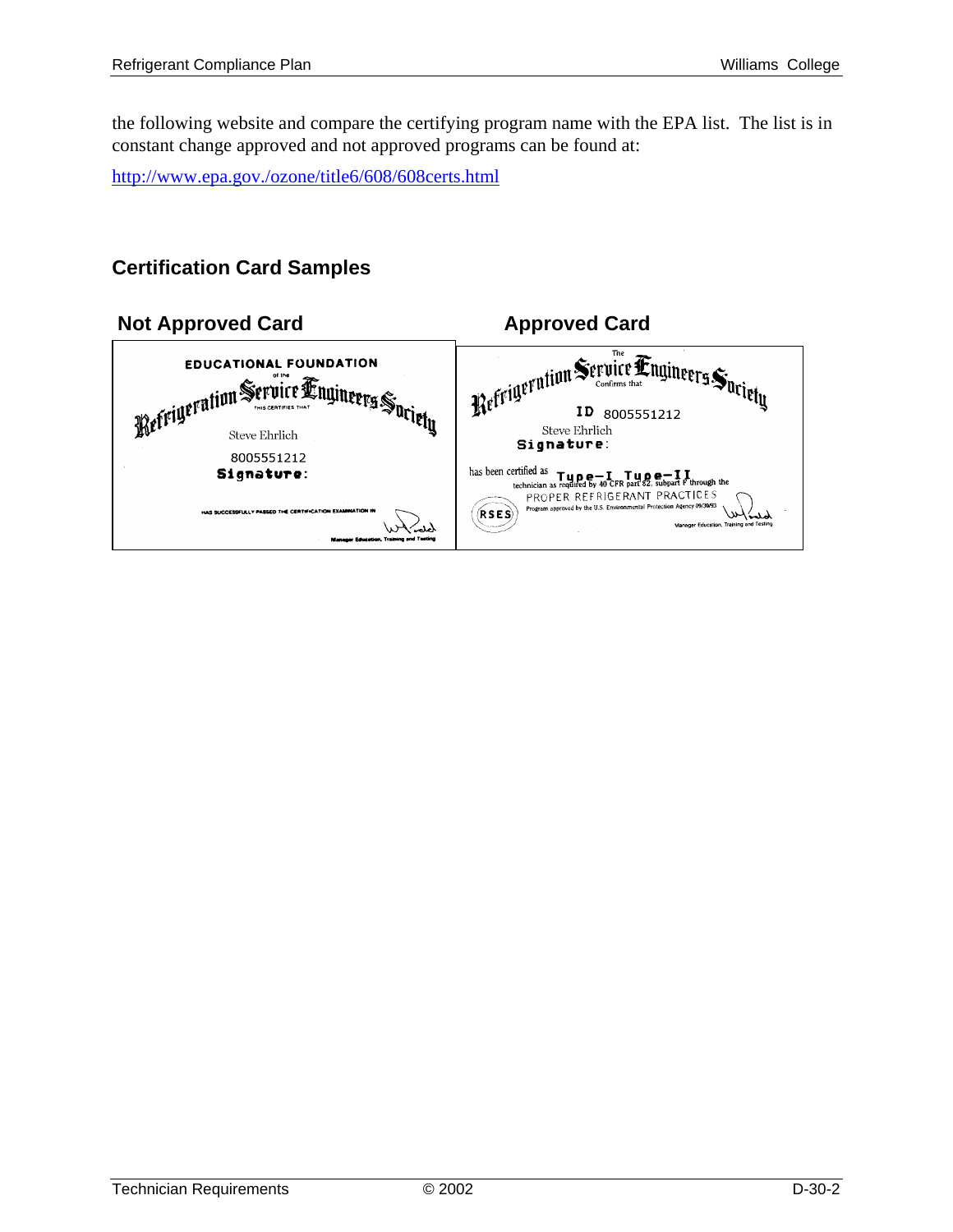# **Refrigerant Recovery Equipment Requirements**

## **D-40.1 Objective**

To define the requirements which users of recovery equipment for Williams College will follow to ensure compliance with EPA regulations.

## **D-40.2 Recovery Unit Registration**

The Safety Coordinator shall assure that an EPA Recovery Unit Acquisition Certification Form (OMB #2060-0256) has been submitted to the appropriate EPA region.

## **D-40.3 Responsibility**

The Safety Coordinator is responsible for entering each piece of recovery equipment into the Refrigerant Compliance Manager™ (RCM) software.

## **D-40.4 Recovery Unit Labeling**

EPA required that manufacturers must obtain certification from an EPA approved testing agency, for each model of recovery/recycle equipment, sold after November 15, 1993. Units must be properly labeled by the manufacturer. The approved agencies are the Air Conditioning and Refrigeration Institute (ARI) and Underwriters Laboratories (UL). The label should be similar to the following:

"This equipment has been certified by ARI/UL to meet EPA's minimum requirements for recycling and/ or recovery equipment intended for use with [appropriate category of appliance--e.g., small appliances, HCFC appliances containing less than 200 pounds of refrigerant, all high-pressure appliances, etc.]."

Units manufactured before November 15, 1993 are considered grandfathered and may not have the ARI or UL label. Technicians need to know if they are using a grandfathered or ARI/UL certified unit to ensure proper recovery vacuum is achieved for the type of recovery unit they are using. See EPA Evacuation Chart D-40.7.

## **D-40.5 Maintenance Responsibility**

Each certified technician shall have access to recovery equipment. The care and maintenance of this equipment will be their responsibility. If unit does not function properly, the service technician shall notify their supervisor and replace the non-functioning recovery unit with one that functions before proceeding with the service.

Technicians and contractors shall service and maintain recovery/recycling equipment per manufacturer's specifications. Periodic leak testing of recovery units shall be performed and the results recorded in the Refrigerant Compliance Manager™ (RCM) software input forms.

## **D-40.6 EPA Inspection Questions**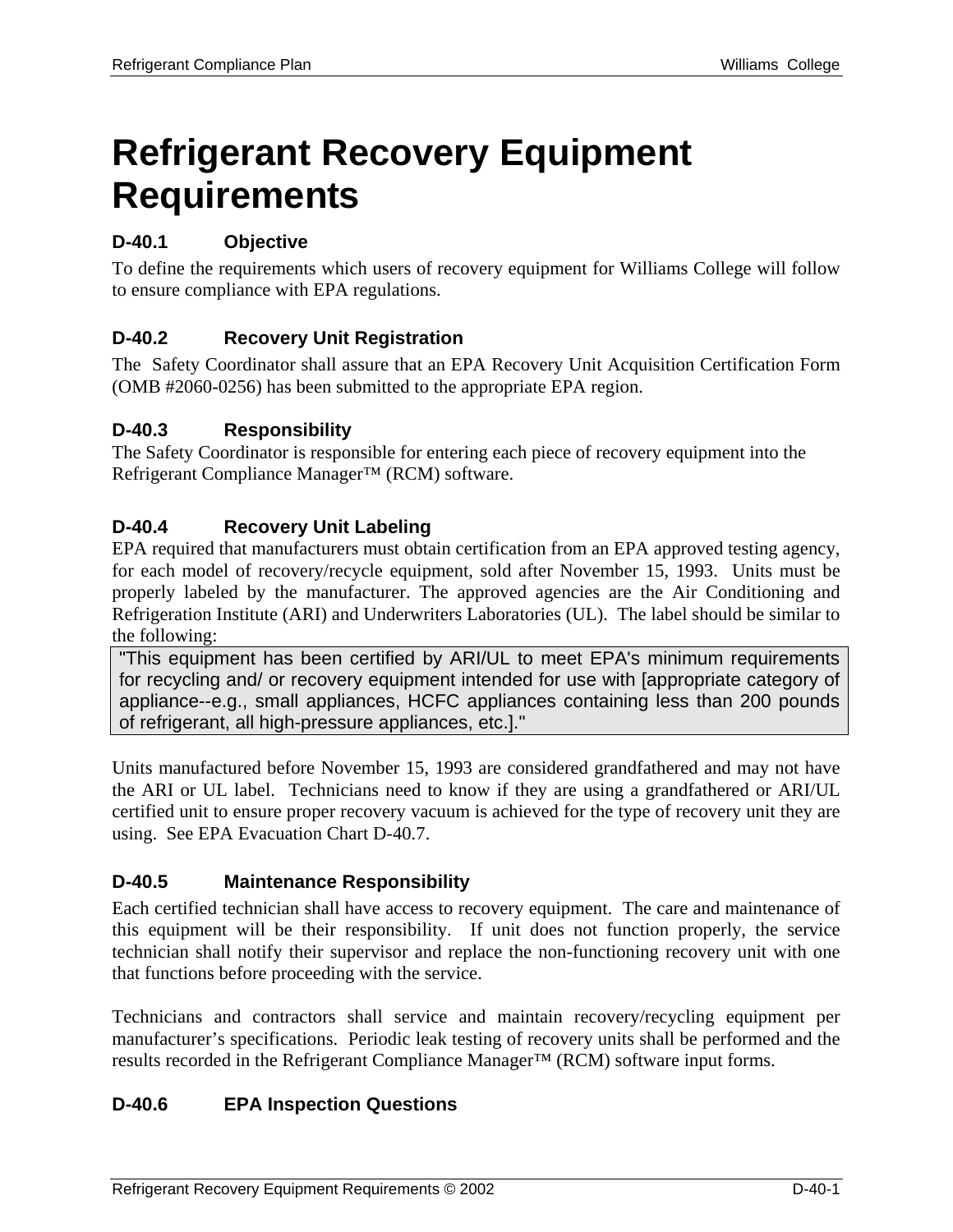- 1. The EPA will always ask to see a copy of your EPA Recovery Unit Acquisition Certification Form (OMB #2060-0256).
- 2. They will always ask for list of all your recovery units or ask you to go find them to record the nameplate data.
- 3. The EPA will routinely ask you to demonstrate if your recovery units can achieve the required vacuum levels. Ensure technicians perform the leak tests, calibrate gages and can demonstrate the proper use of a recovery unit.

|                                                                                                           | <b>Recovery Units Manufactured Date</b> |                            |  |  |
|-----------------------------------------------------------------------------------------------------------|-----------------------------------------|----------------------------|--|--|
| <b>Type of Appliance</b>                                                                                  | <b>Before Nov. 15, 1993</b>             | <b>After Nov. 15, 1993</b> |  |  |
|                                                                                                           | <b>Grandfathered Unit</b>               | <b>ARI/UL Unit</b>         |  |  |
| $R-22$ , $R-402A/B$ , $R-407A/B/C$ appliance,                                                             |                                         |                            |  |  |
| or isolated component of such appliance,                                                                  | $\overline{0}$                          | $0*$                       |  |  |
| normally containing less than 200 pounds                                                                  |                                         |                            |  |  |
| of refrigerant.                                                                                           |                                         |                            |  |  |
| R-22, R-402A/B, R-407A/B/C appliance,                                                                     |                                         |                            |  |  |
| or isolated component of such appliance,                                                                  | $\overline{4}$                          | 10                         |  |  |
| normally containing 200 pounds or more                                                                    |                                         |                            |  |  |
| of refrigerant.                                                                                           |                                         |                            |  |  |
| Very High Pressure Appliance                                                                              | $\overline{0}$                          | $\mathbf{0}$               |  |  |
| R-410A/B, R-13, R-23, R-503                                                                               |                                         |                            |  |  |
| Other high-pressure appliance, or isolated                                                                |                                         |                            |  |  |
| component of such appliance, normally                                                                     | $\overline{4}$                          | 10                         |  |  |
| containing less than 200 pounds of                                                                        |                                         |                            |  |  |
| refrigerant.                                                                                              |                                         |                            |  |  |
| R-12, R-114, R-134a, R-401A/B/C,                                                                          |                                         |                            |  |  |
| R-500, R-502                                                                                              |                                         |                            |  |  |
| Other high-pressure appliance, or isolated                                                                |                                         |                            |  |  |
| component of such appliance, normally                                                                     | 4                                       | 15                         |  |  |
| containing more than 200 pounds of                                                                        |                                         |                            |  |  |
| refrigerant.                                                                                              |                                         |                            |  |  |
| R-12, R-114, R-134a, R-401A/B/C,                                                                          |                                         |                            |  |  |
| R-500, R-502                                                                                              |                                         |                            |  |  |
| Low-Pressure Appliance R-11, R-113,                                                                       | 25                                      | 25 mm Hg absolute          |  |  |
| $R-123$                                                                                                   |                                         |                            |  |  |
| * Inches of Hg vacuum relative to standard atmospheric pressure of 29.9 inches of Hg, except where noted. |                                         |                            |  |  |

#### **D-40.7 EPA Evacuation Level Chart**

For small appliances (less than 5 pounds), evacuation levels are as follows:

- $\boxtimes$  for "grandfathered" recovery equipment, recover 80 percent.
- $\boxtimes$  for new recovery equipment when the compressor is working, recover 90 percent.
- $\boxtimes$  for new recovery equipment when the compressor is not working, recover 80 percent.
- $\boxtimes$  for all appliances, evacuate to 4 inches of mercury vacuum.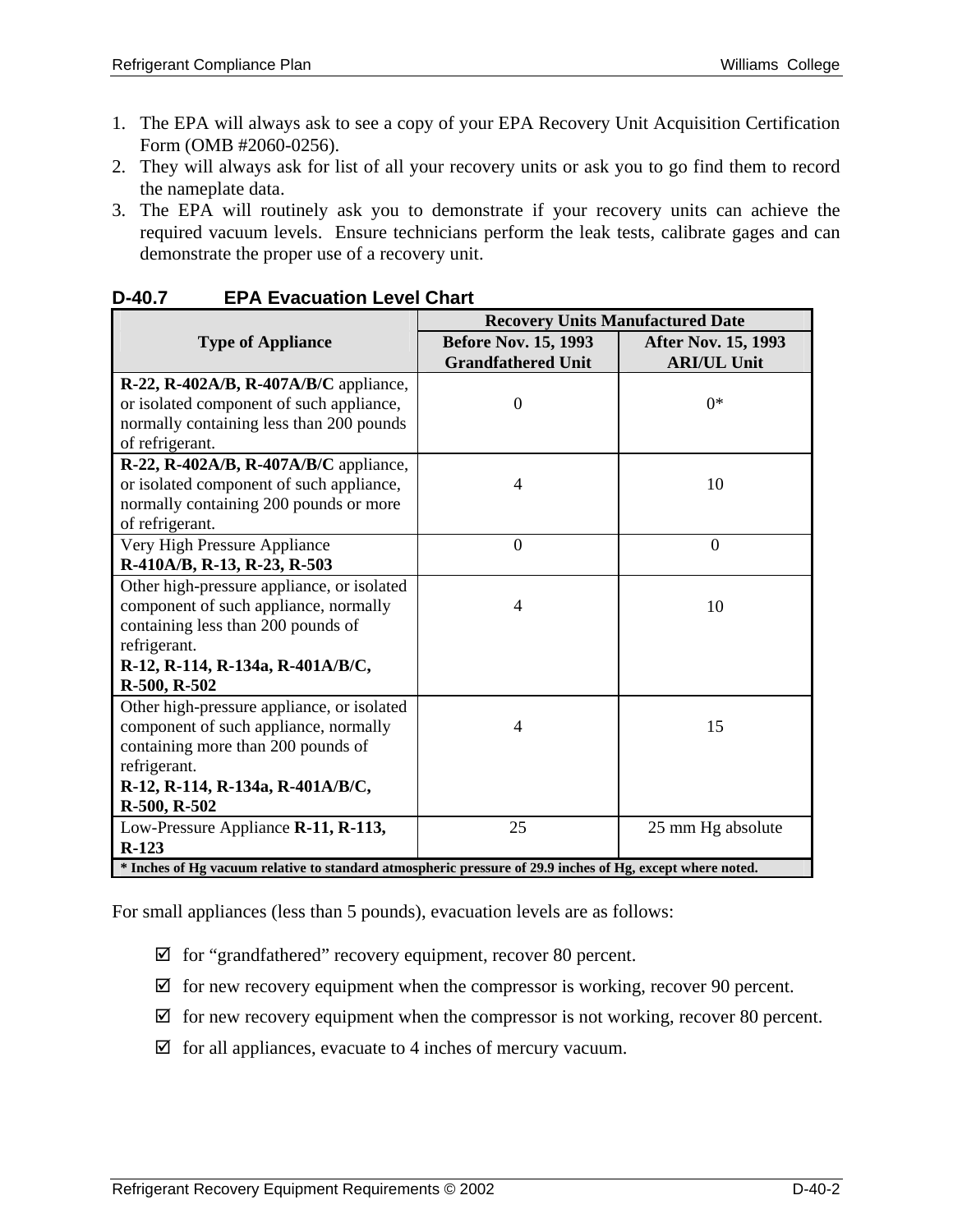## **Record-keeping Requirements**

## **D-50.1 Objective**

To detail the records which shall be kept to ensure compliance with the U.S. EPA regulations.

## **D-50.2 Importance of Record-keeping**

The U.S. EPA has established record-keeping requirements for owners and operators of air conditioning and refrigeration equipment containing CFC and HCFC refrigerants. The EPA can request detailed reports of refrigerant usage, service, maintenance and disposal for the past three years. Failure to comply with these regulations can result in fines up to \$27,500 per day per violation.

## **D-50.3 Record-keeping Method**

Williams College requires that records be kept to comply with the laws, and to establish data for compiling accurate refrigerant asset management information. Refrigerant Compliance Manager™ (RCM) software is used to maintain records. The input forms from RCM are contained in the appendix. It is the responsibility of the Williams College technician or the maintenance contractor technician to fill out and route the appropriate RCM input forms to the Safety Coordinator.

## **D-50.4 Required Plant/Site and Technician Records**

Pursuant to Section 114(a) (1) of the Clean Air Act, 42 U.S.C. Section 7414(a) (1) and 40 CFR 82.166 (j) & (k), Williams College is required by the EPA to document the following information. The Safety Coordinator will maintain the following records in the RCM software for at least three (3) years.

- 1. Complete site refrigerant equipment inventory with equipment categorized as under 50 pounds or over 50 pounds, comfort cooling, commercial refrigeration, industrial process refrigeration or other refrigeration. *RCM Equipment input form.*
- 2. The equipment database must include refrigerant type and operating charge data. If charge is unknown (split system, not listed on nameplate) then it must be calculated. Consult manufacturer data sheets, measure piping length, component capacity and detail calculations. Alternate method is to establish a charge by total circuit or system tonnage times a value of 2 to 2.5 pounds per ton. On next major service when unit is totally pumped down, amend equipment notes (with date, new charge value and service order ID #) and equipment charge detail with actual charge.
- 3. Complete refrigerant inventory for all cylinders and drums of refrigerant on site including on going purchases of refrigerant. *RCM Cylinder input form.*
- 4. Records of all Williams College and contractor technicians who perform any service, maintenance, repair, or disposal on refrigerant containing equipment. RCM technician and *Contractor input forms.*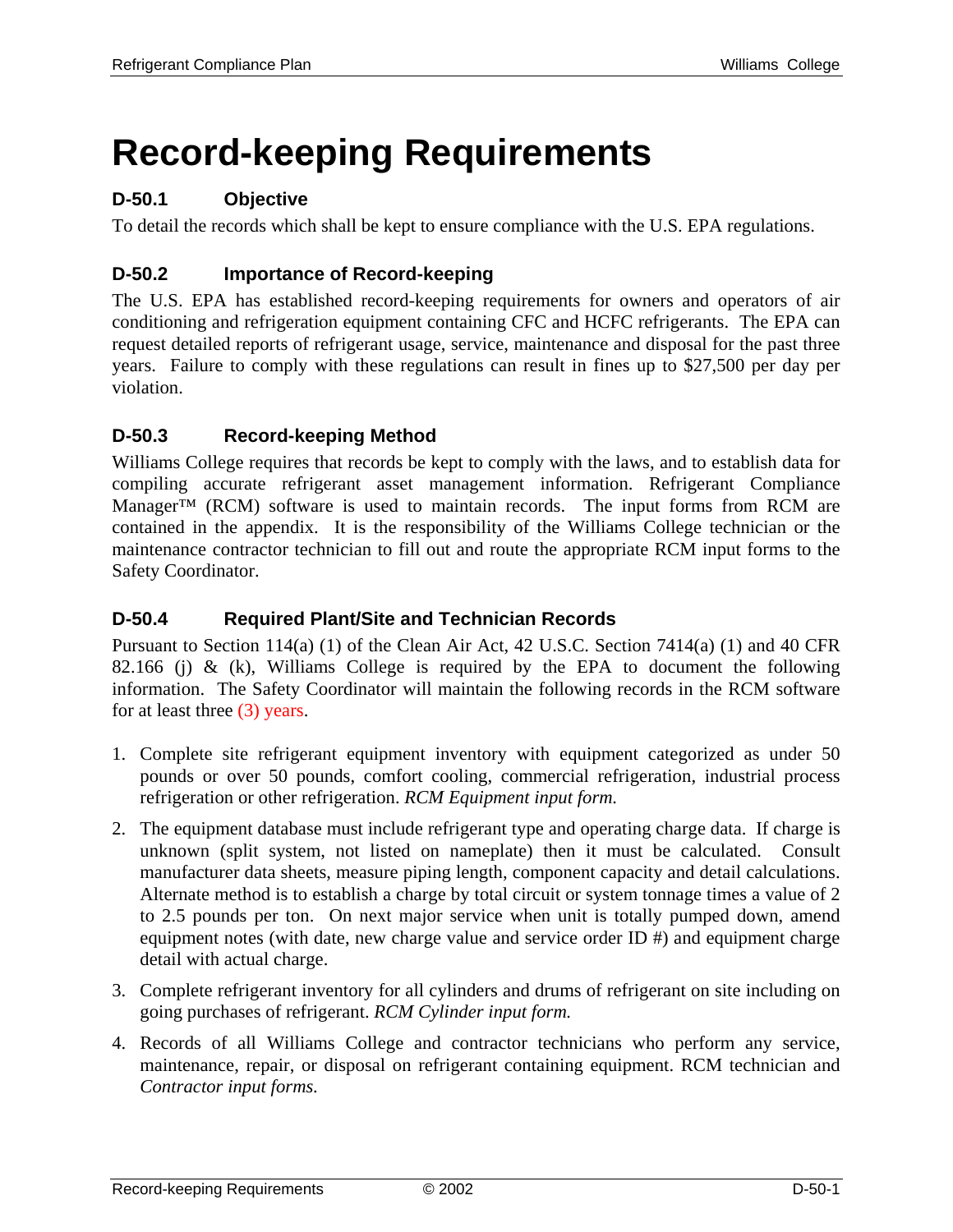- *5.* Recovery / recycle unit information and maintenance history. *RCM Recovery unit input form.*
- 6. Complete service records for all refrigerant related work including: date of service, technician/contractor name, quantity and type of refrigerant added, recycled or removed, description of service and leak repair procedure, leak testing method and result, vacuum level achieved during recovery. *RCM Service Order Form.*
- 7. Leaks must be documented. Report leaks that cannot be repaired to the (Refrigerant Coordinator). In every case, Williams College has the responsibility to eliminate the leak. If the leak exceeds the regulatory leak-rate limit, Williams College shall do one of the following: have the leak repairs completed within 30 calendar days of the original leak notification, produce a written plan that details the equipment retrofit, or replacement within one year of the original leak notification. See Leaking Systems Section D-70 for specific equipment types.
- 8. Equipment Disposal Records. When equipment is removed from service the refrigerant and oil must be removed. Record the following information: date of recovery, technician name, equipment ID number, model number and serial number, refrigerant type and amount recovered, recovery unit used, vacuum level, record that oil was recovered, and disposal location (dumpster, scrap, etc.). *RCM Service Order Form.*

Refrigerant is Williams College's property. Any refrigerant added which is not Williams College's property must be documented. No refrigerant may leave the Williams College site without first being reviewed and documented by the Safety Coordinator.

#### **D-50.5 EPA Inspection Questions**

- 1. The EPA will always ask for a list of your technicians (with their certification information), contractors, new refrigerant vendors, recovered refrigerant reclaimer/disposer, recovery units and your over 50 pound equipment.
- 2. They will ask you what type of over 50 pound equipment you have (comfort cooling, industrial process refrigeration, commercial or other refrigeration).
- 3. They will ask to see records of the amount of refrigerant you have purchased and added to the over 50 pound systems. They may even want to take an inventory of your new and recovered refrigerants.
- 4. They will ask how you determine when you have a leaking system.
- 5. They will ask for leak repair records on your over 50 pound systems.
- 6. They will ask for records of initial and follow-up verification testing on industrial process equipment leak repairs.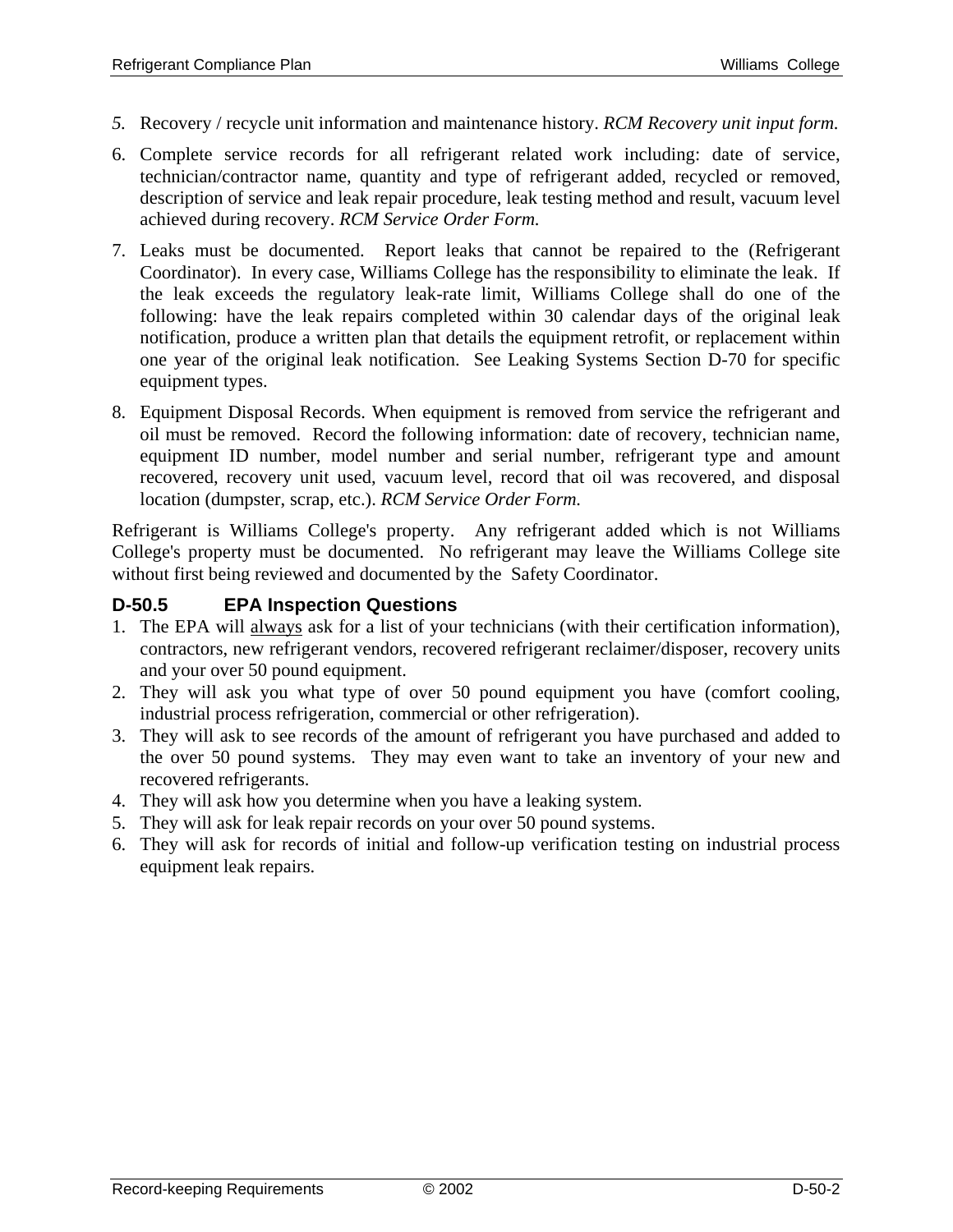## **Disposal of Refrigerant, Lubricants and Equipment**

## **D-60.1 Objective**

To define the requirements and documentation for disposal and transfers of ownership of refrigerant, used lubricants and refrigeration equipment from Williams College.

## **D-60.2 Refrigerant Ownership Transfer**

When transferring refrigerant ownership to another company, document the transaction. Provide a service record of refrigerant recovered from equipment disposed of or from a contaminated system. This transfer of the refrigerant shall be noted on the Refrigerant Compliance Manager™ (RCM) software Refrigerant Cylinder input form for input into the RCM database.

## **D-60.3 Used Lubricant Disposal**

Refrigerant oil is considered a hazardous waste if it contains more than 4,000 parts per million (ppm) of dissolved refrigerant or 1 percent (10,000 ppm) of any F500 classified waste or acid contaminant *and* if it is not headed for reclamation. Most refrigerant oil that has been exposed to a refrigeration system or a recovery process still contains greater than 5,000 ppm of dissolved refrigerant and acid gas.

The toxicity characteristic (TC) rule of 1990 subjected many more wastes to federal hazardous waste regulations. The TC rule sets regulatory limits on lead, benzene, and other contaminants. It is the contracted disposal service's responsibility to determine if used oil does or does not exceed the regulatory limits for TC constituents. Used oil that fails the TC must be disposed according to hazardous waste regulations.

Used oil from refrigeration equipment may contain appreciable levels of contaminants. It is important to maintain records that document the source of the oil and its ultimate disposal.

*Caution: Do not mix refrigerant lubricants with other types of wastes!* 

## **Waste Oil Environmental Contacts**

Cyn Environmental Services 1-800-242-5818

## **D-60.4 Equipment Disposal Guidelines**

The EPA has established refrigerant equipment (appliance) disposal requirements in 40 CFR, 82.156, to ensure refrigerant is removed from equipment prior to scraping, shredding or landfill burial. Requirements exist for small appliances (< 5 pounds) and over 5-pound equipment.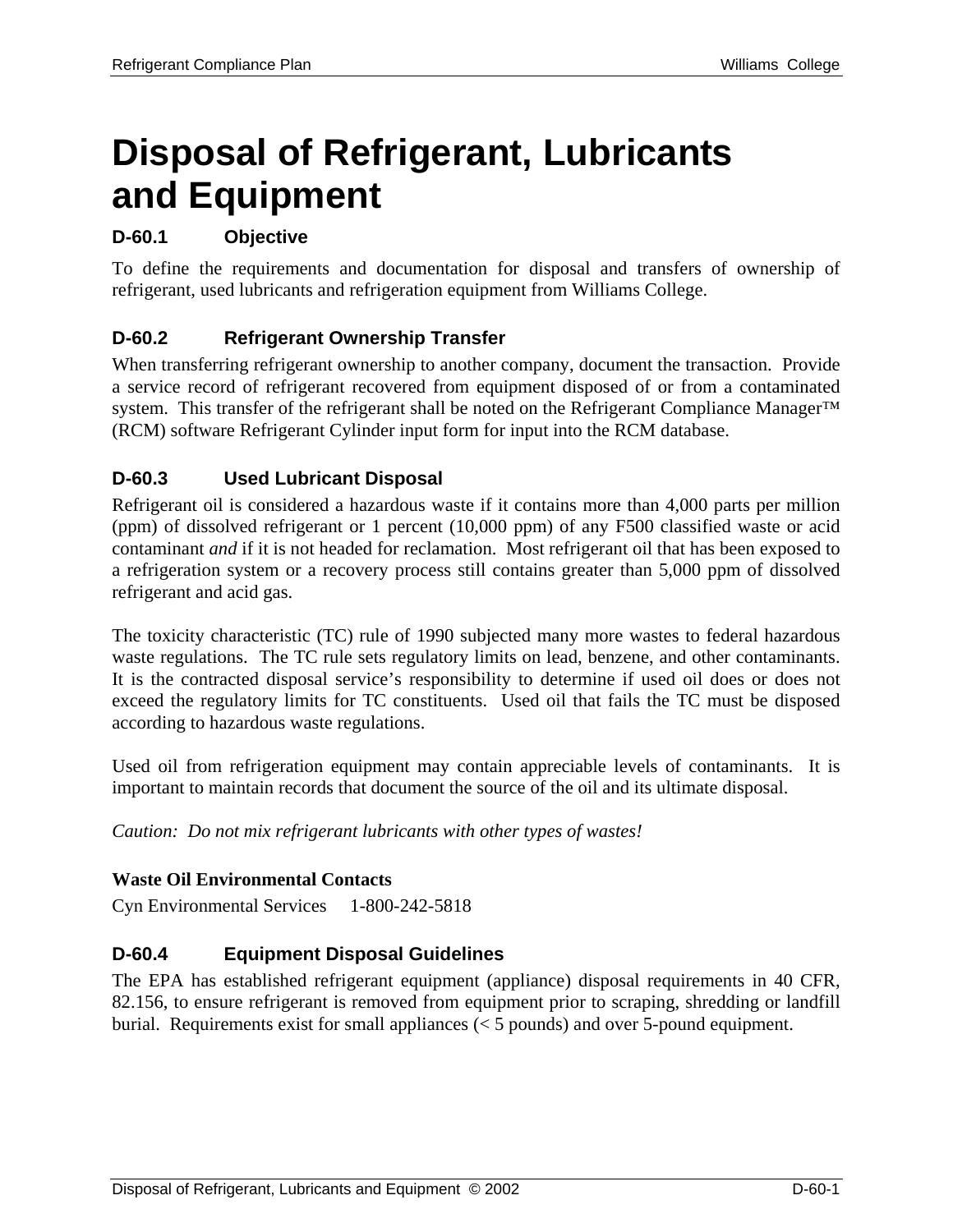Technicians and owners disposing of any refrigerant-containing equipment or small appliances must maintain records that show proper evacuation occurred. For appliances with less than 5 pounds there are several options. For large equipment with over 5 pounds, such as retail food refrigeration, cold storage warehouse refrigeration, rooftops, packaged units chillers, and industrial process refrigeration, the refrigerant shall be recovered in accordance with the EPA's evacuation requirements prior to dismantling or salvaging.

For small appliances a choice can be made to recover onsite or send the units to an EPA approved Scrap/recycling Company that has refrigerant removal capability.

When any refrigerant equipment is disposed, the refrigerant and oil must be removed from the equipment before its final disposal.

## **D-60.5 Equipment Disposal Record-keeping**

The following information shall be documented for each on-site disposed of unit.

- 
- $\boxtimes$  Equipment ID # or serial number(s).  $\boxtimes$  Vacuum level achieved
- $\boxtimes$  Refrigerant type and amount recovered.  $\boxtimes$  Organization receiving equipment.
- $\boxtimes$  Date of recovery.  $\boxtimes$  Technician's name & shop address
	-
	-

No >5-pound equipment will be disposed of without removing the charge. A disposal tag similar to the following will be applied to the equipment after the recovery is complete. Without the tag, equipment may be refused at a landfill or scrap recycler.

An Environmental Disposal Tag similar to the following shall be attached to equipment being disposed. Without the tag, equipment may be refused at a landfill or scrap recycler.

| <b>ENVIRONMENTAL DISPOSAL TAG</b>                                                                                                       |
|-----------------------------------------------------------------------------------------------------------------------------------------|
| ENVIRONMENTALLY HARMEUL REFRIGERANTS AND OIL<br>HAVE BEEN REMOVED FROM THIS UNIT IN<br>COMPLIANCE WITH SECTION 608 OF THE CLEAN AIR ACT |
| REMOVED BY: (PRINT)<br>ADDRESS: (PRINT)                                                                                                 |
| TELEPHONE: DATE: / /<br>SIGNATURE                                                                                                       |

#### **D-60.6 Small Appliances Sent Off-site with Charge Intact to Salvage Company**

Small appliances, < 5 pounds, may be sent to an EPA approved salvage company with all systems intact (even if refrigerant leaked out).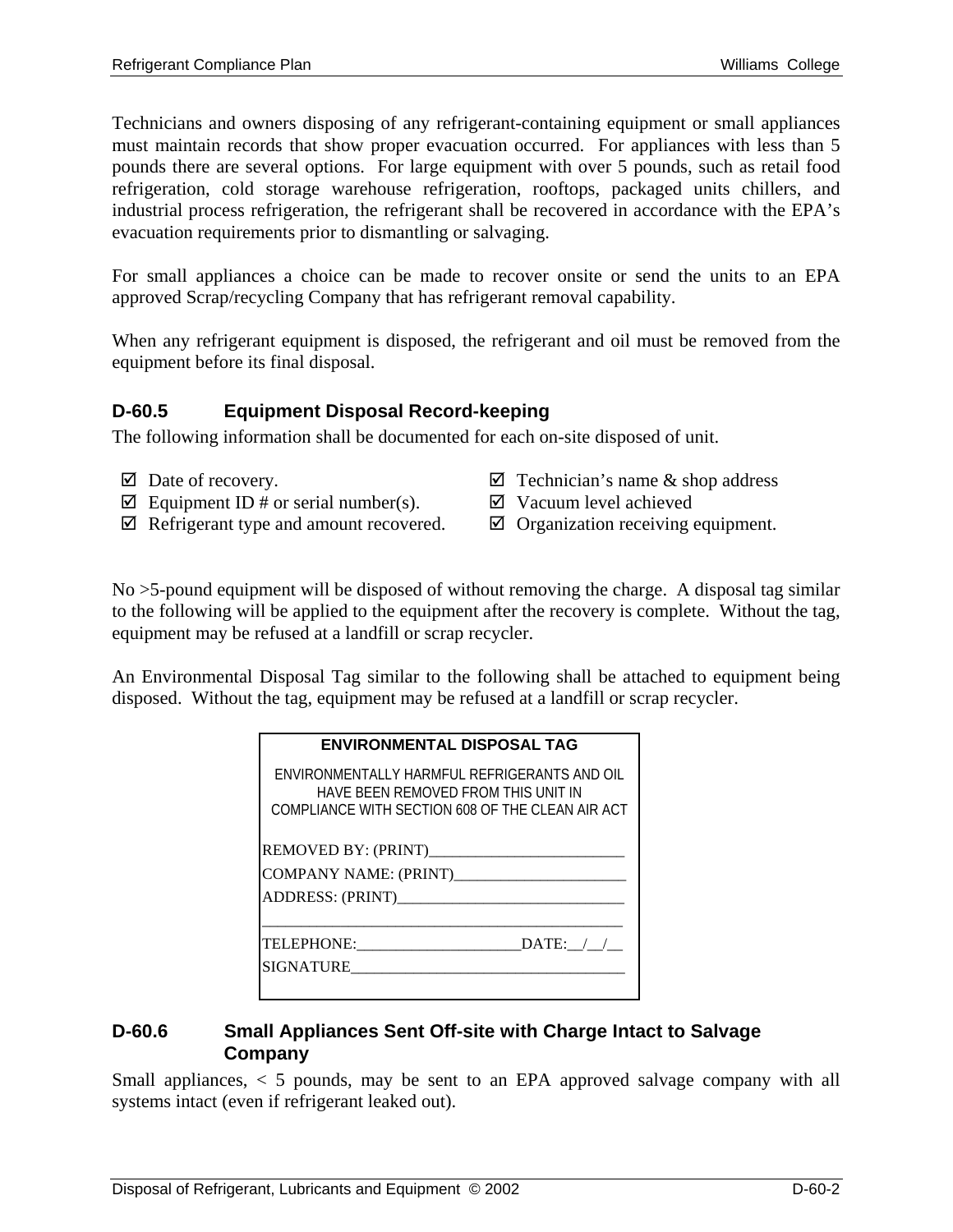Prior to sending any small appliances to salvage, you must determine in advance and receive a signed statement that the salvage yard has certified to the EPA that they recover the refrigerant before final disposal. Handle units with care to ensure none of the unit's systems or circuits is damaged during loading/off loading and in transit. Keep the signed statement from the Salvager on file.

Prepare a letter with the following information for appliances sent with the charge intact and provide a copy to the final disposer.

- $\boxtimes$  Your company name, address, contact name
- $\boxtimes$  Salvager's name and contact.
- $\boxtimes$  Date of transaction.
- $\boxtimes$  Unit model and serial numbers of all units sent.
- $\boxtimes$  Refrigerant type.
- ; Include the following statement on the letter: "**This equipment or appliance containing refrigerant is subject to the "safe disposal requirements" of the Clean Air Act of 1990 as implemented by 40 CFR Part 82, Subpart F, 82.150-166, requiring that refrigerants be removed from equipment and appliances prior to final disposal.**"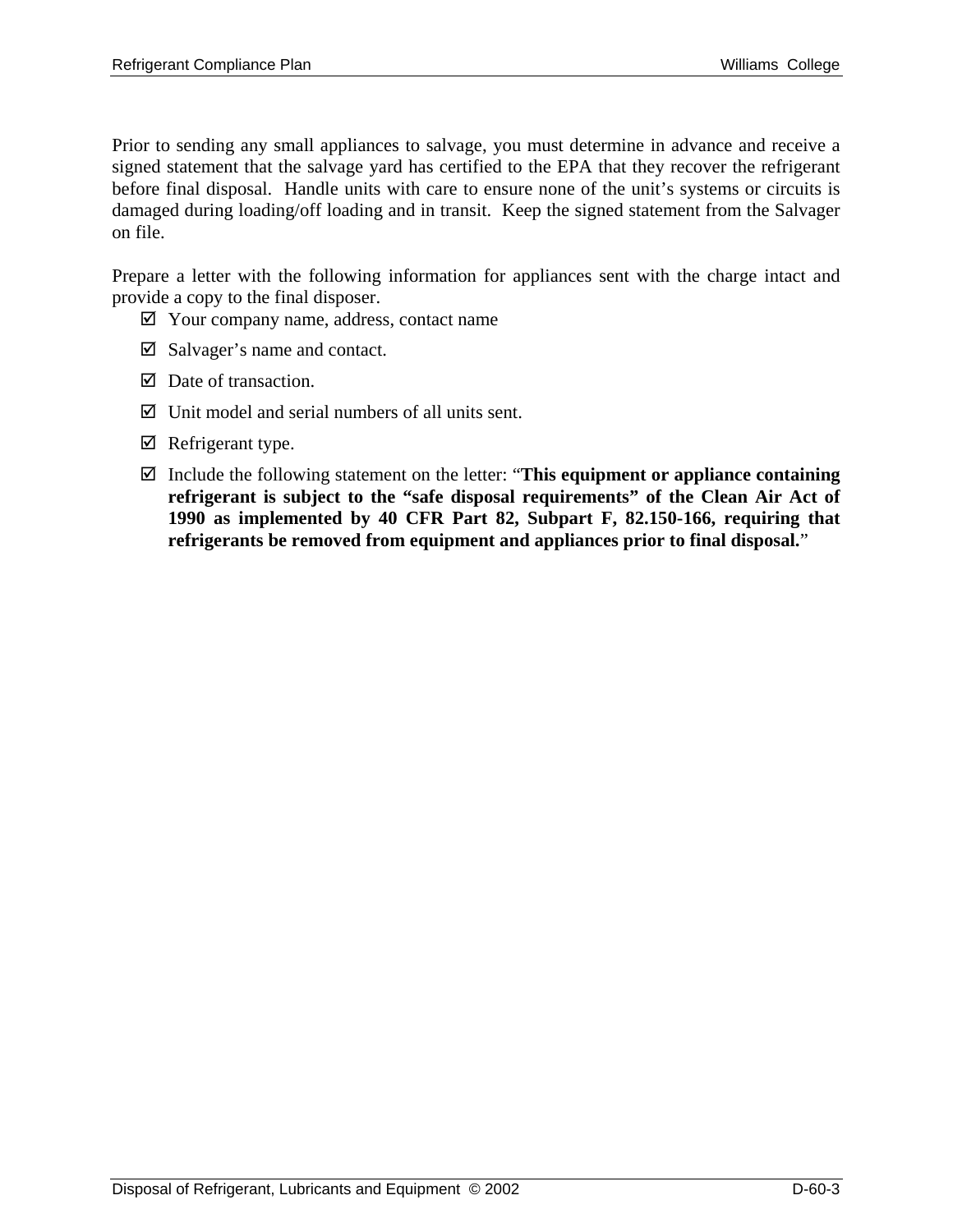# **Leaking Systems Requirements**

## **D-70.1 Objective**

To define a leaking system and describe the procedures which will be followed by technicians servicing such systems (40 CFR Part 82.156, Final Rule Summary and Refrigerant Leak Repair Flow Chart).

## **D-70.2 Statement of Intent**

Williams College employees or contractors shall not charge refrigerant into a known leaking system.

## **D-70.3 Definition of a Leaking System**

A system is defined as a "known" leaking system when one of the following conditions occurs:

- $\boxtimes$  A review of readily available documentation determines that the system has a leak.
- $\boxtimes$  Williams College or contractor technician has added refrigerant to the same system during a recent service visit.
- $\boxtimes$  The service technician can readily determined upon arrival for servicing the equipment that the system has a refrigerant leak.

If a substantial leak is discovered, and cannot be repaired within thirty days, the leaking equipment must either be repaired, or a retrofit or retirement plan developed. Notify the Safety Coordinator and Foreman on systems that cannot be repaired within the thirty-day limit.

Since July 1, 1992 it has been against the law to intentionally vent refrigerants to the atmosphere while maintaining, servicing, repairing, or disposing of air conditioning or refrigeration equipment. Units under 50 that have chronic leaks (weekly top off) should also be repaired or replaced because the EPA can claim you are knowingly venting per the above law Since July 1, 1992 it has been against the law to intentionally vent refrigerants to the atmosphere while maintaining, servicing, repairing, or disposing of air conditioning or refrigeration equipment. Since July 1, 1992 it has been against the law to intentionally vent refrigerants to the atmosphere while maintaining, servicing, repairing, or disposing of air conditioning or refrigeration equipment.

## **D-70.4 Substantial Leak Limits for Equipment Over 50 lb.**

A substantial leak is currently defined as a leak rate corresponding to 15% for comfort cooling and other refrigeration systems, 35% for industrial process and commercial refrigeration of the total system charge in a one (1) year period. The Refrigerant Compliance Manager<sup>TM</sup> (RCM) software automatically calculates equipment leak rates of all equipment. To manually determine if a system is above the federal regulatory level rate use the following formula:

Annualized refrigerant leak rate =  $\frac{365}{} x$  RC x 100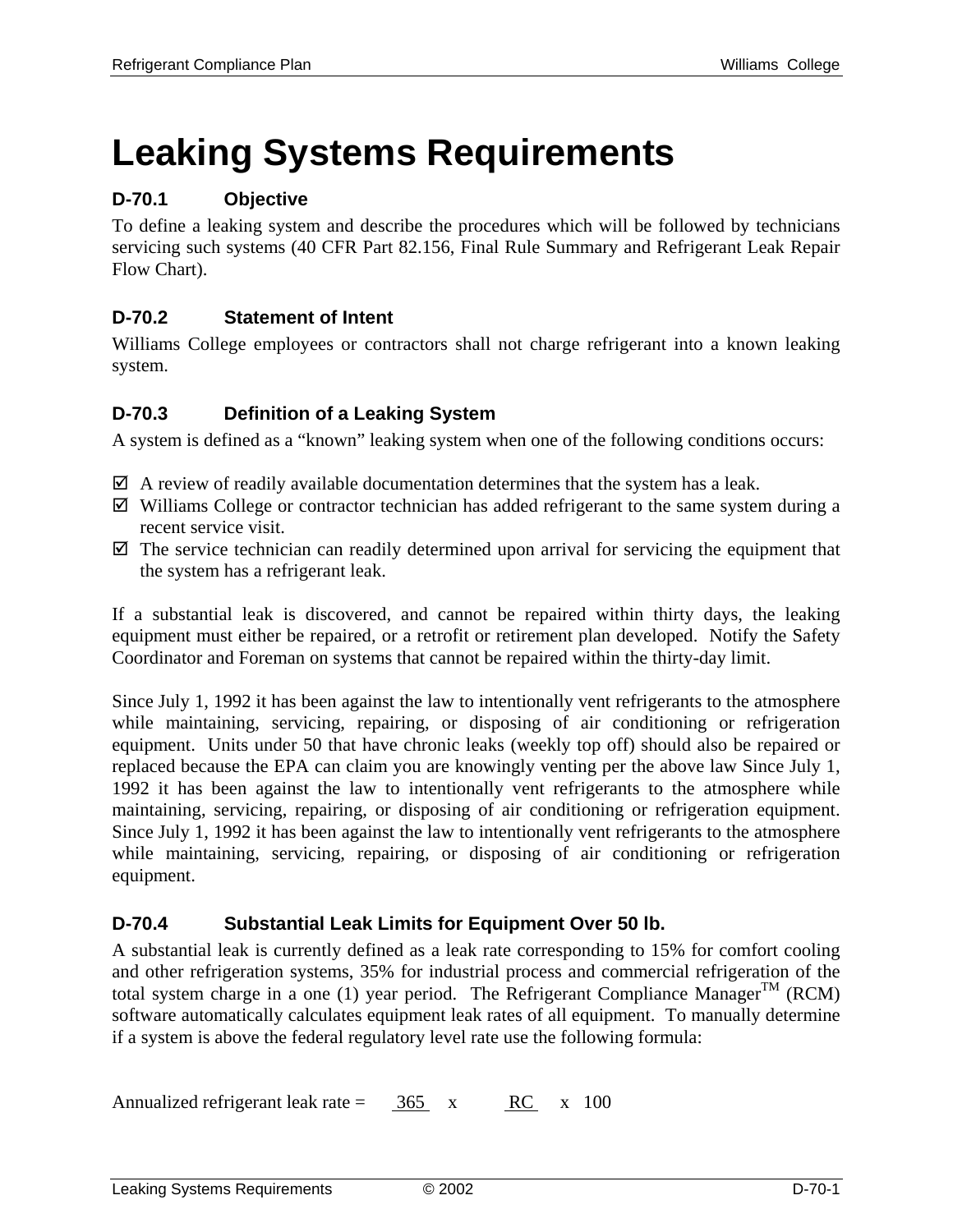#### NOD NRC

Annualized refrigerant leak rate maximum = 15 % for comfort cooling  $\&$  other refrigeration 35 % for industrial process & commercial

- $NOD =$  Number of days since most recent system charge
- RC = Amount of refrigerant charged into system
- NRC = Normal refrigerant capacity of system being charged

#### **NOTE: Failure to make this calculation or enter the service work order into RCM promptly is not acceptable.**

#### **D-70.5 Leak Repairs in Less Than 30 Days**

If a unit cannot be shut down to make leak repairs and it requires refrigerant to be charged into the leaking system, a technician should first obtain authorization from their supervisor and/or the Safety Coordinator. The authorization shall be documented on the RCM Service Order form along with the contributing factors delaying the repair of the leak and when and how the permanent repairs will be completed. The Service Order shall be entered into the RCM software promptly and identified as a leaking system on the Service Record screen. **NOTE: Do not fail to follow up on the repairs within 30 days.** 

#### **D-70.6 Leak Repairs in Greater Than 30 Days**

Systems, which cannot be repaired in thirty days, must have a written repair/retrofit/replacement plan developed within 30 days of the date the unit exceeded its trigger rate. This plan should be entered in the RCM Equipment notes screen with the date and details of the reasons why the leak cannot be repaired. The plan must also include the plan of action for the repairs/retrofit or replacement and must be completed in one year from the plan date.

**Industrial process refrigeration systems have up to 120 days before this plan is required if and only if a process must be shut down, but the reasons delaying the repairs beyond 30 days must also be documented.**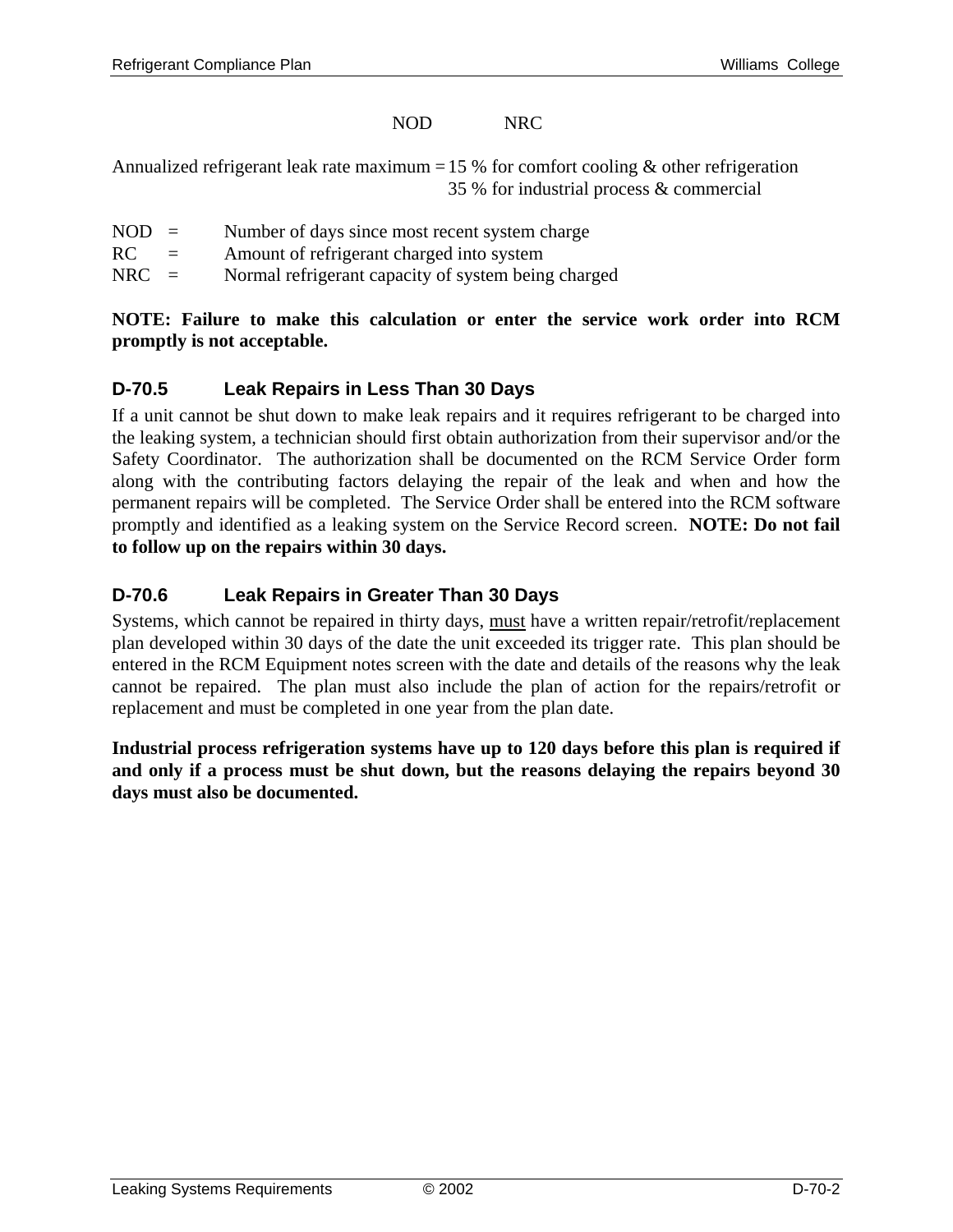# **Leak Testing Requirements**

## **D-80.1 Objective**

To describe when leak testing is to be conducted, documented and the approved methods.

## **D-80.2 Leak Testing**

When leak testing new installations or systems after repair, the technician shall use approved testing methods. Use RCM Service Order Form to document all leak tests.

- $\boxtimes$  Include leak testing during scheduled preventative maintenance inspections. Annually leak test each system with greater than 50 lbs of refrigerant as a best practice. (Mandatory in SQAQMD –Los Angeles)
- ; **Initial Leak Verification Test:** Leak test all equipment on the conclusion of major repairs and **prior to recharging** the unit with refrigerant.
- ; Document the results of the initial verification leak tests on RCM *Service Order Form*
- ; **Follow-up Leak Verification Test:** Schedule, conduct and document a 30-day follow-up verification leak test for all systems with over 50 lbs of refrigerant. This test must be completed within 30 days after the initial leak verification test was completed and with the unit operating at its normal load**.**
- $\boxtimes$  Leak test all new contractor installed equipment prior to acceptance.

## **D-80.3 Acceptable Leak Testing Methods**

All new equipment including: packaged equipment – factory charged, field charged, split systems or field-constructed systems with field installed refrigerant piping shall be leak tested during startup. On new equipment, leak testing should be performed with nitrogen set at a minimum of 150 psi and left standing for a predetermined amount of time. The following are acceptable leak testing methods.

- □ Ultrasonic Leak detector
- **Pressurizing system to 10 psig with HCFC-22 then increasing pressure to safe level with** dry nitrogen.
- □ Soap bubbles
- □ Halide torch detector
- Deep Vacuum Low-pressure chiller (pull to 1mm hg. Ok if rise is  $< 2.5$  mm hg in 12 hours)
- Hydrostatic Tube test kit Low pressure chiller water tube
- □ Electronic Leak detector

Note: In order to leak test with an electronic detector, a trace gas must be mixed with the nitrogen. This is a last resort method of leak testing.

**Safety notice:** Never use oxygen, high-pressure air or a flammable gas for leak checking. Oxygen and oil form an extremely explosive mixture.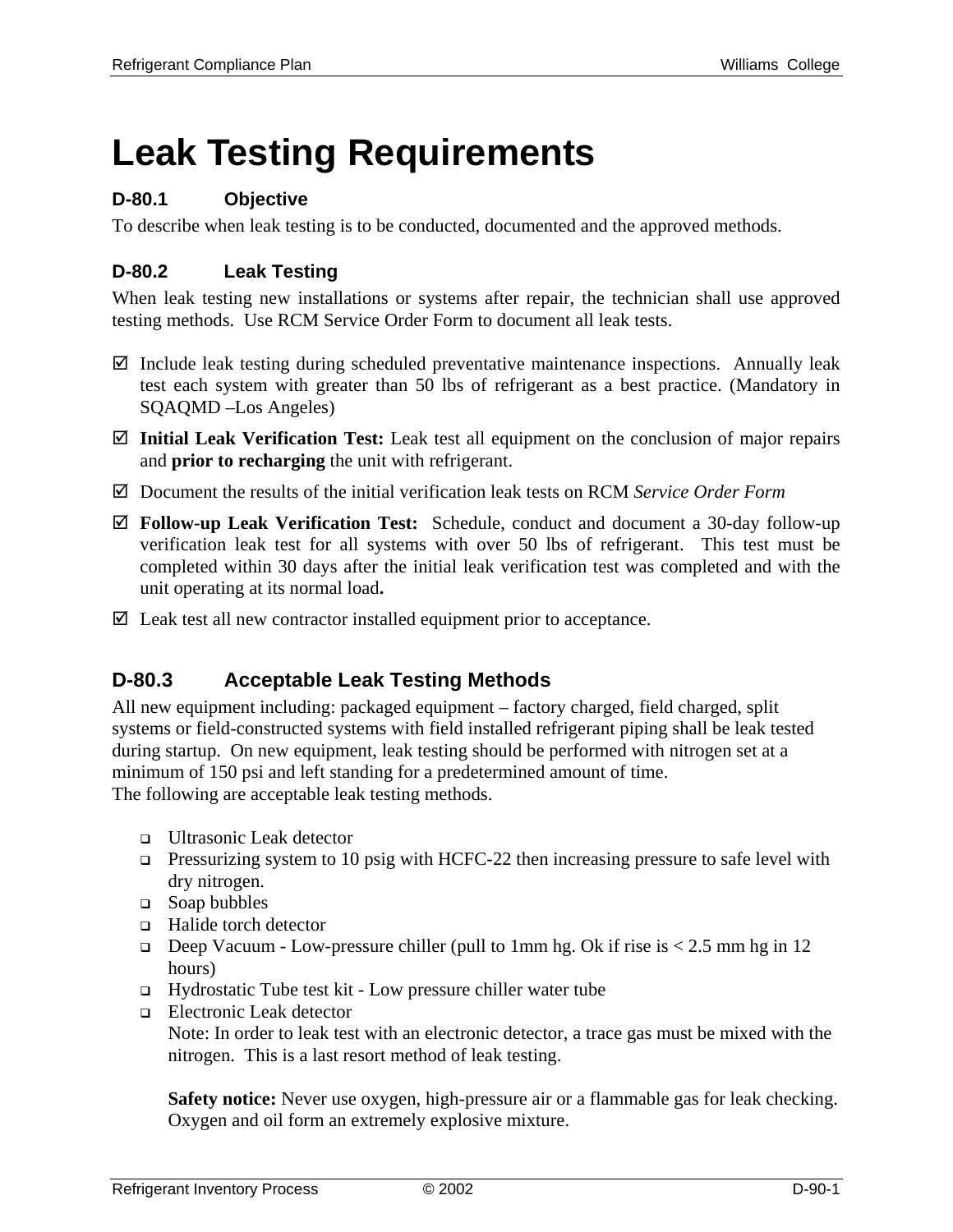## **Refrigerant Inventory Process**

## **D-90.1 Objective**

To define the processes on how refrigerant assets shall be managed and accounted.

## **D-90.2 EPA Purchase Records**

The EPA requires that owner/operators track purchases of refrigerants used in units with over 50 pounds charge and maintain purchase records for five years. See Recordkeeping Requirements.

#### **D-90.3 New Purchases**

The following defines accountability for each administration level.

The Safety Coordinator is responsible for tracking current refrigerant inventory and new refrigerant purchases and refrigerant disposals. The Safety Coordinator shall develop a method to label/mark all refrigerant containers with a unique identification number that will be placed on the containers and into the RCM software.

Certified HVAC Technicians may sign out refrigerant cylinders by ID number per the methods defined by the Safety Coordinator for use in Williams College equipment. Fill out RCM Cylinder input forms or other documents as directed by the Safety Coordinator.

The HVAC Technicians will survey inventory every six months to assure purchases and usage are being properly recorded.

#### **D-90.4 Storage of Refrigerants**

The National Fire Protection Association (NFPA) codes and standards and local codes and standards along with ASHRAE Standard 15 – 1994 provide standards for storing refrigerants.

Do not store over 330 pounds of refrigerant in a mechanical equipment rooms (motors  $> 50$ horse power).

Refrigerant stored in any room shall be secured to limit access to certified technicians only.

For storage in non-mechanical rooms ensure adequate ventilation. If poor ventilation is a concern change storage location or have a registered mechanical engineer review and perform ASHRAE Standard 15 calculations to determine if refrigerant sensors and alarms are necessary in storage rooms.

Preferred storage is in a large volume ground level warehouse type location within a securely fenced, locked area.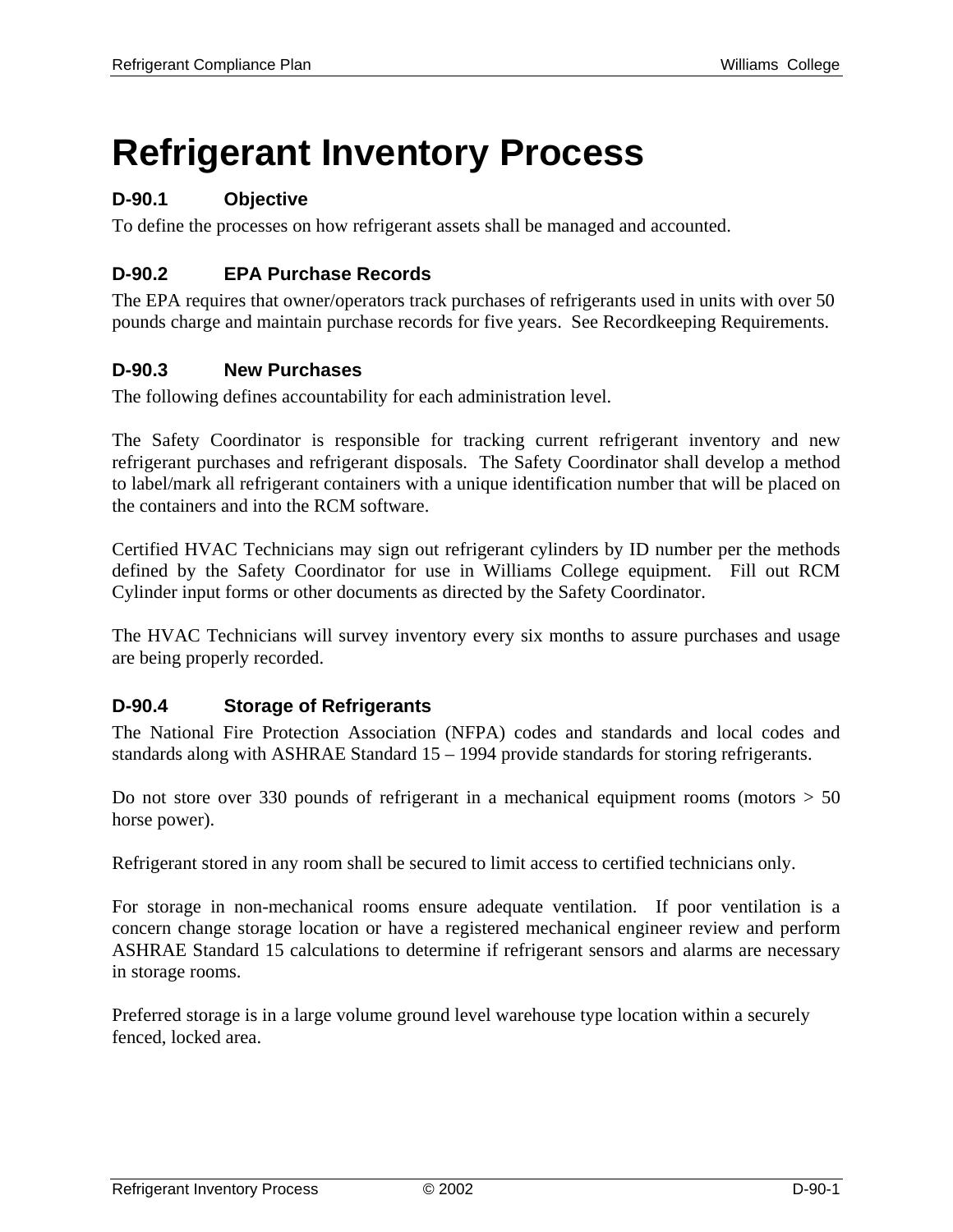# **Contractor Requirements**

To define requirements for managing refrigerant service contractors and contractors installing new equipment.

**Contractor shall be responsible and accountable for compliance with the EPA Clean Air Act (CAA) Section 608, 40 CFR part 82 and any state and local codes for all refrigerantrelated work. Contractor shall ensure that all contractor employees are made aware of the content of these practices prior to beginning work on refrigerant containing equipment.** 

Contractor shall provide only proper level EPA certified technicians using EPA certified and registered recovery/recycle units to perform work on new and existing Williams College refrigerant equipment.

Contractor shall submit the following information to the College Safety Coordinator or Project Manager prior to starting any work.

- $\boxtimes$  A list of all service technicians' names and EPA certification numbers and level of certification (copies of EPA Certification Cards are acceptable).
- $\boxtimes$  A list of all recovery/recycling units to be used and a signed statement that an EPA Recovery Unit Acquisition Certification form has been sent to the EPA (a copy of the form is acceptable).

## **Documentation and Record-Keeping**

Contractor shall provide service records with all required information to the Safety Coordinator.

- $\boxtimes$  Manufacturer and Model number
- $\nabla$  Serial number
- $\boxtimes$  Location of equipment
- $\boxtimes$  Refrigerant type and Unit Charge
- $\boxtimes$  Date of service or installation
- $\boxtimes$  Service, repair or disposal description
- $\boxtimes$  Quantity of refrigerant added
- $\boxtimes$  Quantity of refrigerant removed, recovered, recycled, reclaimed or disposed of
- $\boxtimes$  Quantity of lubricant disposed of, and method of disposal
- $\boxtimes$  Detailed information on any leaks discovered and repaired
- $\boxtimes$  Name(s) of EPA certified service technicians who performed work
- $\boxtimes$  EPA Certified and registered recovery/recycling units used on equipment

#### **Consequences for Non-Compliance**

Williams College shall have the right to stop work under any contract at any time if the work fails to meet the EPA regulations.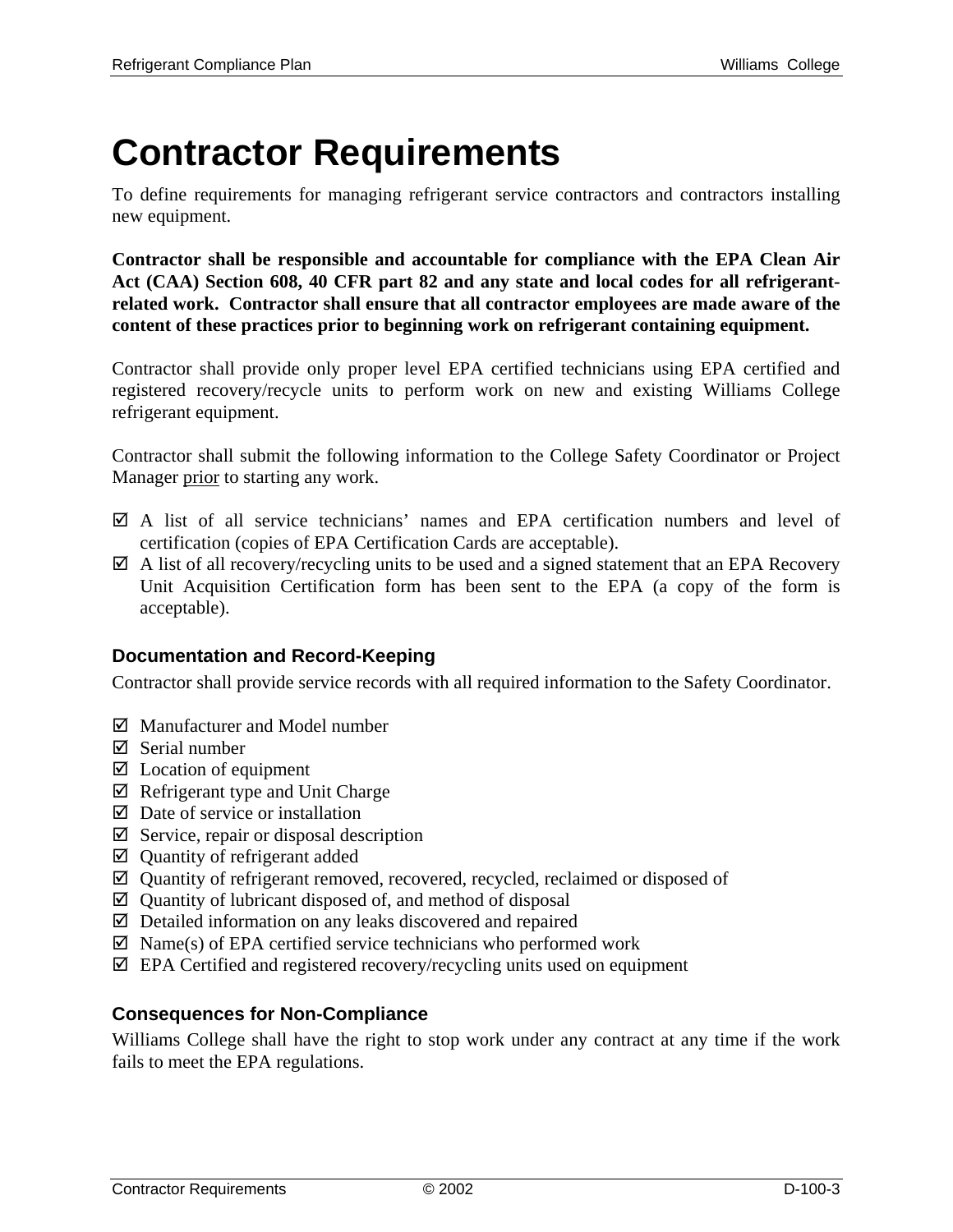Williams College shall have the right to withhold payment for services if the proper documentation of refrigerant work or related work is not completed.

#### **New Equipment Guidelines**

All new equipment installed shall utilize non-CFC-refrigerants. The goal is to limit the number of new alternative refrigerants utilized on site. Maintenance and inventory costs will be reduced by standardizing and limiting refrigerant types. The College Mechanical Maintenance Supervisor, and HVAC Foreman shall work as a team to determine what refrigerants are presently in use and set standards for all future refrigerant equipment purchases. In addition, further maintenance and parts inventory cost savings can be achieved by standardizing on equipment manufacturers. Service history and existing parts inventory shall be considered in this analysis and the recommendations presented to Project Managers.

#### **New Equipment Leak Testing**

All new equipment including: packaged equipment – factory charged, field charged, split systems or field-constructed systems with field installed refrigerant piping shall be leak tested prior to or during startup. The leak testing process shall utilize the appropriate method determined by the College Foreman and shall be witnessed by the College Foreman or a designated HVAC technician.

The HVAC Technicians and Safety Coordinator shall work with Williams College Project Managers and contractors to assure all new equipment is properly tagged and equipment data is provided to be entered into RCM.

New equipment shall be leak tested during startup and a report given to the Safety Coordinator. If detected, leaks shall be repaired before acceptance of the system. A thirty-day follow-up leak test shall be performed on systems which have had a leak detected during startup procedures.

#### **Leak Testing**

All new equipment including: packaged equipment – factory charged, field charged, split systems, or field-constructed systems with field installed refrigerant piping shall be leak tested during startup. On new equipment, leak testing should be performed with nitrogen set at a minimum of 150psi and left standing for a predetermined amount of time.

Note: - In order to leak test with an electronic detector, trace gas must be mixed with the nitrogen. This is a last resort method of leak testing.

The contractor or installing party shall submit a RCM Service Order form with notes verifying the leak testing and results to the Safety Coordinator or Project Manager.

If a leak is detected the following shall occur:

1. Notify the HVAC Technician.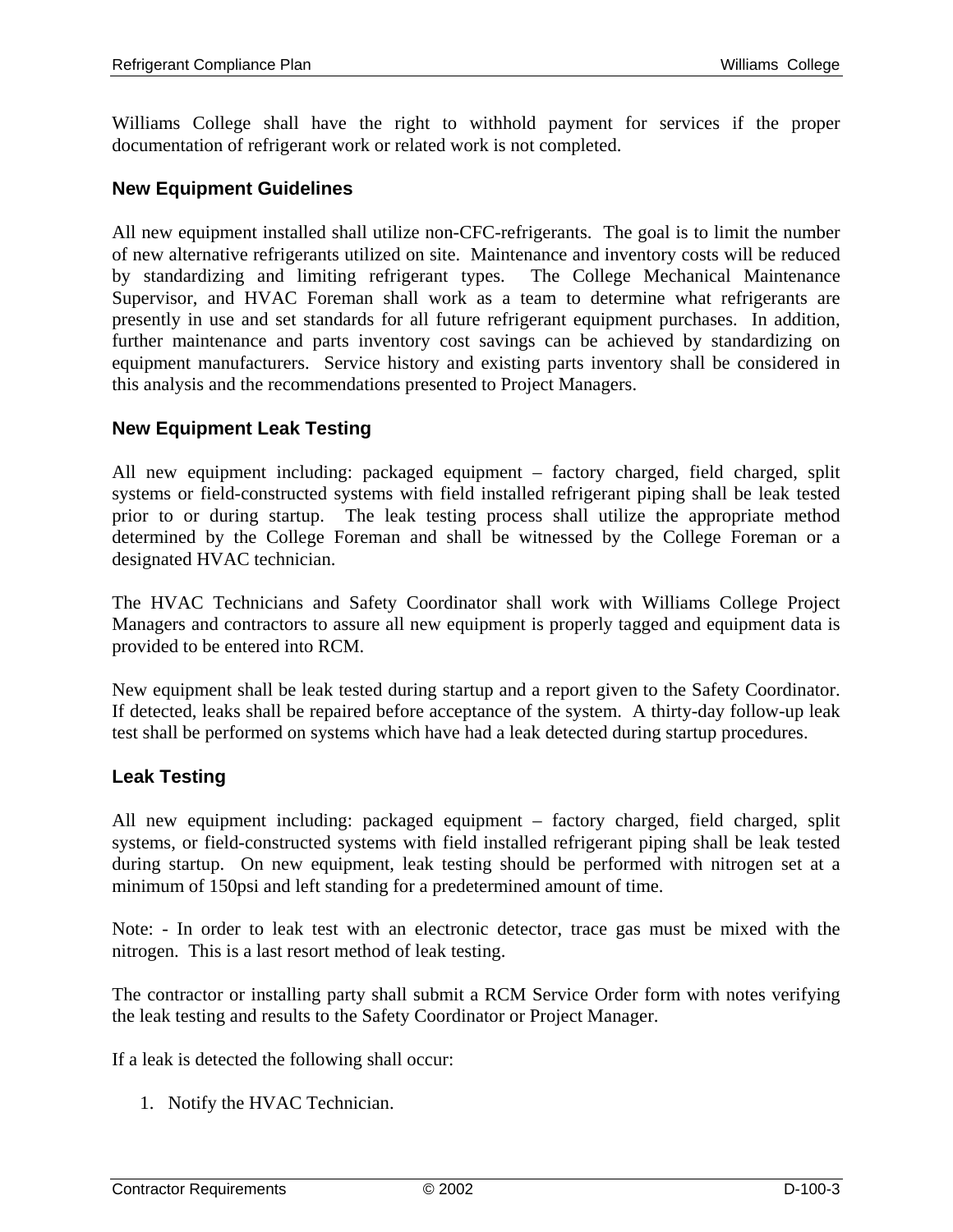- 2. Document the leak on a RCM Service Order input form.
- 3. Repair the leak.
- 4. Document the action and procedures taken on the RCM Service Order form.
- 5. Leak test to verify the leak was repaired.
- 6. Schedule and provide a 30-day follow-up verification leak test with a HVAC team member.
- 7. Document follow-up leak testing on the RCM Service Order form.
- 8. Repeat the above process if follow-up leak is detected.

#### **Demolition Procedure for Equipment Removed by Contractors**

Requirement for contractor to provide names of EPA certified technicians with their certification number and certification level who will be performing the refrigerant equipment demolition and refrigerant recovery. An *RCM Service Order Form* shall be filled out by the certified contractor technician and forwarded to the Safety Coordinator.

Note: *If a properly certified contractor technician removes the refrigerant, the unit tagged as such and the RCM Service Order form has been submitted then a non-certified person may perform the actual demolition.* 

In all cases the contractor technician shall tag the unit that the refrigerant was removed. Tags can be obtained from the Office of Environmental Health & Safety.

| <b>ENVIRONMENTAL SAFETY NOTICE</b>                                                                                                      |
|-----------------------------------------------------------------------------------------------------------------------------------------|
| ENVIRONMENTALLY HARMEUL REFRIGERANTS AND OIL<br>HAVE BEEN REMOVED FROM THIS UNIT IN<br>COMPLIANCE WITH SECTION 608 OF THE CLEAN AIR ACT |
| REMOVED BY: (PRINT)                                                                                                                     |
|                                                                                                                                         |
|                                                                                                                                         |
|                                                                                                                                         |
| DATE: $/$ /                                                                                                                             |
| SIGNATURE                                                                                                                               |
|                                                                                                                                         |

1. The contractor, in contractor provided refrigerant recovery cylinders shall take ownership of the recovered refrigerant and transport off site to a proper disposal company or certified reclaimer (**Unless other wise directed by the Project Manager**). The quantity removed from each unit and from the site shall be documented on the *RCM Service Order form* used for the actual recovery procedure.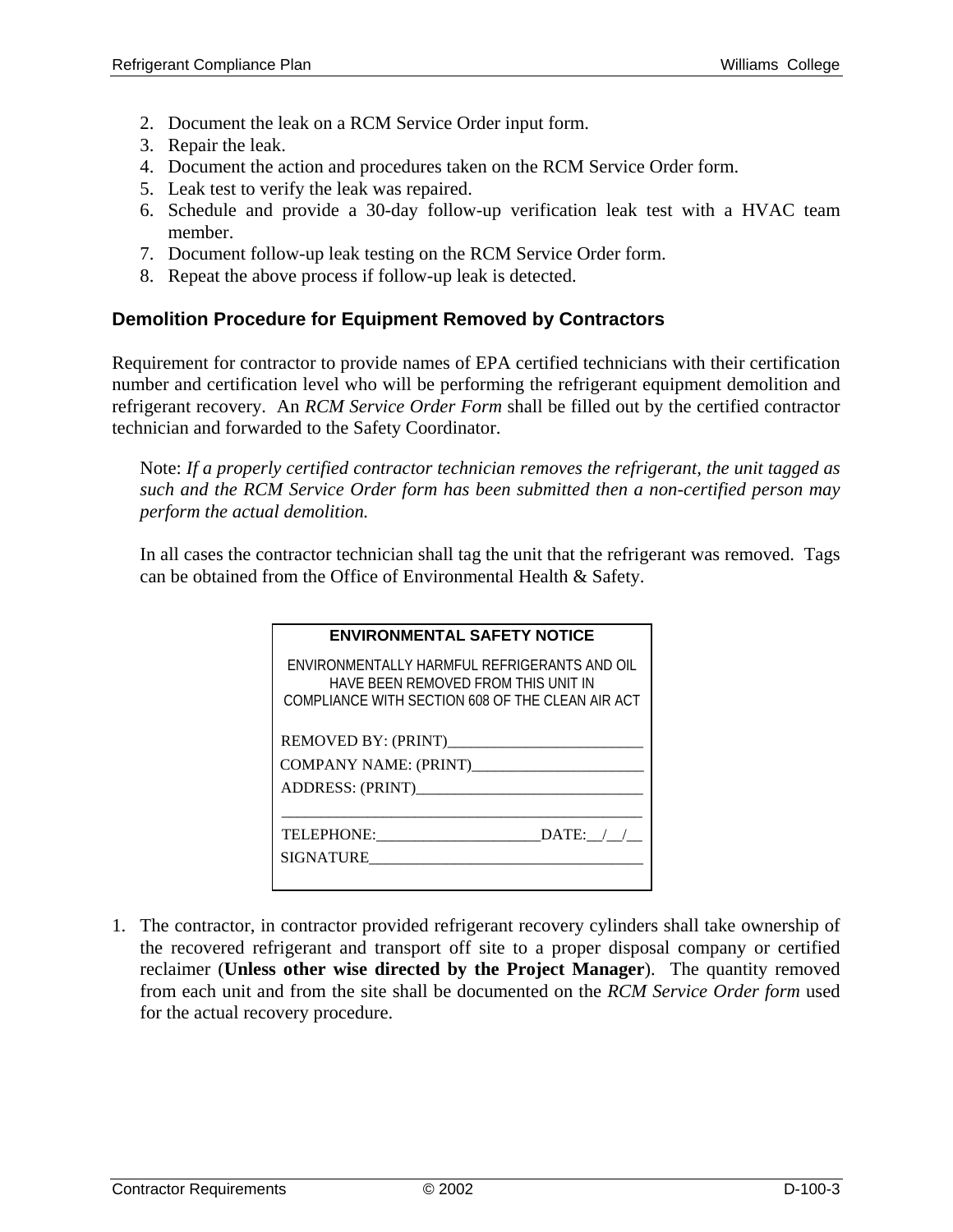# **Refrigerant Recovery Procedure**

## **E-10.1 Objective**

To define the procedures for recovering refrigerant; guidelines for proper filling of recovery cylinders and drums; recommended safety precautions; and an applicable evacuation levels chart.

## **E-10.2 Refrigerant Recovery Procedure**

Follow the instructions for the specific recovery unit you are using and follow the general guidelines below where applicable.

#### *Before Beginning Recovery:*

- 1. Label all recovery cylinders with a refrigerant ID label for the type of refrigerant that it contains or will contain. Color-code all recovery cylinders as required: yellow top, gray body. Do not accept any exchange or new cylinders that are not color-coded or have an expired re-test date.
- 2. Maintain recovery equipment in proper working order. Change filter/dryers: a) after 200 lbs. of recovered refrigerant, b) when changing to a different refrigerant type, c) after refrigerant is recovered from a compressor burn-out, d) according to manufacturer's recommendations.
- 3. Leak-test each piece of recovery equipment every six months or per local regulations to ensure all units must meet the EPA mandated evacuation levels. **Note:** Certified technicians can be asked during an EPA inspection to demonstrate proper operating procedures of a recovery unit.
- 4. Follow the manufacturer's operating procedures for the equipment being used. Make sure that copies of the operating and maintenance procedures are attached to the equipment. Original operating instructions should be maintained in a file.
- 5. Install filters, if necessary.
- 6. Pull a five-to-ten minute vacuum on the system using a micron gauge to ensure refrigerant parity and to evacuate non-condensables.
- 7. Check safeties.
- 8. Evaluate if the unit or interconnection hoses trap any refrigerant that might mix and contaminate refrigerant.
- 9. Using quick connect fittings on the refrigerant hoses, connect the recovery equipment and cylinder to the equipment being serviced. Evacuate refrigerant hoses.

#### *Start the Recovery Procedure:*

1. Begin to withdraw liquid or vapor or both. Not all mechanical equipment is designed for access to the liquid refrigerant. It is the responsibility of the technician to determine this and make the proper decision.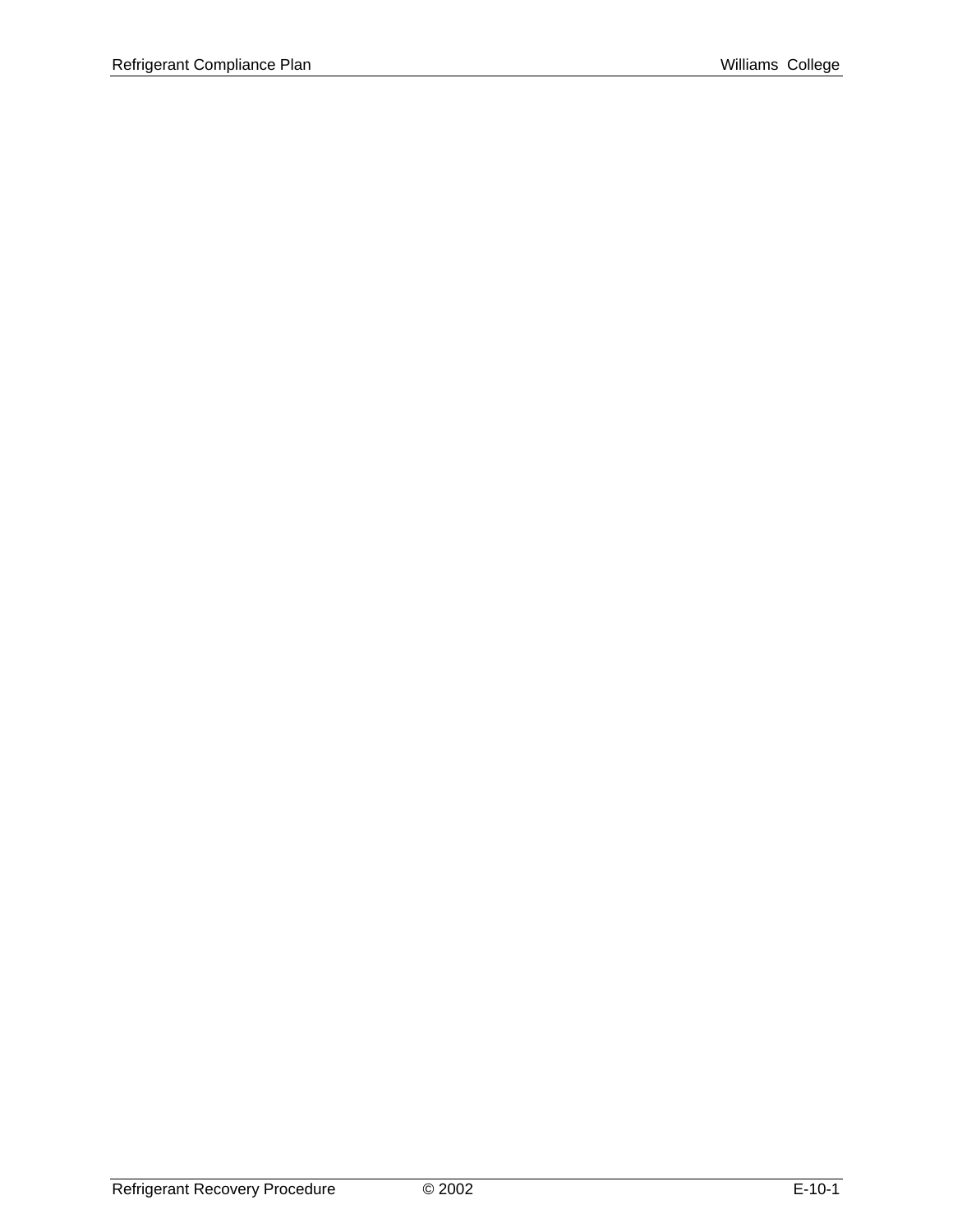**Note:** The ability to withdraw liquid is preferable for these reasons:

- $\boxtimes$  Liquid withdrawal removes many contaminants in suspension.
- $\boxtimes$  Water-charged heat exchangers will not freeze as readily.
- $\boxtimes$  Withdrawal may be quicker, though processing may not be.
- $\boxtimes$  Liquid withdrawal will pull all system contaminants into the recovery unit, while vapor recovery leaves them in the serviced system if the machine recovers by pulling refrigerant through its internal circuitry.
- 2. If able to recover in the liquid mode, monitor the recovery process until all liquid is recovered, then change to vapor-recovery mode. At all times monitor the weight of refrigerant in the recovery cylinder.
- 3. Ensure that the EPA mandated vacuum levels are reached and record levels achieved.
- 4. Use a digital scale to record the amounts of refrigerant recovered. When recovering large amounts of refrigerant, use a drum or hanging scale.
- 5. Drain the oil separator to ensure no contamination of the refrigerant occurs.
- 6. After reaching the required vacuum level, isolate the equipment, turn off the recovery unit, and watch the gauges. An increase in pressure may indicate additional refrigerant in the equipment system requiring additional recovery.
- 7. When recovery is complete, secure all equipment and proceed with the repair.

| If using:                                                                                                 | Then:                                                                                                                                                                                                                                                       |
|-----------------------------------------------------------------------------------------------------------|-------------------------------------------------------------------------------------------------------------------------------------------------------------------------------------------------------------------------------------------------------------|
| An empty recovery cylinder<br>An unknown/unlabeled recovery cylinder<br>that already contains refrigerant | Evacuate to ensure no contamination occurs.<br>Determine or test refrigerant quality and type.                                                                                                                                                              |
| A recovery unit equipped with an automatic<br>low pressure shutoff                                        | Wait and watch for at least five minutes after the unit<br>shuts off when system goes into vacuum to determine<br>whether all liquid and residual vapors have been<br>withdrawn. A rise in pressure from a vacuum indicates<br>more refrigerant to recover. |
| A recovery unit which automatically restarts<br>on system pressure rise                                   | Let it cycle until all possible refrigerant has been<br>recovered. This type of unit must not be operated<br>unattended.                                                                                                                                    |
| A refrigeration unit with a suspected air-side<br>or water-side leak                                      | Recover only to atmospheric temperature to prevent air<br>from entering the system and document this action.                                                                                                                                                |

## **E-10.3 Applicable Evacuation Levels**

When servicing or disposing of equipment, certified technicians must evacuate the refrigerant with an approved recovery unit. Applicable evacuation levels specified in the chart below must be met.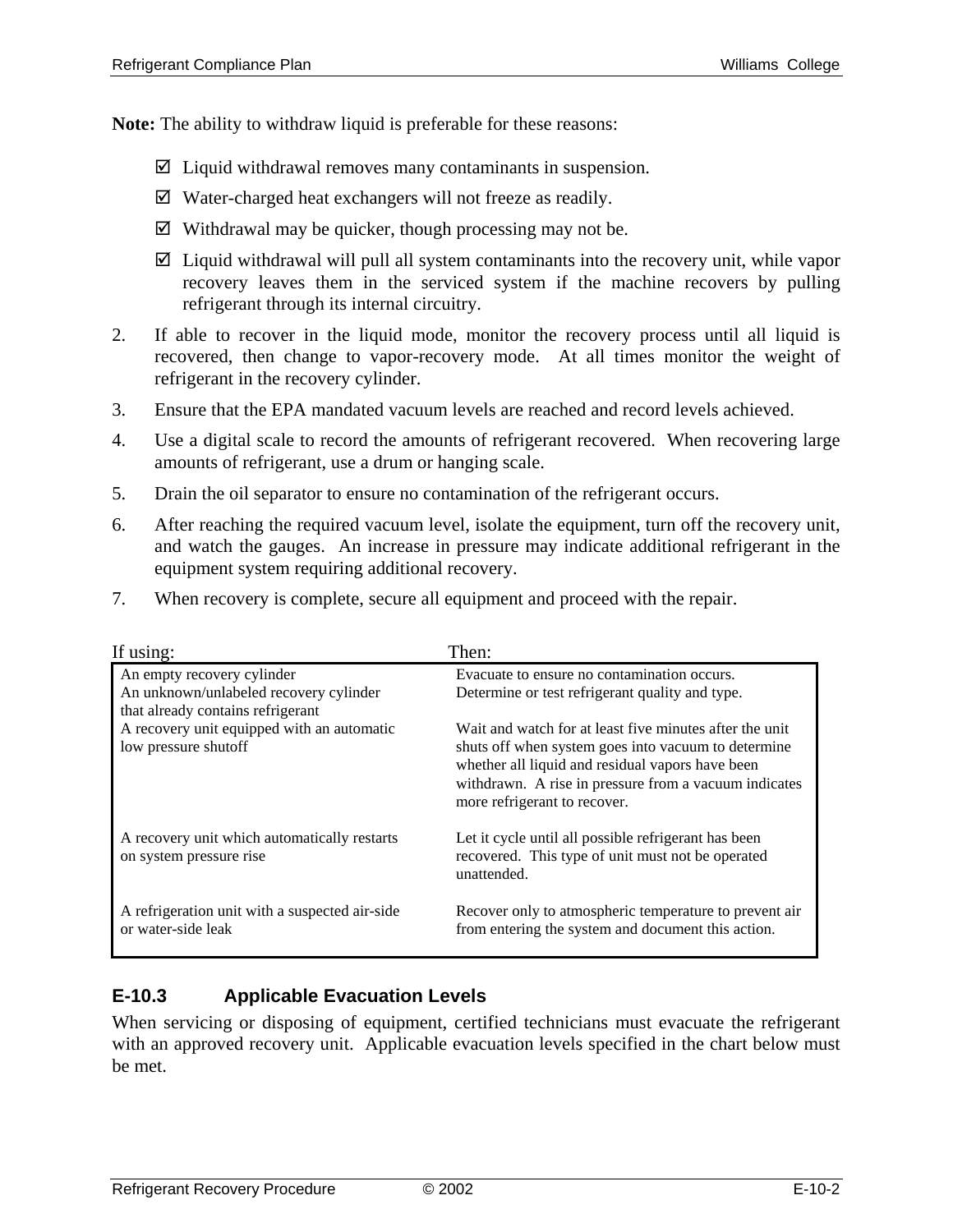|                                                                                                           | <b>Recovery Units Manufactured Date</b> |                            |  |  |
|-----------------------------------------------------------------------------------------------------------|-----------------------------------------|----------------------------|--|--|
| <b>Type of Appliance</b>                                                                                  | <b>Before Nov. 15, 1993</b>             | <b>After Nov. 15, 1993</b> |  |  |
|                                                                                                           | <b>Grandfathered Unit</b>               | <b>ARI/UL Unit</b>         |  |  |
| R-22, R-402A/B, R-407A/B/C appliance,                                                                     |                                         |                            |  |  |
| or isolated component of such appliance,                                                                  | $\overline{0}$                          | $0*$                       |  |  |
| normally containing less than 200 pounds                                                                  |                                         |                            |  |  |
| of refrigerant.                                                                                           |                                         |                            |  |  |
| R-22, R-402A/B, R-407A/B/C appliance,                                                                     |                                         |                            |  |  |
| or isolated component of such appliance,                                                                  | 4                                       | 10                         |  |  |
| normally containing 200 pounds or more                                                                    |                                         |                            |  |  |
| of refrigerant.                                                                                           |                                         |                            |  |  |
| Very High Pressure Appliance                                                                              | $\overline{0}$                          | $\mathbf{0}$               |  |  |
| R-410A/B, R-13, R-23, R-503                                                                               |                                         |                            |  |  |
| Other high-pressure appliance, or isolated                                                                |                                         |                            |  |  |
| component of such appliance, normally                                                                     | 4                                       | 10                         |  |  |
| containing less than 200 pounds of                                                                        |                                         |                            |  |  |
| refrigerant.                                                                                              |                                         |                            |  |  |
| R-12, R-114, R-134a, R-401A/B/C,                                                                          |                                         |                            |  |  |
| R-500, R-502                                                                                              |                                         |                            |  |  |
| Other high-pressure appliance, or isolated                                                                |                                         |                            |  |  |
| component of such appliance, normally                                                                     | 4                                       | 15                         |  |  |
| containing more than 200 pounds of                                                                        |                                         |                            |  |  |
| refrigerant.                                                                                              |                                         |                            |  |  |
| R-12, R-114, R-134a, R-401A/B/C,                                                                          |                                         |                            |  |  |
| R-500, R-502                                                                                              |                                         |                            |  |  |
| Low-Pressure Appliance R-11, R-113,                                                                       | 25                                      | 25 mm Hg absolute          |  |  |
| $R-123$                                                                                                   |                                         |                            |  |  |
| * Inches of Hg vacuum relative to standard atmospheric pressure of 29.9 inches of Hg, except where noted. |                                         |                            |  |  |

#### **For small appliances (less than 5 pounds), evacuation levels are as follows:**

- $\boxtimes$  for "grandfathered" recovery equipment, recover 80 percent.
- $\boxtimes$  for new recovery equipment when the compressor is working, recover 90 percent.
- $\boxtimes$  for new recovery equipment when the compressor is not working, recover 80 percent.
- $\boxtimes$  for all appliances, evacuate to 4 inches of mercury vacuum.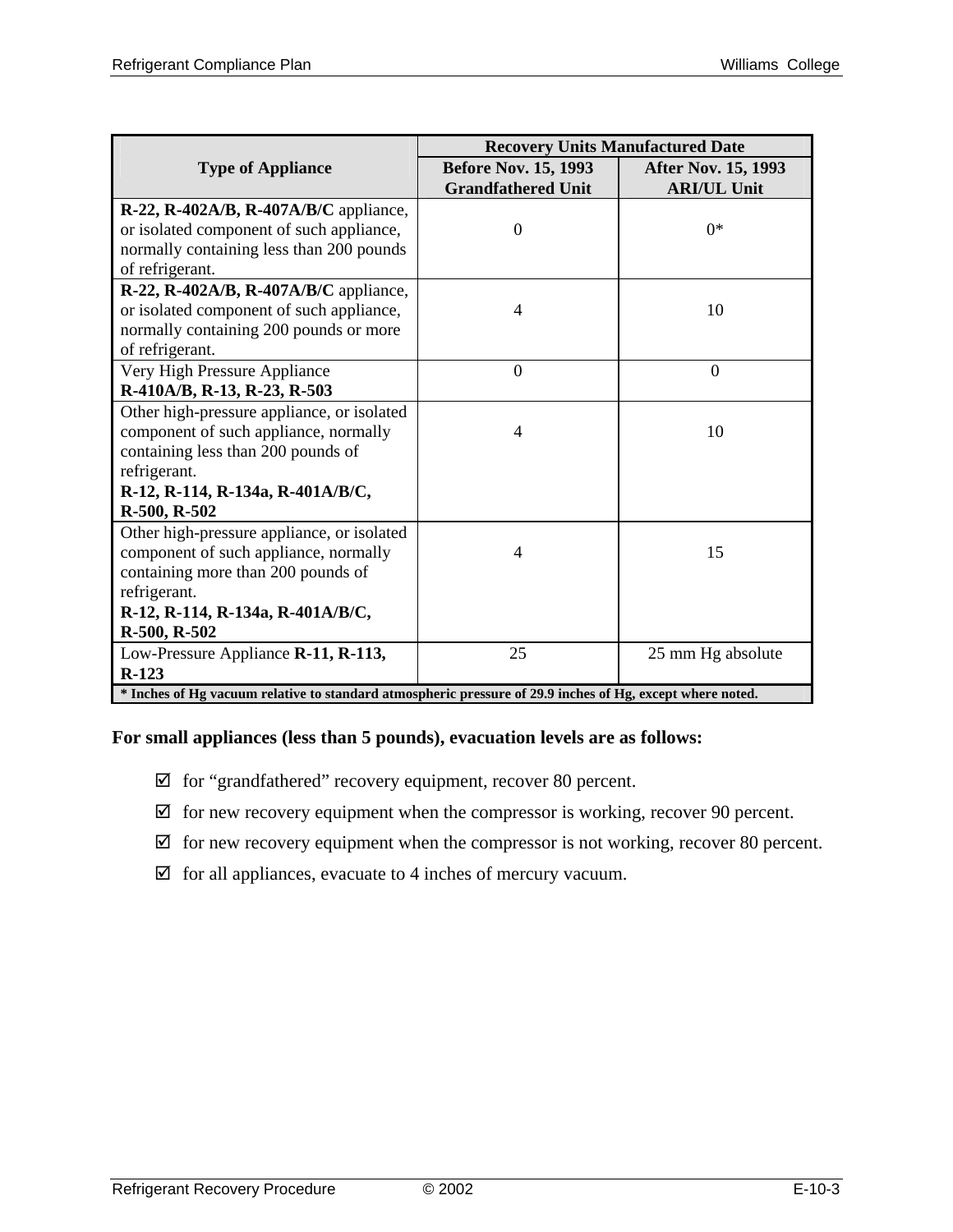## **E-10.4 Refrigerant Recovery Procedure Process Diagram**

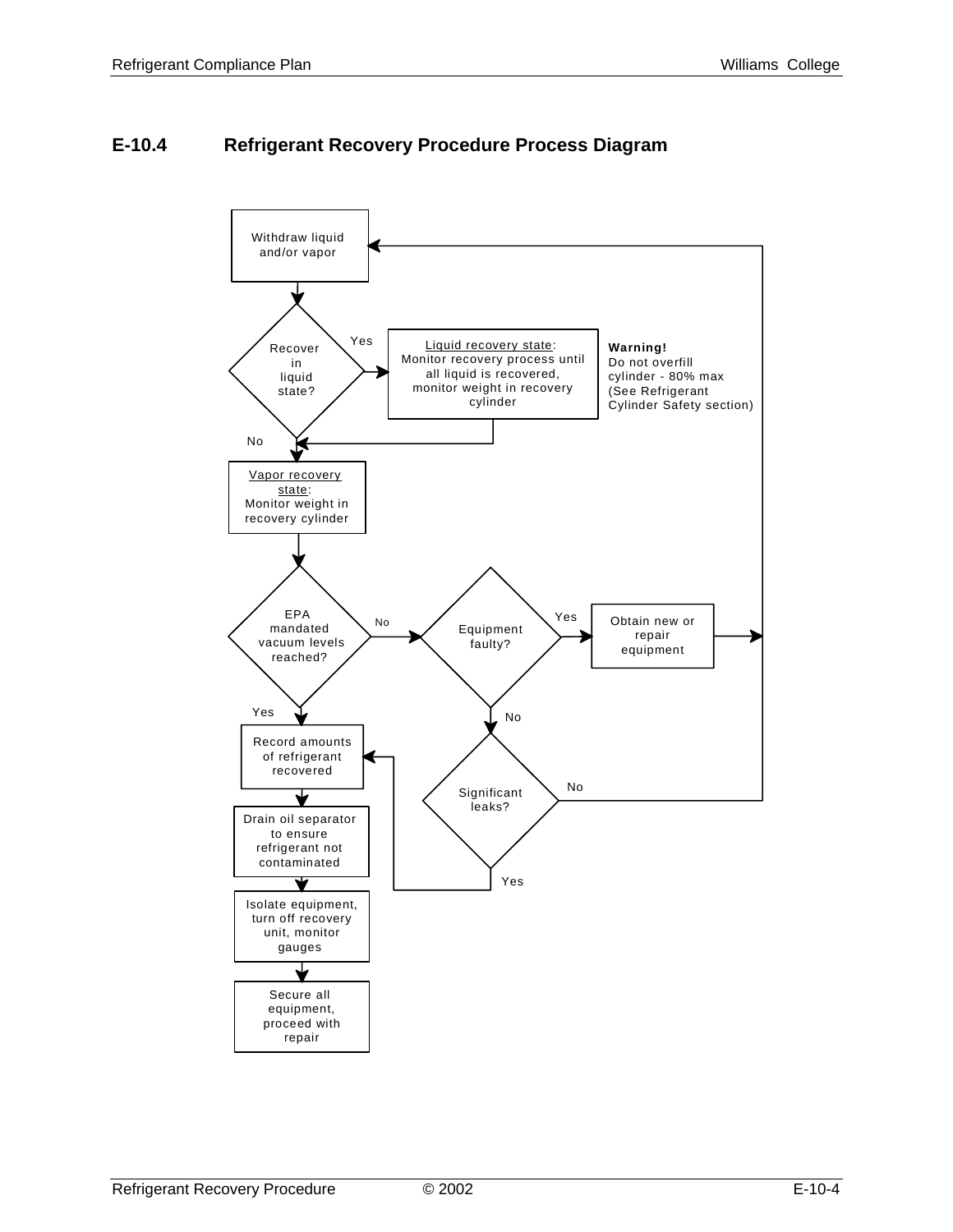# **Refrigerant Cylinder Identification**

## **E-20.1 Objective**

To describe the color and labeling procedure for refrigerant cylinders.

## **E-20.2 Refrigerant Container Color**

Containers for recovered refrigerant should be colored according to ARI Guideline K-1997, Containers for Recovered Fluorocarbon Refrigerants*.* This guideline requires a color scheme of gray with a yellow cap. Since it applies for all recovered refrigerants, it is imperative that recovered refrigerant containers be marked or tagged to avoid recovering different refrigerants into the same cylinder.

- $\boxtimes$  Cylinders with non-removable collars: the body shall be gray, the collar shall be yellow.
- $\boxtimes$  Cylinders with removable caps: they body shall be gray, the shoulder and cap shall be yellow.
- $\boxtimes$  Drums: the drum shall be gray, the top head shall be yellow.
- $\boxtimes$  Tons: the body shall be gray, the ends and chimes shall be yellow.

| Refrigerant | Color                  | PMS# | <b>Class</b>   |                               |
|-------------|------------------------|------|----------------|-------------------------------|
| 11          | Orange                 | 021  |                |                               |
| 12          | White                  | None | $\mathbf{I}$   |                               |
| 13          | Light Blue (Sky)       | 2975 | $\mathbf{III}$ |                               |
| 13B1        | Pinkish-Red (Coral)    | 177  | $\mathbf{III}$ |                               |
| 14          | Yellow-Brown (Mustard) | 124  | $\mathbf{III}$ |                               |
| 22          | Light Green            | 352  | $\mathbf{I}$   |                               |
| 23          | Light Blue-Grey        | 428  | $\mathbf{III}$ |                               |
| 113         | Dark Purple (Violet)   | 266  |                |                               |
| 114         | Dark Blue (Navy)       | 302  | $\mathbf{I}$   |                               |
| 116         | Dark Grey (Battleship) | 424  | $\mathbf{III}$ | Source:                       |
| 123         | Light Blue-Grey        | 428  |                | ARI Guidelines N-1995,        |
| 124         | Deep Green (DOT Green) | 335  |                | ARI Guidelines K-1997         |
| 125         | Medium Brown (Tan)     | 465  |                |                               |
| 134a        | Light Blue (Sky)       | 2975 | $\mathsf{I}$   | $PMS =$                       |
| 401A        | Pinkish-Red (Coral)    | 177  | $\mathbf{I}$   |                               |
| 401B        | Yellow-Brown (Mustard) | 124  | $\mathbf{I}$   | Pantone <sup>®</sup> Matching |
| 401C        | Blue-Green (Aqua)      | 3268 | $\mathbf{H}$   | System, an                    |
| 402A        | Light Brown (Sand)     | 461  | $\mathsf{III}$ | international printing,       |
| 402B        | Green-Brown (Olive)    | 385  | $\mathbf{III}$ | publishing and                |
| 404A        | Orange                 | 021  | $\mathsf{III}$ | packaging color               |
| 407A        | Lime Green             | 368  | III            | language.                     |
| 407B        | Cream                  | 156  | $\mathbf{III}$ |                               |
| 407C        | Medium Brown (Brown)   | 471  | III            |                               |
| 408A        | Medium Purple (Purple) | 248  | $\mathbf{III}$ |                               |
| 409A        | Medium Brown (Tan)     | 465  | $\mathbf{I}$   |                               |
| Refrigerant | <b>Color</b>           | PMS# | <b>Class</b>   |                               |
| 410A        | Rose                   | 507  | III            |                               |

#### **E-20.3 Virgin Refrigerant Container Color and Class Matrix**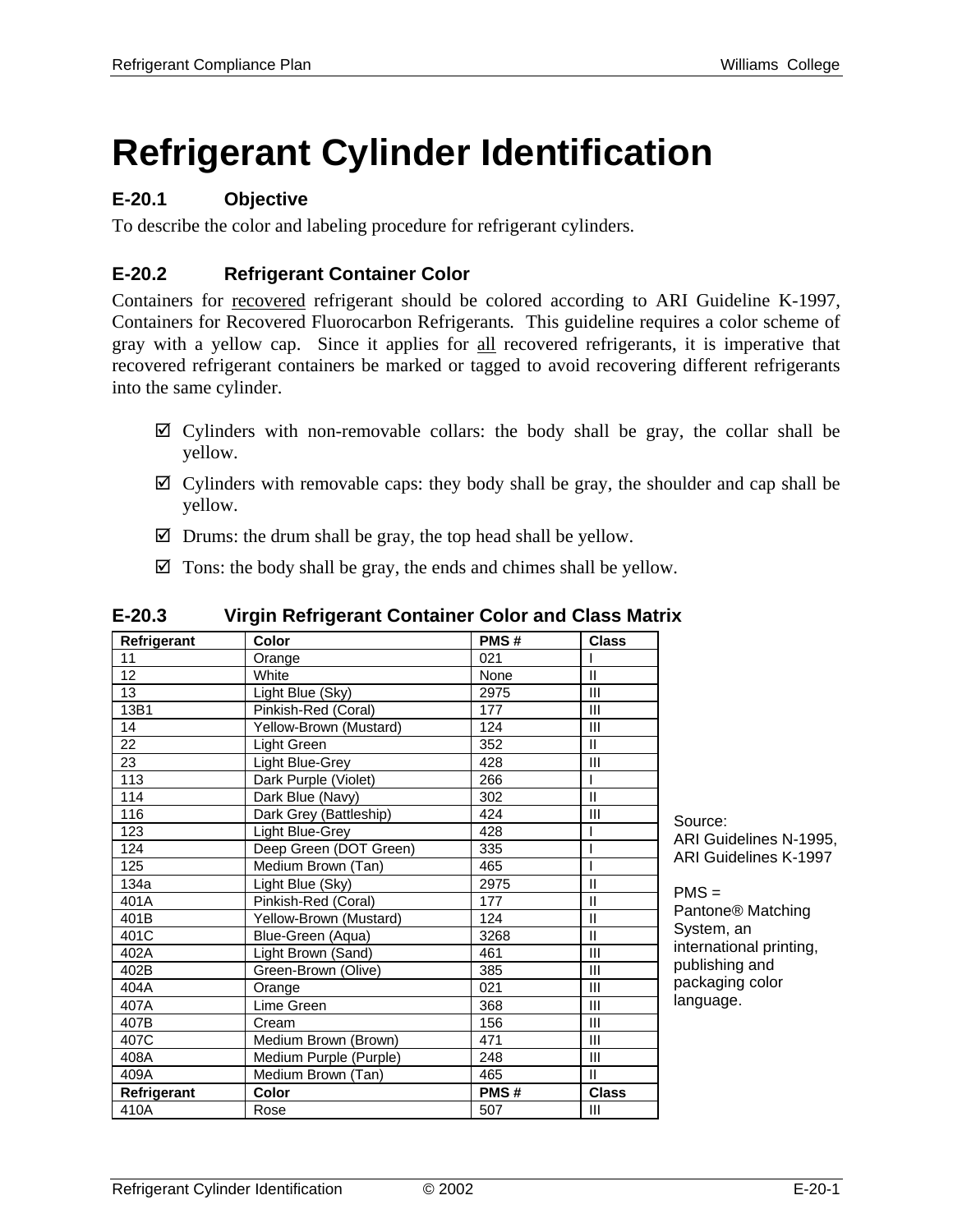| 410B                 | Maroon                  | 194  | Ш |
|----------------------|-------------------------|------|---|
| 500                  | Yellow                  | 109  |   |
| 502                  | Light Purple (Lavender) | 251  |   |
| 503                  | Blue-Green (Aqua)       | 3268 | Ш |
| 507                  | Blue-Green (Teal)       | 326  | Ш |
| 717. NH <sub>3</sub> | Silver                  |      |   |
| Any Recovered        | Yellow/Gray             |      |   |

## **E-20.4 Refrigerant ID Labels and Usage Tags**

It is essential to know what refrigerant is in a given cylinder. Therefore, recommended guidelines have been established for labeling refrigerant cylinders*.* ARI Guideline N-1995, Assignment of Refrigerant Container Colors, sets color standards for existing, new and reclaimed refrigerants. Purchase and place an appropriate color coded refrigerant ID labels for each refrigerant recovery cylinder, tank or drum (available from most local distributors). For each recovered refrigerant type, mark the cylinder with refrigerant condition (good, unknown, contaminated). If you have mixed refrigerants mark it as mixed and do not use.

## **E-20.5 Sample Refrigerant Identification Labels**

Each container shall be marked will a DOT proper shipping name and an appropriate UN identification number. Refer to Refrigerant Transporting/Shipping section for more information.

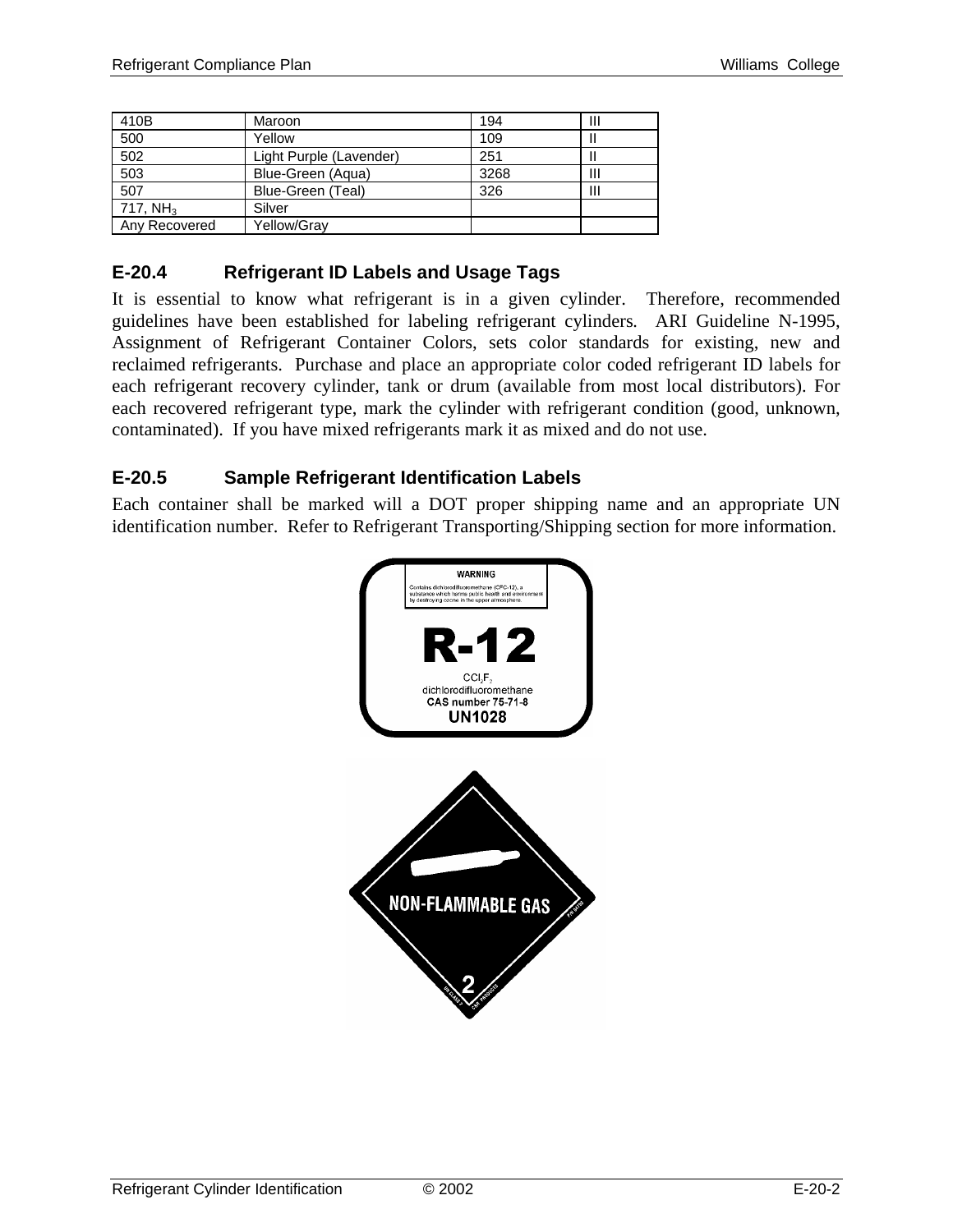## **E-20.6 Sample Cylinder Usage Tag**

Utilize a refrigerant usage tag when multiple users/shifts utilize a refrigerant cylinder, tank or drum. The following is a sample.

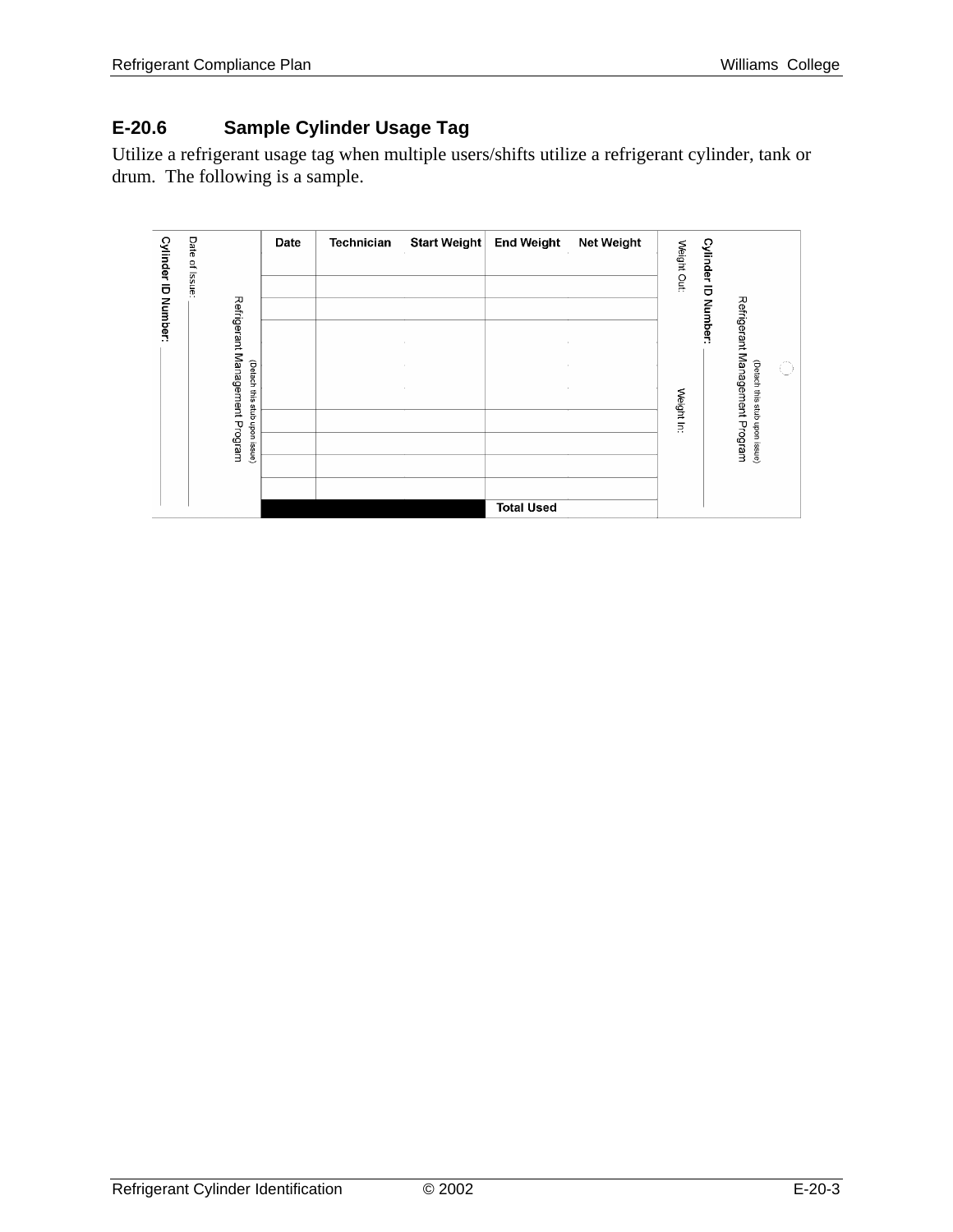## **Contamination Avoidance**

## **E-30.1 Objective**

To define the practices which shall be followed to avoid contaminating a recovery container.

## **E-30.2 Statement of Intent**

*Refrigerant shall not be mixed.* Refrigerant that is contaminated can cause future service problems. Every effort to avoid contamination shall be made. Reclamation centers will not accept mixed refrigerants. Williams College can be charged for disposal of the mixed gases.

#### **E-30.3 Standard Procedures**

Remove and dispose of recovery/recycling filters when changing refrigerants. Filters include Cartridge Filter cartridges, Inline filters (both suction and liquid), and Bullet filters.

Properly label refrigerant cylinders in accordance with ARI Guidelines K. Refer to the Refrigerant Cylinder Identification for specifics.

Recover residual refrigerant from the service gauge set and hoses after each service procedure *or* have a gauge set for each type of refrigerant.

Properly prepare the recovery/recycling machine to receive each refrigerant per manufacturer's specifications. This includes completely removing the residual refrigerant left in the machine. Before changing refrigerant types, draw a vacuum to assure that all contaminates in the equipment have been removed.

Properly prepare the recovery cylinder to receive each refrigerant per manufacturer's specifications. This includes completely removing the residual refrigerant left in the cylinder. Before changing refrigerant types, draw a vacuum to assure all possibility of contaminants in the refrigerant has been removed.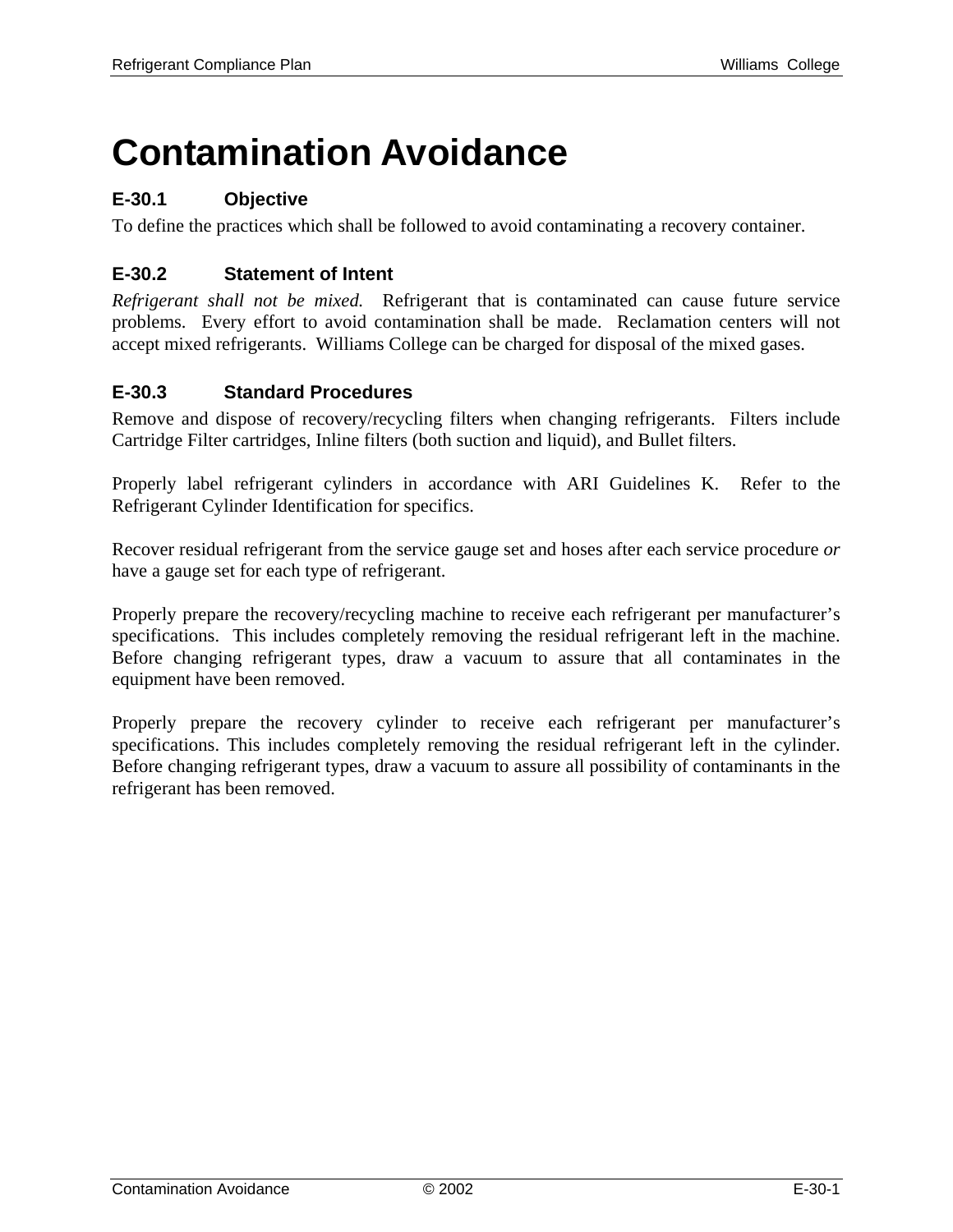# **Used Refrigerant Handling**

## **E-40.1 Objective**

To define which of the following three options should be used when dealing with refrigerant that has been recovered from a system.

- Option 1: Put refrigerant back into the system without recycling it.
- Option 2: Recycle refrigerant and put it back into the system from which it was removed or return to inventory for use in Williams College owned equipment.
- Option 3: Send refrigerant to a certified reclaimer or vendor.

## **E-40.2 Introduction**

*If the refrigerant is put back into the system it was removed from, or saved for use in an other system, the recovered refrigerant contaminant levels shall not exceed the levels in the Maximum Containment Level Table. If the contaminant levels are exceeded, the refrigerant should be recycled or reclaimed, or new refrigerant used. Since it is not always practical or feasible to confirm that a recovered or recycled refrigerant meets these levels by test, these guidelines have been written to give the servicing personnel some criteria to help determine which of the three options covered in the "Objective" should be chosen.* 

There are several factors that need to be considered when deciding what to do with recovered refrigerant. These factors include:

- 1. Reason system is being serviced,
- 2. Condition of refrigerant and system,
- 3. Equipment manufacturers' policies,
- 4. Refrigerant cleaning capability of recycling equipment.
- 5. Feasibility and Maintenance departments' preference.

After all of these factors have been evaluated, the service technician should be able to make a decision.

#### *General Comments*

Regardless of whether recycled refrigerant or new/reclaimed refrigerant is put into a system, the system must be properly cleaned and evacuated prior to putting refrigerant back into the system. Manufacturer's recommended service procedures should be followed to ensure that the system is free of contamination before any refrigerant is put into the system. At a minimum, all driers in the system should be replaced and systems with compressor burnouts should have a suction line filter/drier added to assist in removing acids that will be in the oil that remains in the system.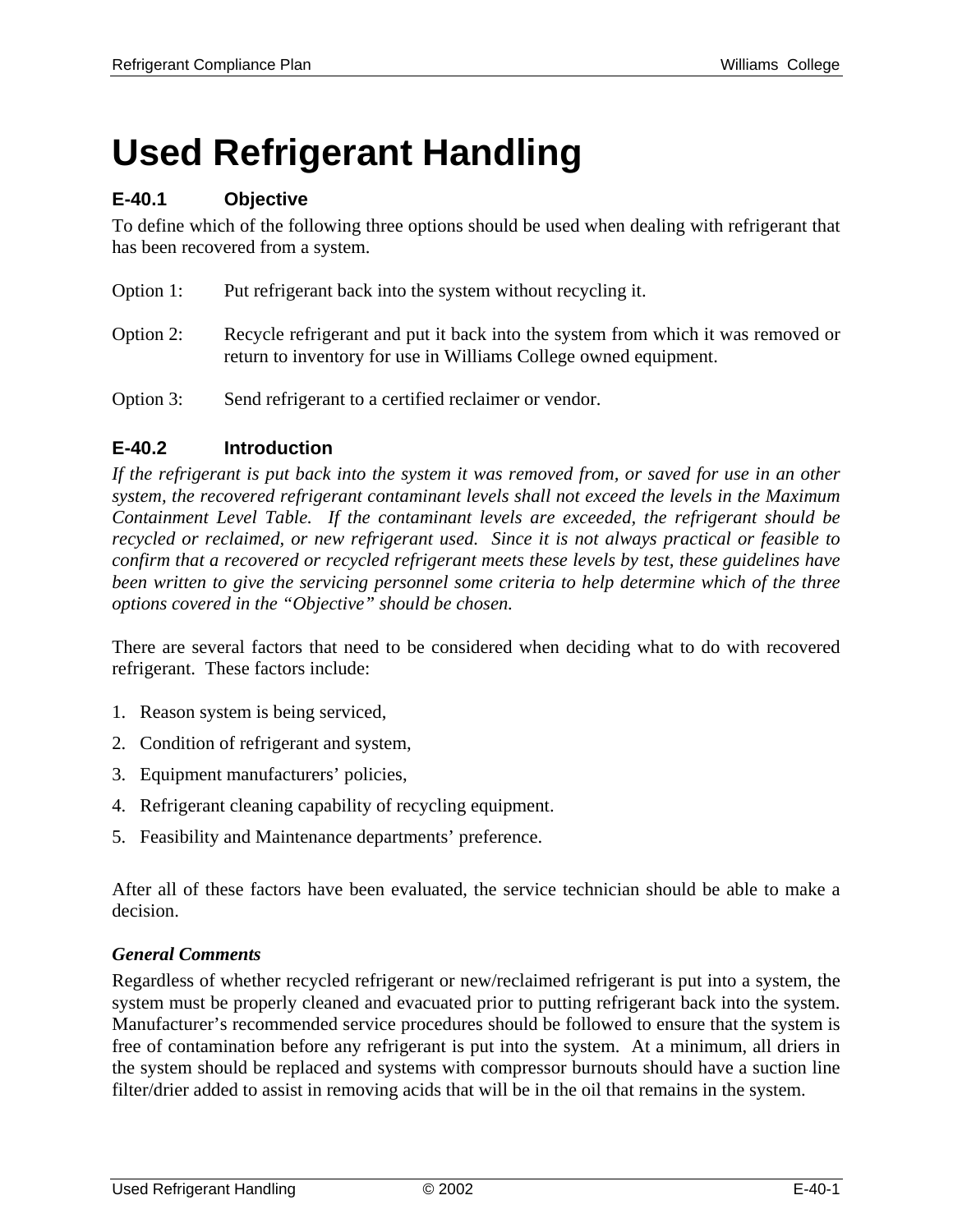If the refrigerant is removed from a system, recycled and returned to a system, there are several other things to keep in mind. Recovery cylinders must be kept clean so that refrigerant that has been recycled does not become contaminated again when it enters the recovery cylinder.

Cleaning and maintaining recycling and recovery equipment regularly, especially after the equipment has been used on jobs with very contaminated refrigerants, is very important to ensure that the contamination from the previous job does not transfer to the next job.

## **E-40.3 Recycled Refrigerants**

Refrigerants that are recovered and recycled should not exceed the Maximum Contaminant Levels before reuse as shown in the following table:

| Maximum Contaminant Levels of Recycled Refrigerants in Same Owner's Equipment                                                                                                                              |                                                   |                |                |  |
|------------------------------------------------------------------------------------------------------------------------------------------------------------------------------------------------------------|---------------------------------------------------|----------------|----------------|--|
|                                                                                                                                                                                                            | <b>Low Pressure</b><br><b>All Other</b><br>$R-12$ |                |                |  |
| <b>Contaminants</b>                                                                                                                                                                                        | <b>Systems</b>                                    | <b>Systems</b> | <b>Systems</b> |  |
| Acid Content (by wt.)                                                                                                                                                                                      | 1.0 PPM                                           | 1.0 PPM        | 1.0 PPM        |  |
| Moisture (by wt.)                                                                                                                                                                                          | 20 PPM                                            | <b>10 PPM</b>  | <b>20 PPM</b>  |  |
| Non-Condensable Gas (by Vol.)                                                                                                                                                                              | N/A                                               | 2.0%           | 2.0%           |  |
| High Boiling Residues (by Vol.)                                                                                                                                                                            | 1.0%                                              | 0.02%          | 0.02%          |  |
| <b>Chlorides by Silver Nitrate Test</b>                                                                                                                                                                    | No turbidity                                      | no turbidity   | no turbidity   |  |
| <b>Particulates</b><br>Visually clean<br>visually clean<br>visually clean                                                                                                                                  |                                                   |                |                |  |
| <b>Other Refrigerants</b><br>2.0%<br>2.0%<br>2.0%                                                                                                                                                          |                                                   |                |                |  |
| To insure that the recycling equipment maintains its demonstrated capability to achieve the above levels, it must be<br>Note:<br>operated and maintained per the equipment manufacturer's recommendations. |                                                   |                |                |  |

Laboratory testing is your only sure assurance that contaminant levels are not exceeded, but it may be accomplished if the recycle unit is capable of recycling refrigerants to the levels in the table.

#### **E-40.4 Mixed Refrigerants**

*Mixed refrigerants* refer to the situation where refrigerants become unintentionally mixed as opposed to commercially available zeotropic or azeotropic blends. Mixed refrigerants:

- $\boxtimes$  Have adverse impact on operating systems performance and capacity.
- $\boxtimes$  Affect lubrication, equipment life operating costs and warranty costs.
- $\boxtimes$  Have a higher cost for disposal.

#### *Determining the Presence of Mixed Refrigerants*

*Determine the presence of mixed refrigerants with a laboratory test; or check the saturation pressure and temperature of the refrigerant in the system and compare with the published values for this refrigerant in a pressure-temperature chart.*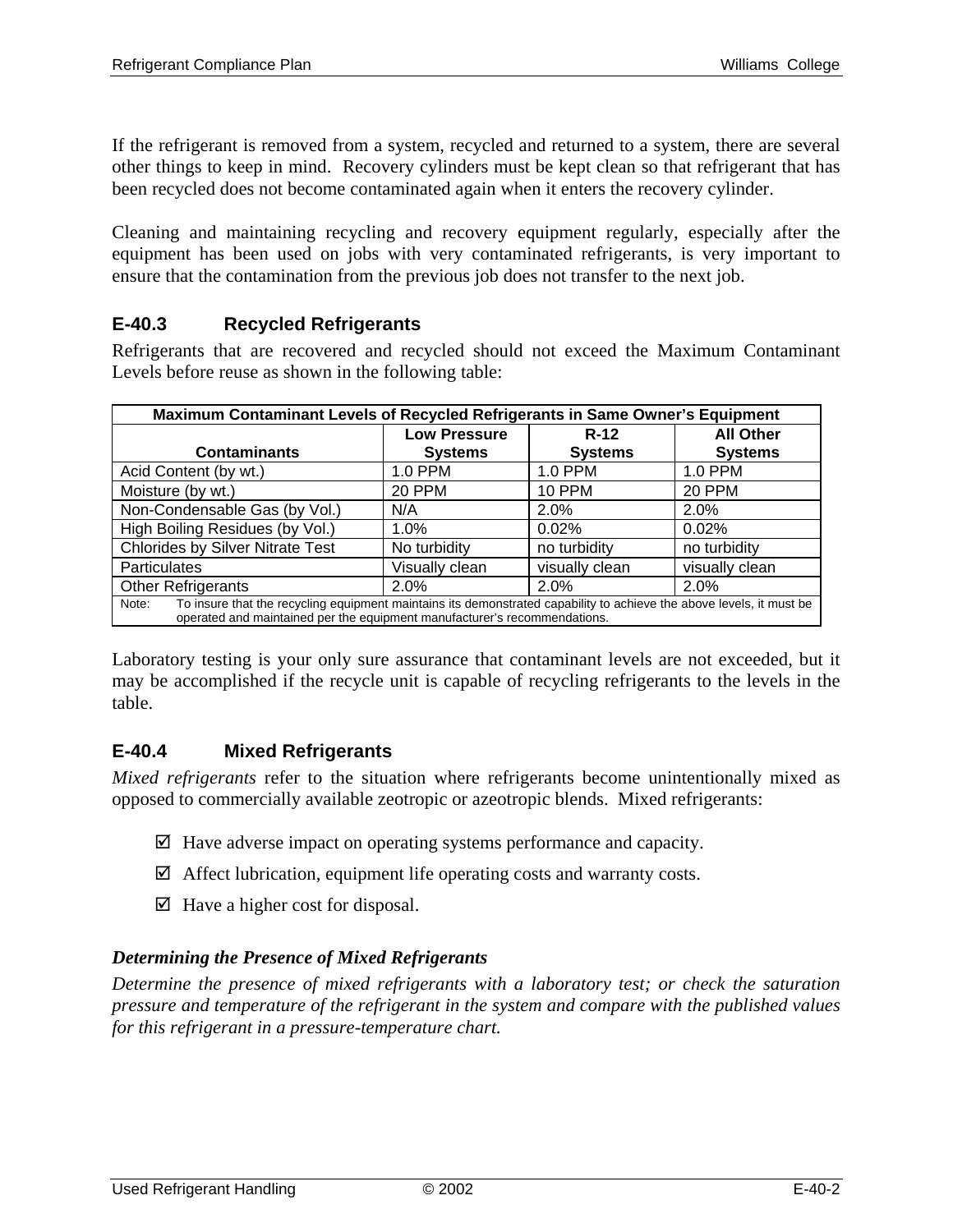## **Blend Refrigerants**

## **E-50.1 Blend Refrigerants/Retrofits**

Only use a retrofit refrigerant, which has been approved by the original air conditioning manufacturer and as approved by the EPA's "SNAP" list.

System modifications may include hoses, a high-pressure cutout device, seals, desiccant, lubricant, refrigerant control replacement, increased condenser capacity and other modifications as determined by the equipment manufacturer. Not following the OEM recommendation may result in system damage, loss of performance and affect the warranty.

It should be noted that blend refrigerants may not be compatible with CFCs, HCFCs, or HFCs and may require separate service equipment.

There are two situations that a technician may encounter when working with blends:

#### *Blend Fractionation*

Blend fractionation is when one or more refrigerants of the same blend leak at a faster rate than the other refrigerants in the same blend. This different leakage rate is caused from the different partial pressures of each constituent in the near-azeotropic mixture. Fractionation also occurs because the blends are near-azeotropic mixtures and not pure compounds, or pure substances like CFC-12. Fractionation was initially thought of as a serviceability barrier because the original refrigerant composition of the blend's constituent may change over time from leaks and recharges.

To avoid fractionation, charging of a refrigeration system incorporating a near-azeotropic blend should be done with **liquid** refrigerant whenever possible. To ensure that the proper blend composition is charged in the system, it is important that only liquid be removed from the charging cylinder. Cylinders containing near-azeotropic blends are equipped with dip tubes, allowing liquid to be removed from the cylinder in the upright position. When adding liquid refrigerant to an operating system, make sure liquid is throttled, thus vaporized, into the low side of the system to avoid compressor damage. A throttling valve can be used to ensure that liquid is converted to vapor prior to entering the system.

#### *Blend Temperature Glide*

Near-azeotropic ternary blends have temperature glides (a range of condensing or evaporating temperatures for one pressure) when they evaporate and condense. A pure compound like CFC-12, boils and condenses at a constant temperature for a given pressure. Since the blends are near azeotropic, they will have some "temperature glide" or a range or temperatures in which they will boil and condense. The amount of glide will depend on system design and blend makeup. Temperature glide can range from 2 to 12 degrees Fahrenheit. Since the saturated liquid temperature and the saturated vapor temperature for a given pressure are not the same, the constituent in the blend with the highest vapor pressure (lowest boiling point) will reach 100 percent saturated vapor before the other constituents. Sensible heat will not be gained by this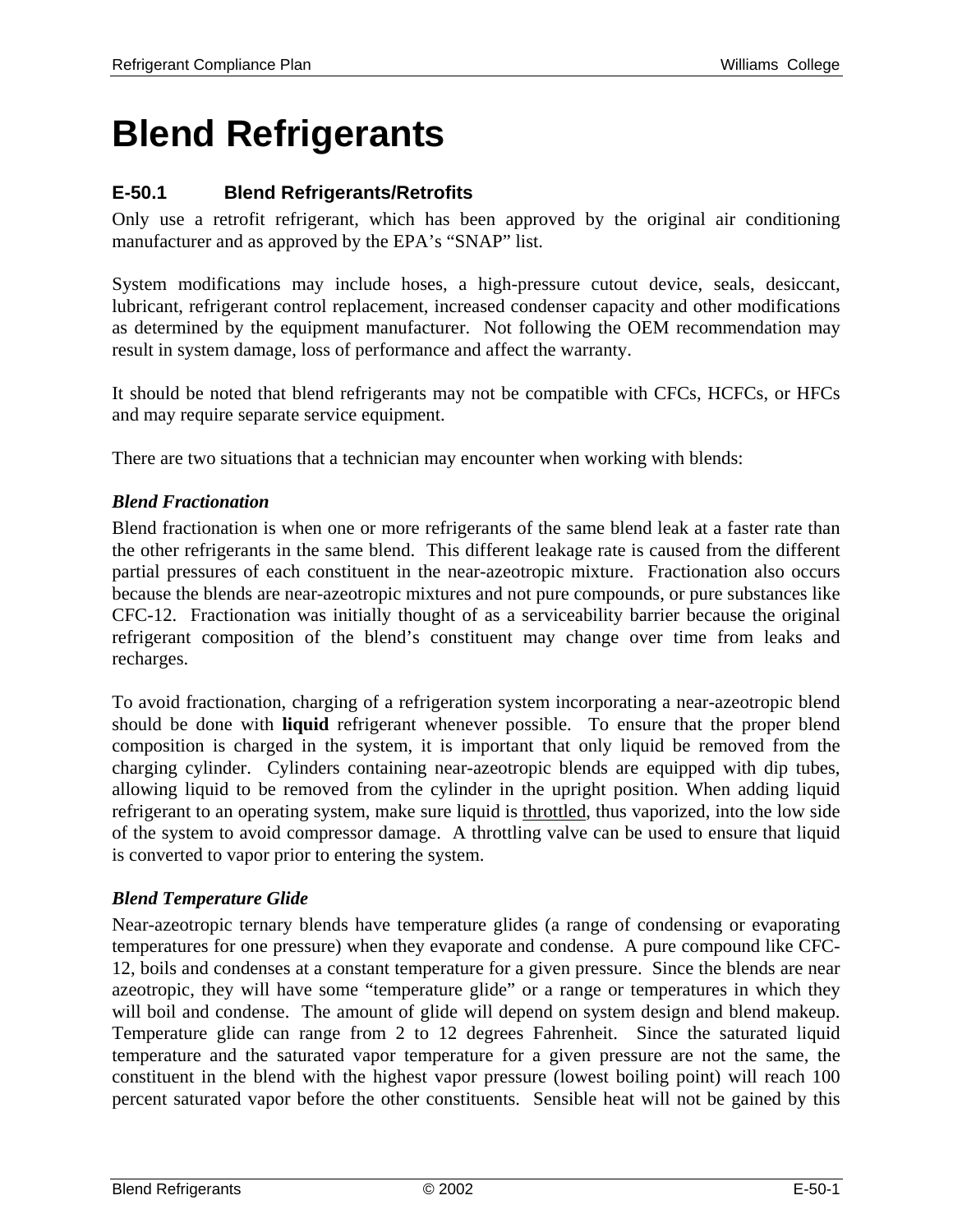refrigerant while the other constituents in the blend are still evaporating. This same phenomenon happens during the condensing cycle.

Some systems will not be affected by this temperature glide because it is design dependent. System design conditions must be evaluated when retrofitting with a blend. Because of the high percentage of HCFC-22 in some blends, the compressor may see higher condensing saturation temperatures and pressures when in operation. Because HCFC-22 has a relatively higher heat of compression when compared to other refrigerants, a higher discharge temperature may be experienced.

## **E-50.2 Refrigerant Blend Nomenclature**

Refrigerant blends are designated by their refrigerant numbers and weight proportions. The refrigerants will be listed first in order of increasing boiling points, followed by their respective weight percentages.

*The blends also have refrigerant "R" numbers:*

The 400 series blends represent the near-azeotropic refrigerant blends. The 500 series blends represent the azeotropic blends.

#### *For example:*

R-401 would indicate that the blend is a near-azeotrope, and the 1 would indicate that it is the first 400 series blend commercially produced.

R-502 would indicate that the blend is an azeotrope, and the 2 would indicate that it is the second 500 series blend commercially produced.

| <b>Blend</b>               | <b>Producer</b>   | <b>Base</b> | Lubricant                 | <b>Application</b>    |
|----------------------------|-------------------|-------------|---------------------------|-----------------------|
| $R-401A$                   | Dupont MP39       | <b>HCFC</b> | Alkylbenzene              | Medium                |
| 22/152a/124                |                   |             |                           | Temperature           |
| $(53/13/34\% \text{ wt.})$ |                   |             |                           | $R-12$                |
| $R-401B$                   | Dupont MP66       | <b>HCFC</b> | Alkylbenzene              | Transportation        |
| 22/152a/124                |                   |             |                           | Refrigeration and Low |
| $(61/11/28\% \text{ wt.})$ |                   |             |                           | Temperature R-12      |
| $R-402A$                   | Dupont HP80       | <b>HCFC</b> | Alkylbenzene & some Ester | Low and Medium        |
| 22/125/290                 |                   |             |                           | Temperature           |
| $(38/60/2\% \text{ wt.})$  |                   |             |                           | $R - 502$             |
| $R-402B$                   | Dupont HP81       | <b>HCFC</b> | Alkylbenzene              | Low and Medium        |
| 22/125/290                 |                   |             |                           | Temperature           |
| $(60/38/2\% \text{ wt.})$  |                   |             |                           | $R - 502$             |
| $R-403B$                   | Rhone             | <b>HCFC</b> | Mineral                   | Low Temperature       |
| 22/218/290                 | Poulenc           |             | Alkylbenzene              | R-13 & R-503          |
| $(55/39/5\% \text{ wt.})$  | ISCEON69L         |             | Polyol Ester              |                       |
| $R-404A$                   | Dupont HP62       | <b>HFC</b>  | Polyol Ester              | Low and Medium        |
| 125/143a/134a              | <b>ELF</b> Atocem |             |                           | Temperature           |
| $(44/52/4\% \text{ wt.})$  | <b>FX70</b>       |             |                           | RefrigerationR-502    |
|                            |                   |             |                           |                       |
| <b>Blend</b>               | <b>Producer</b>   | <b>Base</b> | Lubricant                 | <b>Application</b>    |
| $R-406A$                   | GHG12             | <b>HCFC</b> | Mineral                   | <b>Stationary R12</b> |

**E-50.3 SNAP Approved Refrigerant Replacement Blends**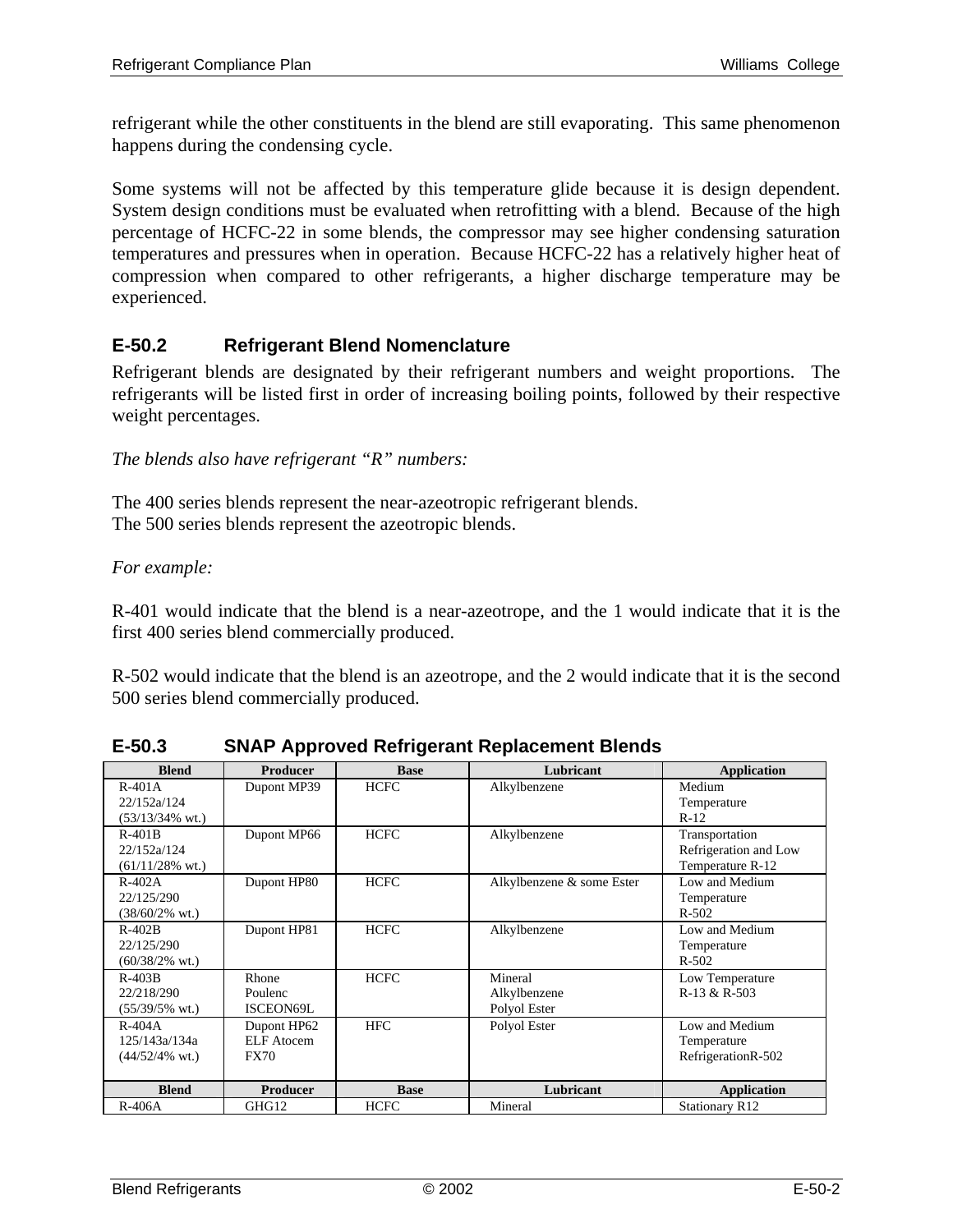| 22/142b/600a               | National           |             | Alkylbenzene                                                                                       | Refrigeration.           |
|----------------------------|--------------------|-------------|----------------------------------------------------------------------------------------------------|--------------------------|
| (55/41/4%)                 | Refrigerants       |             |                                                                                                    | $R-12$                   |
| $R-407A$                   | ICI                | <b>HFC</b>  | Ester                                                                                              | Low and Medium           |
| 32/125/143a                | Americas           |             |                                                                                                    | Temperature              |
|                            | KLEA <sub>60</sub> |             |                                                                                                    | $R - 502$                |
| $R-407C$                   | Dupont             | <b>HFC</b>  | Polyol Ester                                                                                       | Air Conditioning         |
| 32/125/134a                | Suva 9000          |             |                                                                                                    | $R-22$                   |
| $(30/10/60\% \text{ wt.})$ | KLEA <sub>66</sub> |             |                                                                                                    |                          |
| $R-408A$                   | <b>FX10</b>        | <b>HCFC</b> | Mineral                                                                                            | Low and Medium           |
| 22/125/143a                | ELF Atocem         |             | Alkylbenzene                                                                                       | Temperature              |
| $(47/7/46\%$ wt.)          |                    |             | Polyol Ester                                                                                       | $R - 502$                |
| $R-409A$                   | <b>FX56</b>        | <b>HCFC</b> | Mineral                                                                                            | Low and Medium           |
| 22/124/142b                | ELF Atocem         |             | Alkylbenzene                                                                                       | Temperature              |
| $(60/25/15\% \text{ wt.})$ |                    |             | Polyol Ester                                                                                       | $R-12$                   |
| $R-410A$                   | Allied             | <b>HFC</b>  | Ester                                                                                              | High & Medium Temp.      |
| 32/125                     | Signal             |             |                                                                                                    | Refrigeration., Air      |
| $(60/40\% \text{ wt.})$    | $AZ-20$            |             |                                                                                                    | Conditioning             |
|                            |                    |             |                                                                                                    | (Azeotrope) R-22         |
| $R - 507$                  | Allied             | <b>HFC</b>  | Ester                                                                                              | Low and Medium           |
| 125/143a                   | Signal             |             |                                                                                                    | Temperature              |
| $(45/55\% \text{ wt.})$    | $AZ-50$            |             |                                                                                                    | (Azeotrope) R-502 & R-22 |
| $R-508a$                   | National           | <b>HFC</b>  | Polyalpha Olefin                                                                                   | Very Low Temperature     |
| 23/116                     | Refrigerants       |             | Alkylbenzene                                                                                       | Refrigeration.           |
| $(39/61\% \text{ wt.})$    |                    |             | Mineral                                                                                            | $R - 503$                |
| $R-508b$                   | Dupont             | <b>HFC</b>  | Polyolester                                                                                        | Very Low Temperature     |
| 23/116                     | Suva95             |             | Manufacturer recommendation                                                                        | Refrigeration.           |
| $(46/54\% \text{ wt.})$    |                    |             |                                                                                                    | Cascade                  |
|                            |                    |             |                                                                                                    | $R-503$ , $R-13$         |
|                            |                    |             | Note: Constituent percentages and lubricant applications may change or vary as research continues. |                          |
|                            |                    |             |                                                                                                    |                          |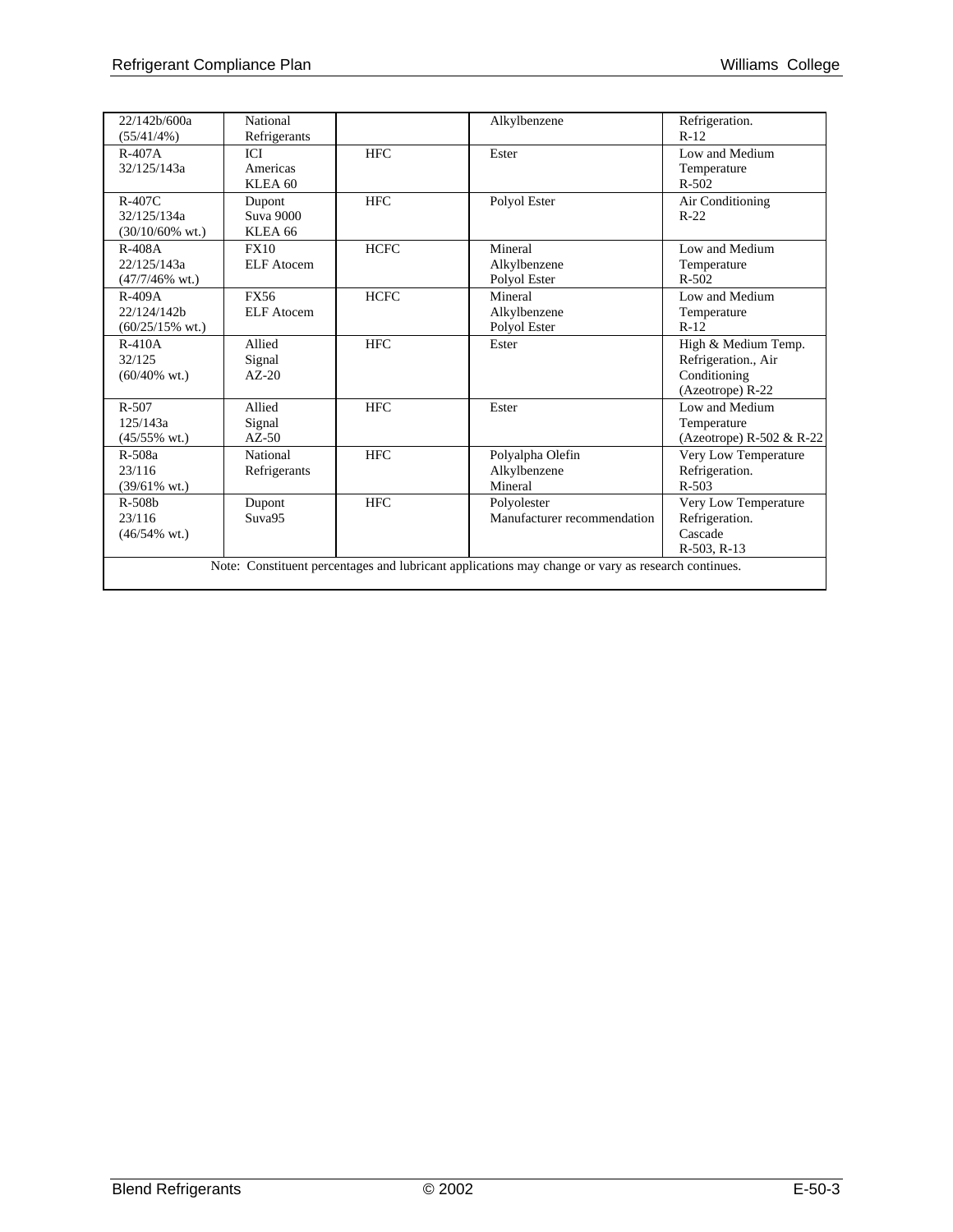## **Lubricants**

## **E-60.1 Objective**

To provide general information on the use of lubricants in systems containing refrigerants and define the EPA maximum pressure for changing oil.

#### **E-60.2 EPA Pressure Limit for Removing Refrigerant Oil**

**When changing oil, five (5) psig is the maximum EPA legal pressure a system may be subjected to [40 CFR Part 82 Subpart F §82.156 (a)(2) C].** 

#### **E-60.3 Lubricants**

CFC and HCFC systems have traditionally used mineral oil lubricants. HFC-134a and the other alternative refrigerants use several types of synthetic lubricants. (Polyalkylene Glycol, Polyol Ester, Alkylbenzene) The manufacturer's label should identify the correct type of lubricant required. Mixing of synthetic lubricants may also cause system problems. Use only the lubricant specified by the AC/R system manufacturer. RCM *Equipment input form* has a data field to enter lubricant type.

If HFC-134a systems have an overcharge of lubricant, the lubricant may collect in the evaporator and result in warmer evaporator outlet temperatures. Proper system lubricant charge is important.

Refer to Disposal of Refrigerant, Lubricants and Equipment section for proper disposal guidelines.

Labeling units is a best practice to prevent mixing or filling units with the wrong lubricant.

| THIS SYSTEM CONTAINS:<br><b>MINERAL OIL</b> | THIS SYSTEM CONTAINS:<br><b>POLYALKYLENE</b><br><b>GLYCOL LUBRICANT</b> |
|---------------------------------------------|-------------------------------------------------------------------------|
| <b>BRAND:</b>                               | <b>BRAND:</b>                                                           |
| DATE:<br>C&R Products Company Part# 04871   | DATE:<br>© C&R Products Company Part# 04873                             |

## Sample lubricant labels

Local AC/R wholesaler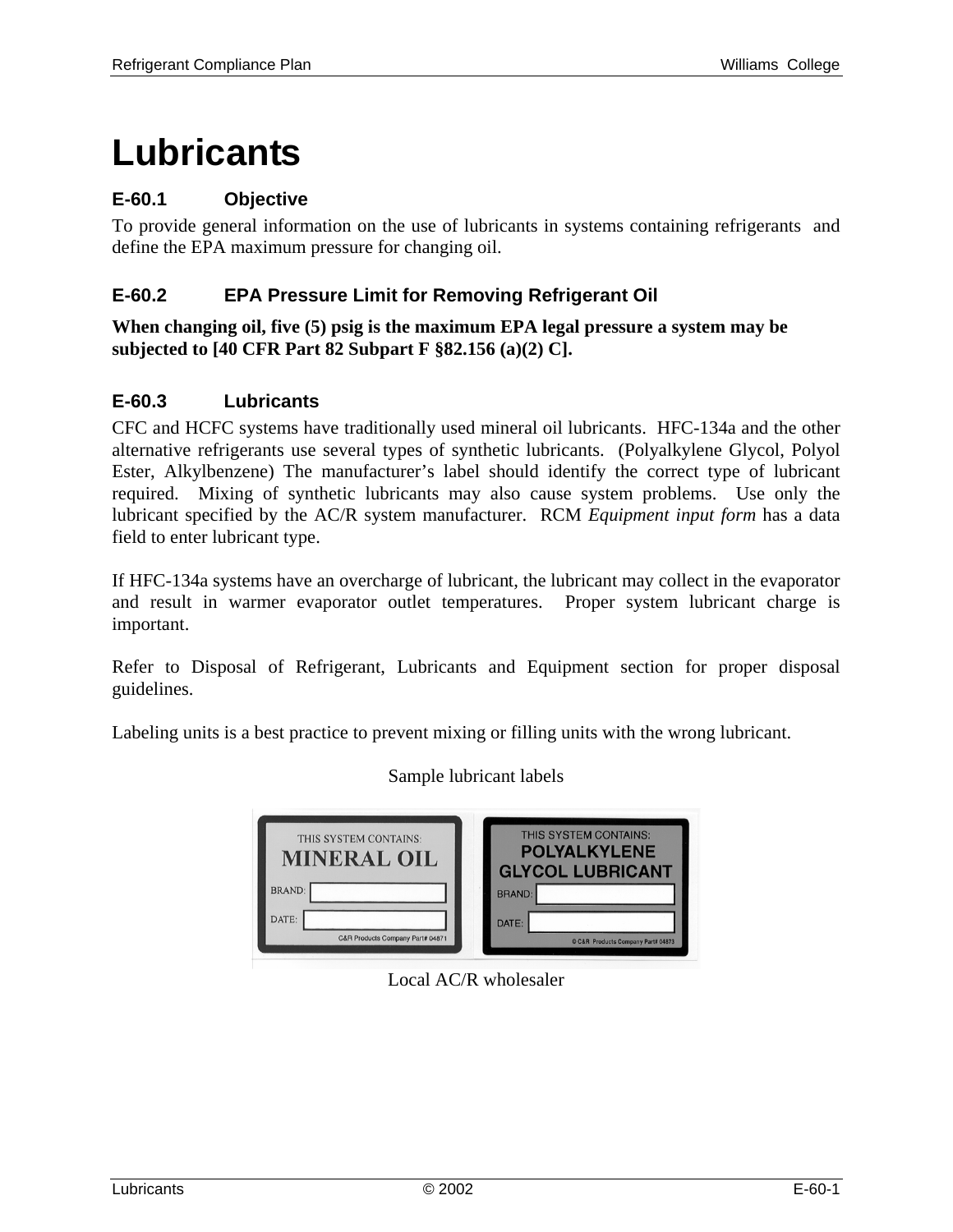## **General Processes**

## **E-70.1 Objective**

The following general processes have been developed to provide guidance to the technician. The actual process the technician uses will be dependent on their equipment and circumstances. These diagrams are intended to provide general information only.

## **E-70.2 Preparation of a New Recovery Unit**

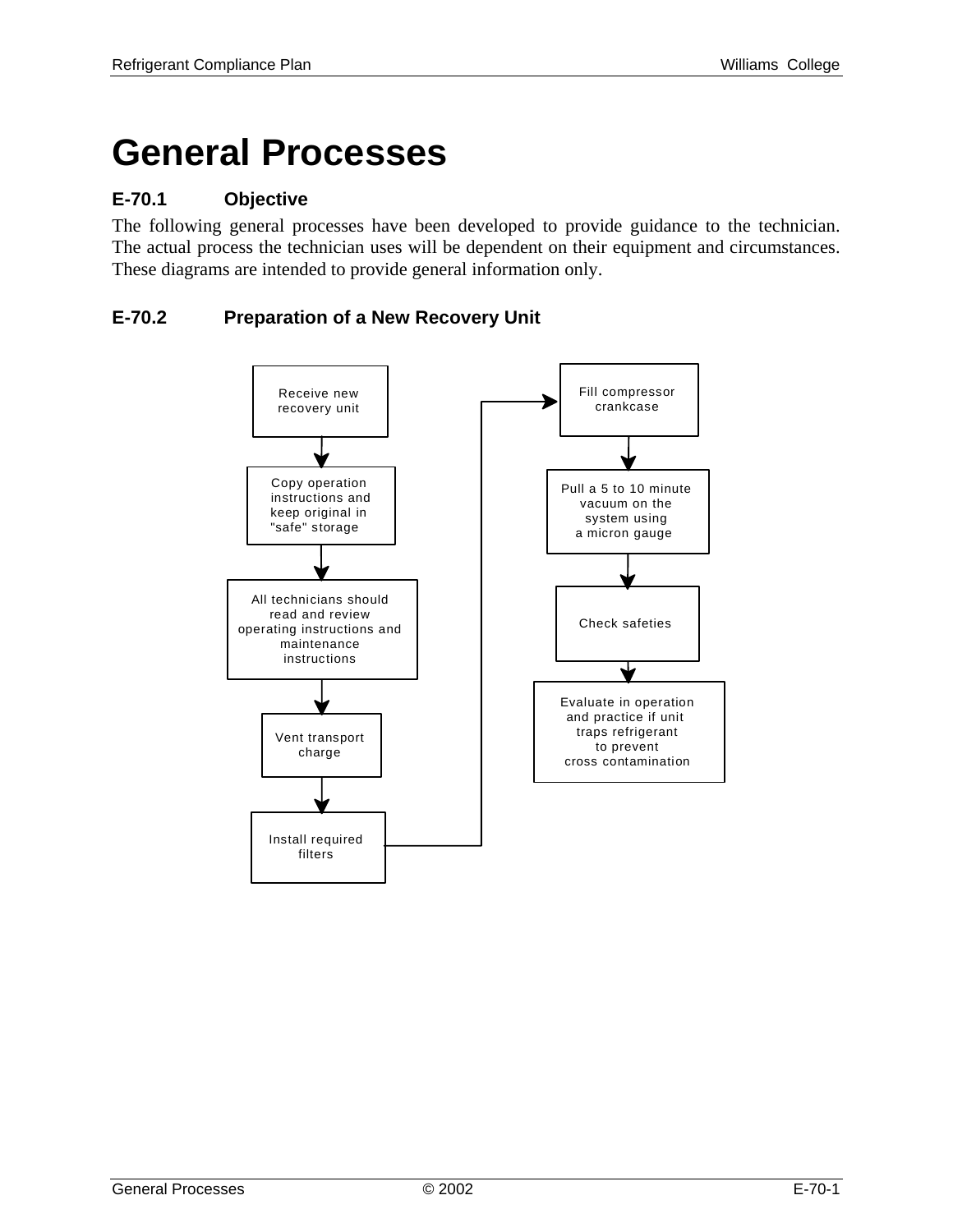## **E-70.3 General Procedure for Preparing a New Recovery Cylinder**

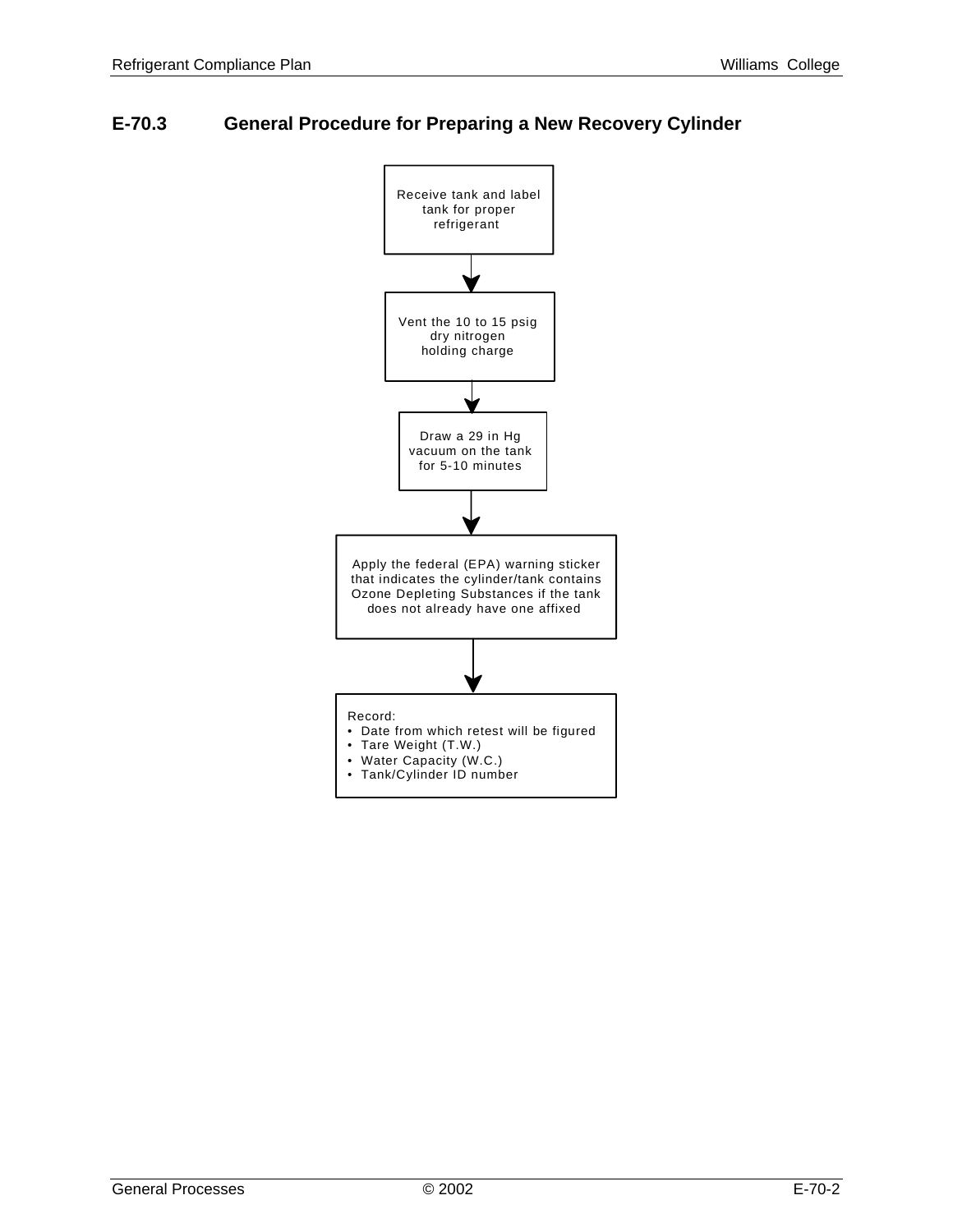## **E-70.4 Sample Refrigerant Identification Labels**

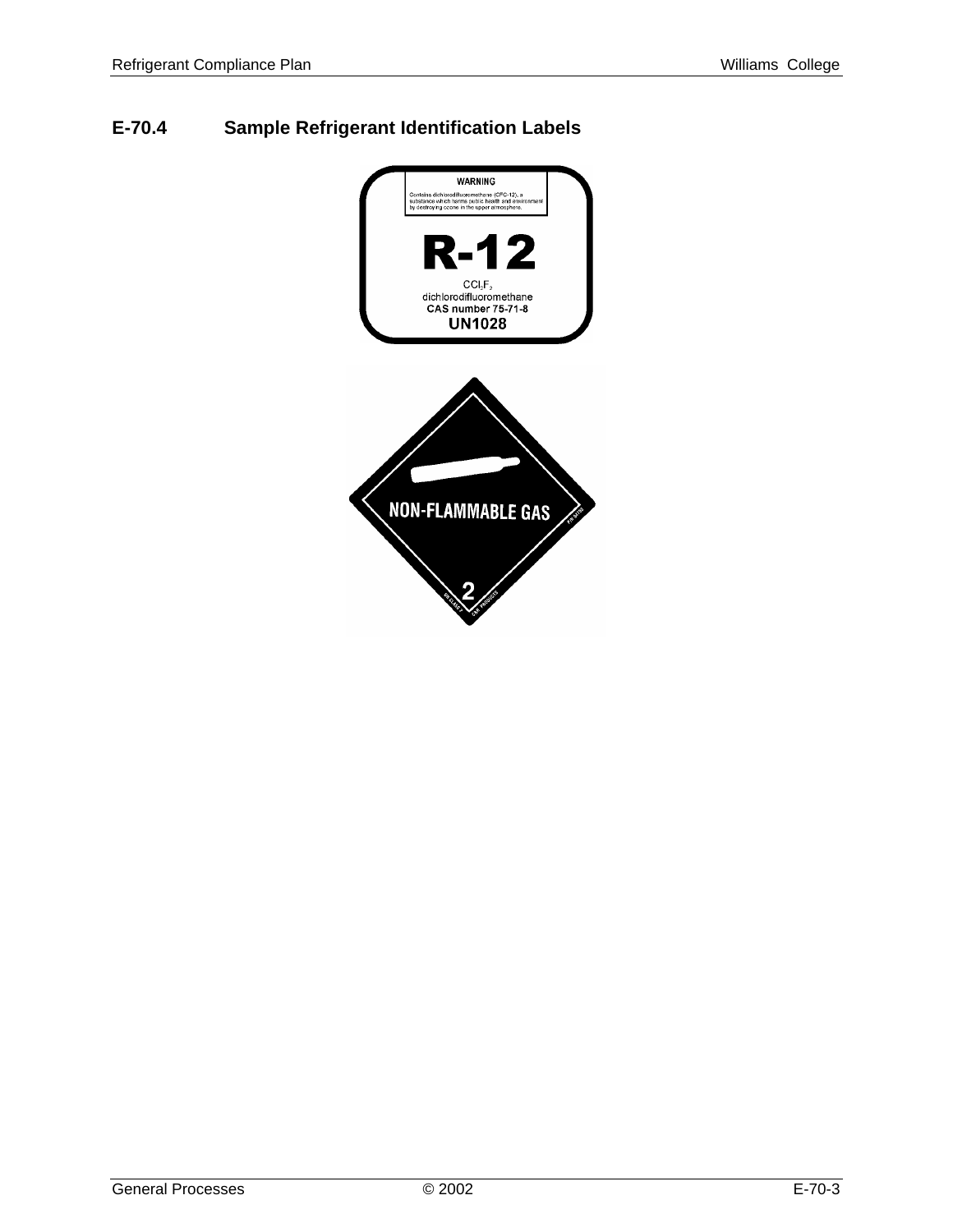## **E-70.5 General Procedure for Switching Refrigerants in a Recovery Cylinder/Tank**



Note: It is recommended that a separate recovery cylinder/tank for each refrigerant be used to minimize cross contamination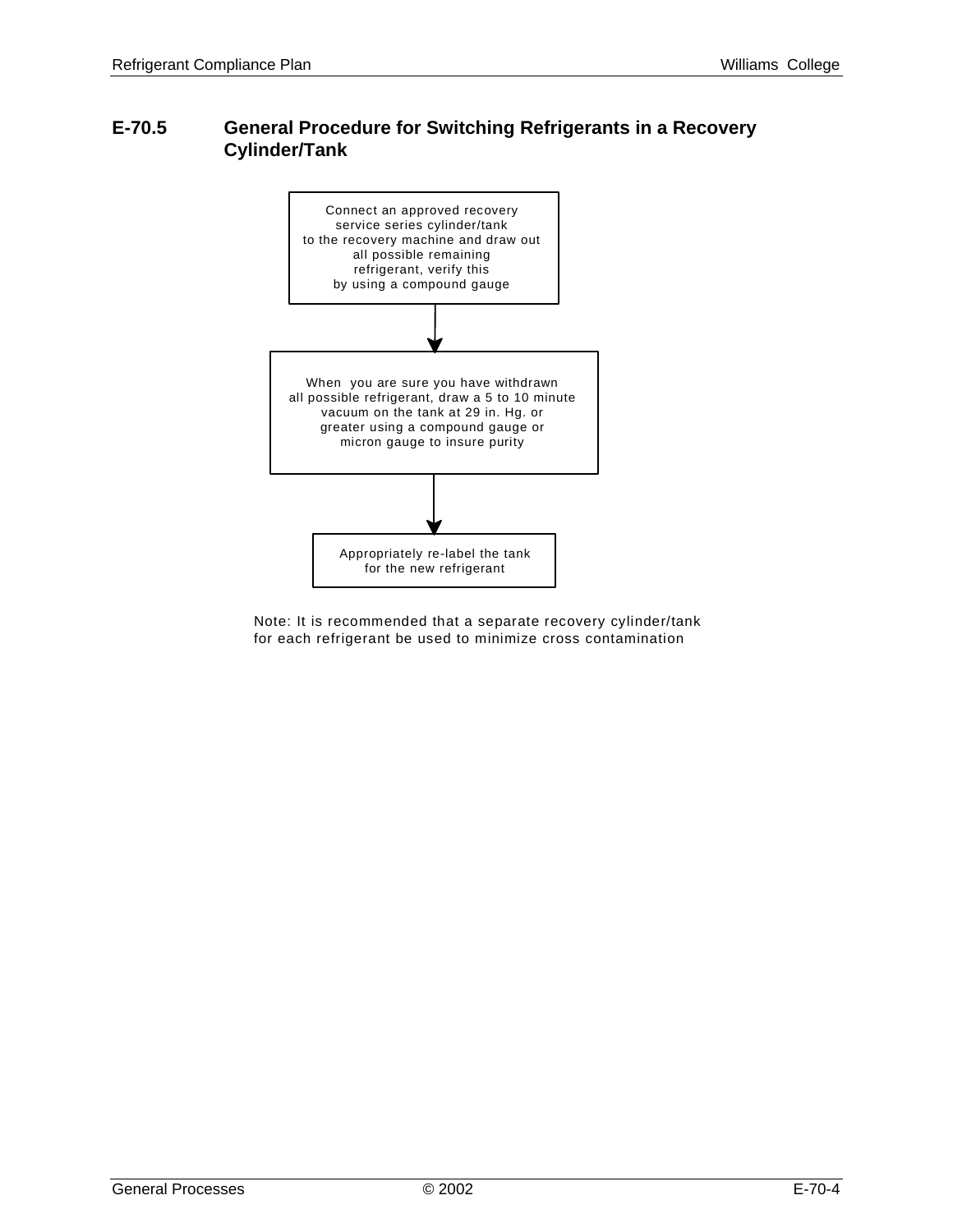## **E-70.6 General Procedure for Recovering Refrigerant from a Unit Prior to Servicing**

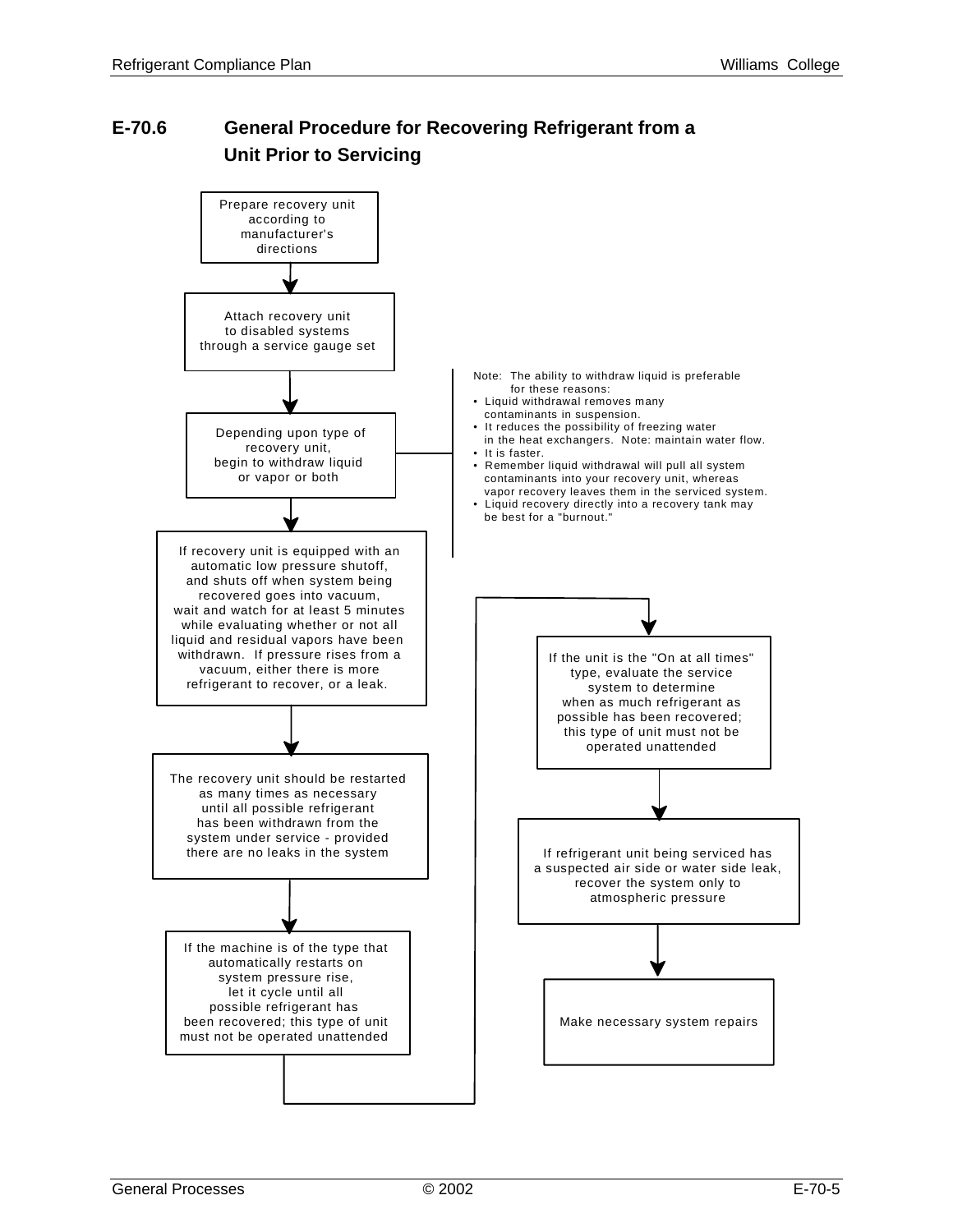## **E-70.7 General Procedure for Switching Refrigerants in a Recovery Unit**

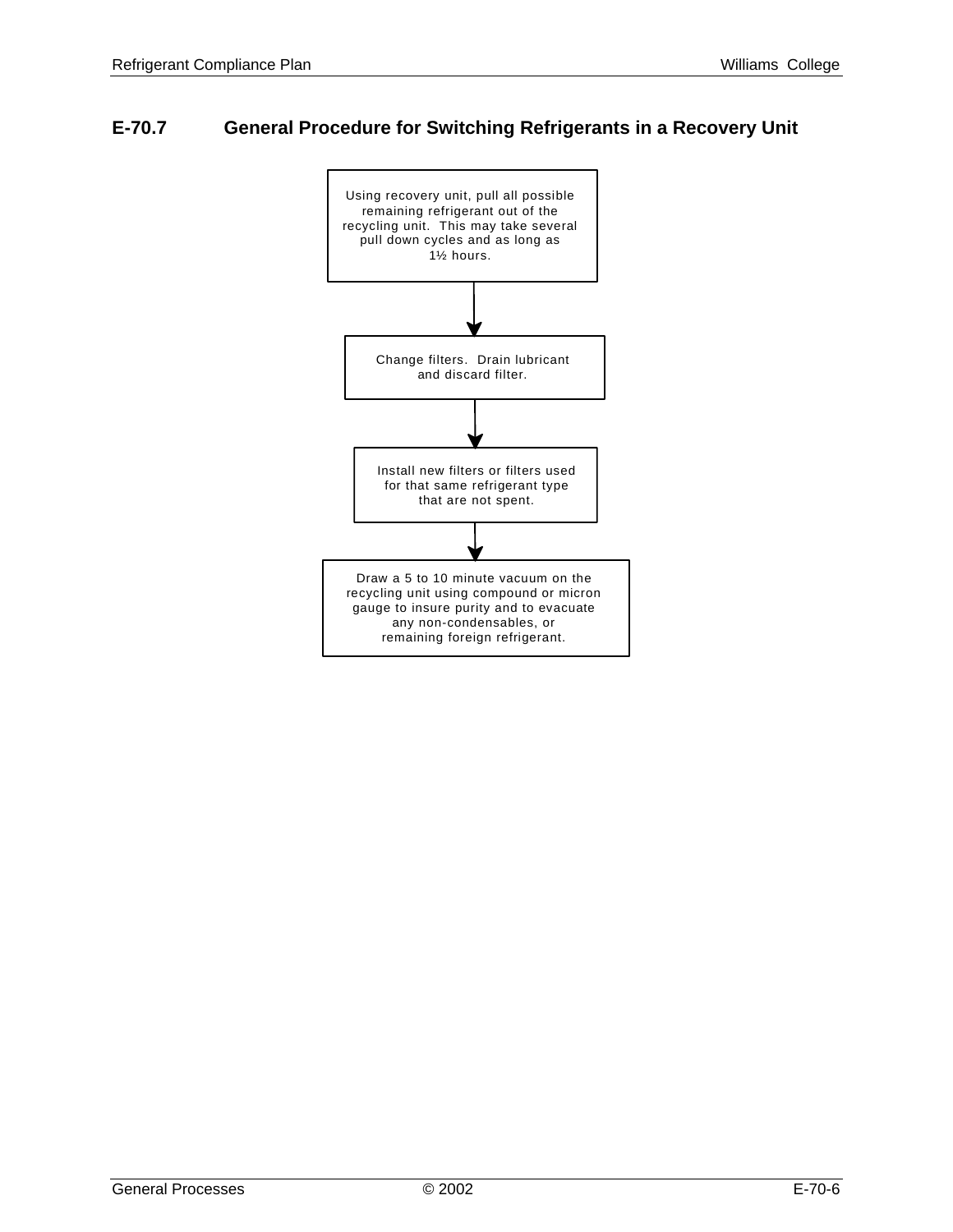## **E-70.8 Procedure for Disposal of Non Refillable Refrigerant Cylinders**

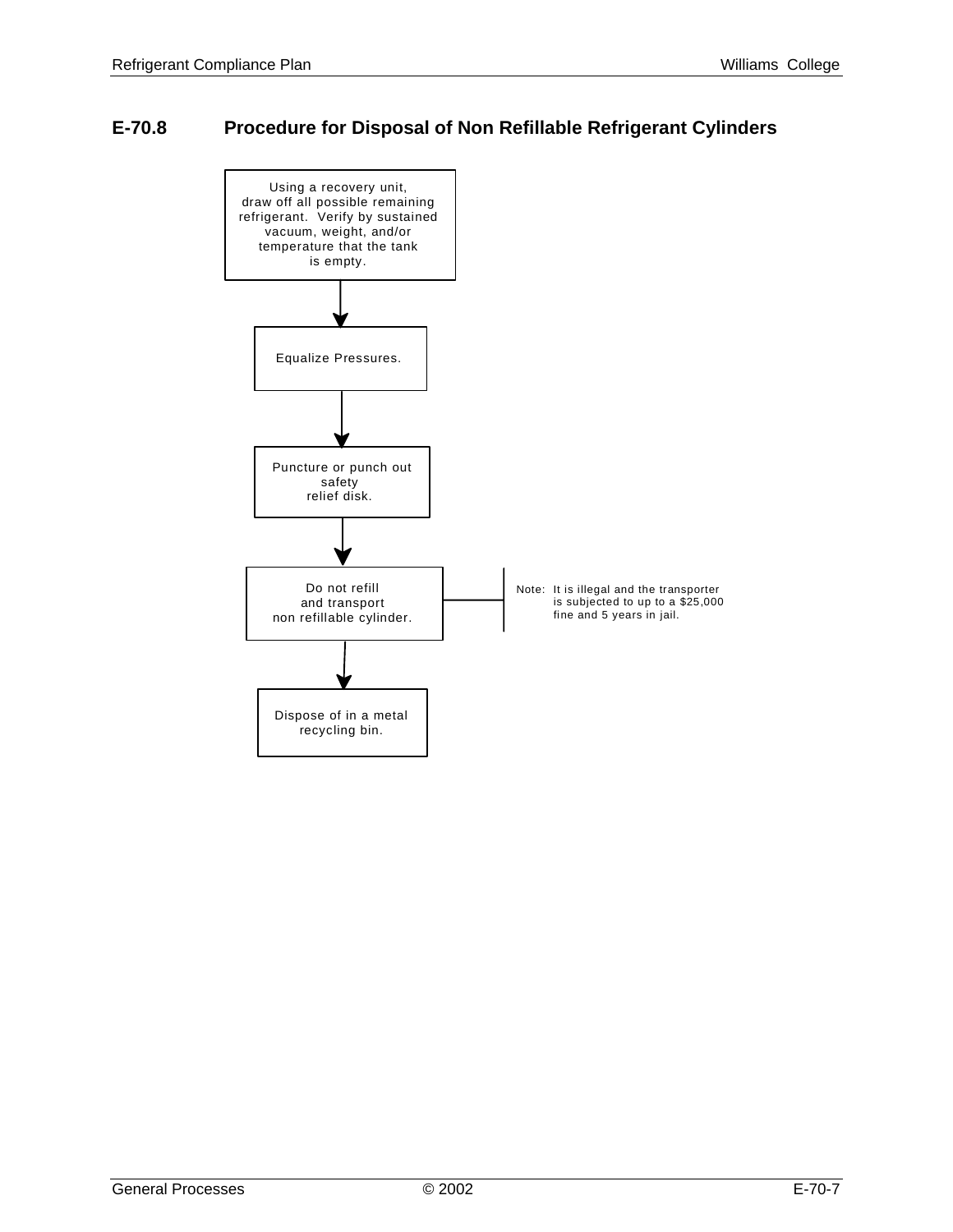# **Accidental Refrigerant Release**

## **E-80.1 Objective**

To define the federal regulations 40 CFR Part 82 requirements on refrigerant venting and accidental refrigerant releases.

## **E-80.2 Venting Prohibitions**

Since July 1, 1992 it has been against the law to intentionally vent refrigerants to the atmosphere while maintaining, servicing, repairing, or disposing of air conditioning or refrigeration equipment. Acceptable releases are:

- $\boxtimes$  A "de minimus" quantity released in the course of making a good faith attempt to recapture, and recycle or safely dispose of refrigerant. An example of a de minimus leak would be the quantity of refrigerant released while disconnecting a manifold gauge set.
- $\boxtimes$  Refrigerants emitted during the normal course of operation of air conditioning and refrigeration equipment such as purge unit operation.
- $\boxtimes$  Mixtures of nitrogen and trace quantities of R-22 that are used as a holding charge or as a leak test gas, because in these cases they are not used as refrigerant.

### **E-80.3 Accidental Refrigerant Release Report**

If an accidental refrigerant release occurs such as human caused accidental damage to a refrigerant line, service valve or cylinder the incident shall be documented on the RCM Service Order form. Check the accidental release box on the Service order input form and describe the details of the incident and the repair details in the notes section.

**NOTE:** Do not record mechanical failures of a unit as an accidental release because the quantity of refrigerants entered is not used in leak rate calculations.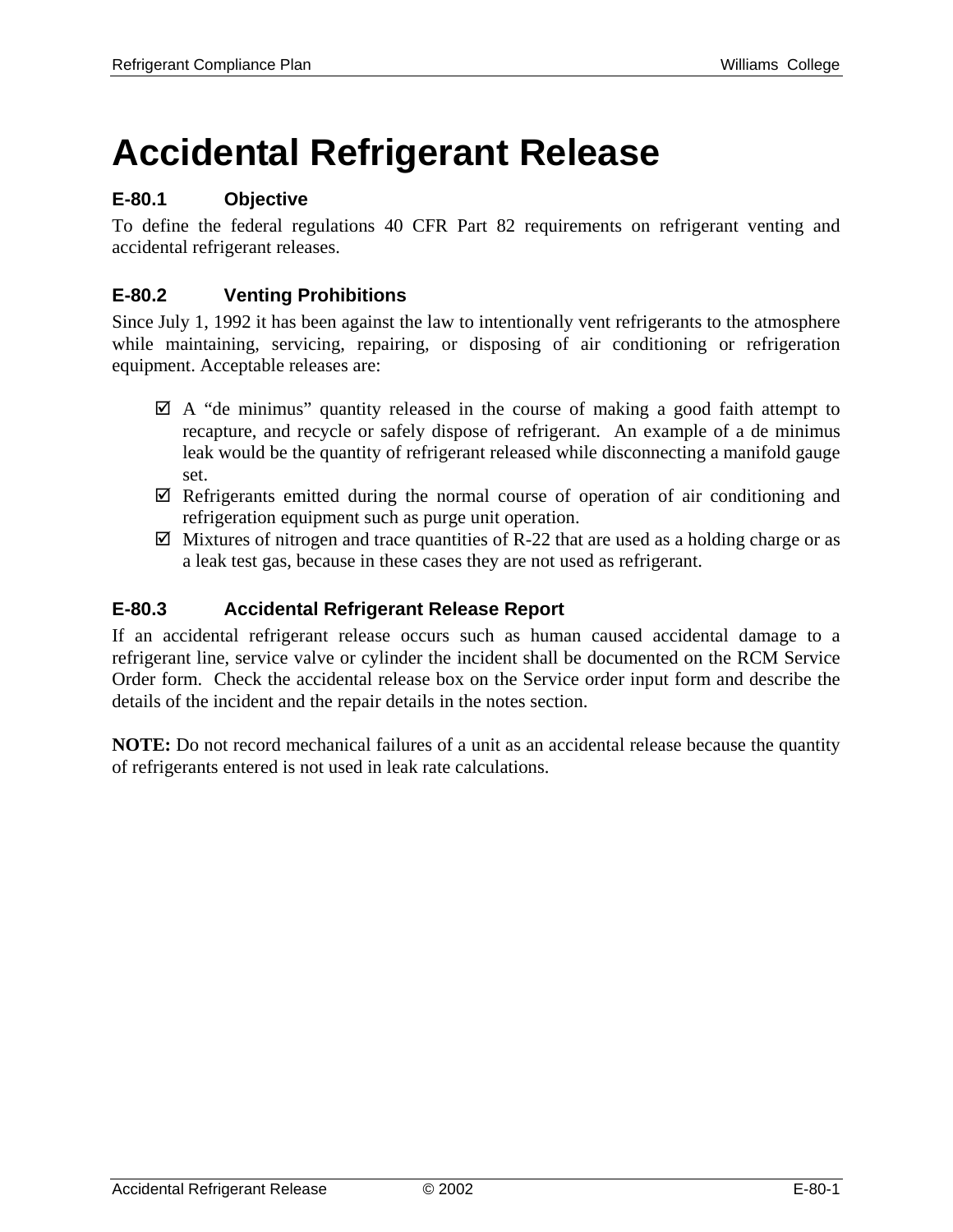## **E-80.5 Accidental Refrigerant Release Flow Chart**



Note: the key point to remember is to document refrigerant usage.

Accidental Refrigerant Release  $\oslash$  2002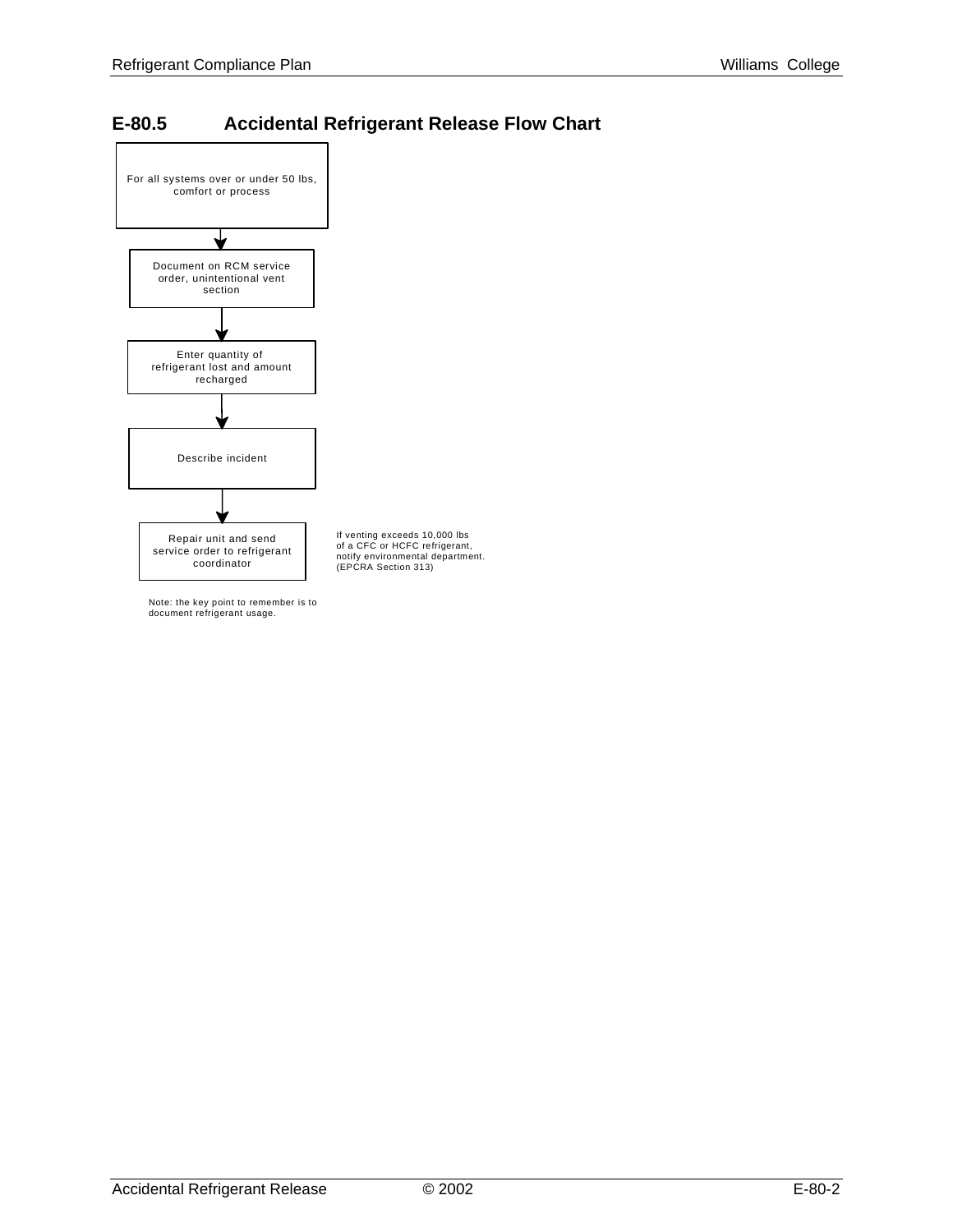# **Refrigerant Cylinder Safety**

## **E-90.1 Background**

Safety shall be the first priority. The following guidelines provide information on cylinder safety.

## **E-90.2 Refrigerant Cylinder Safety**

Never use a standard disposable 30 lb. cylinder (the type of container in which virgin refrigerant is sold) to recover refrigerant. Use only DOT CFR Title 49 or UL-approved storage containers for recovered refrigerant (containers marked DOT 4BW or DOT 4BA).

#### **E-90.3 Thermal Expansion**

- $\boxtimes$  Safety codes recommend that closed cylinders not be filled over 80% of the volume with liquid. The remaining 20% is called head pressure room.
- $\boxtimes$  Refrigerant expands when it gets warm.
- $\boxtimes$  When refrigerant expands some of it boils, thus increasing the pressure.
- $\boxtimes$  Remaining liquid expands rapidly and may fill the container 100% full with liquid.
- $\boxtimes$  Pressure within the cylinder increases at a slower rate if there is room for the gases. The pressure increases to the liquid saturation.
- $\boxtimes$  A cylinder filled with 80% liquid is relatively safe. Do not fill cylinders over 80%.

| <b>Cylinder Temp.</b>                        | $60^{\circ}$ F             | $70^{\circ}$ F | $100^{\circ}$ F | $130^{\circ}$ F                                                                         | $150^{\circ}$ F  |
|----------------------------------------------|----------------------------|----------------|-----------------|-----------------------------------------------------------------------------------------|------------------|
|                                              | Space Occupied with Liquid |                |                 |                                                                                         |                  |
| Starting with<br>Cylinder 80% Full           | 80%                        | 81%            | 83%             | 90%                                                                                     | 94%              |
| Starting with<br>Cylinder 90% Full           | 91%                        | 92%            | 96%             | Cylinder is<br>100% full<br>Liquid<br>@ 113 <sup>o</sup><br>Pressurizes<br>Very Rapidly | <b>Explosion</b> |
| <b>DO NOT OVERFILL REFRIGERANT CYLINDERS</b> |                            |                |                 |                                                                                         |                  |

## **E-90.4 Guidelines for Proper Filling of Recovery Cylinders**

#### *Cylinder integrity*

Prior to filling a cylinder, inspect for signs of damage such as dents or corrosion. Do not fill a damaged or out of date cylinder. Use only recovery cylinders identified for used refrigerant. Do not use cylinders designed for virgin refrigerant. Recovery cylinders should comply with Department of Transportation (DOT) specification 4BA300 and 4BW.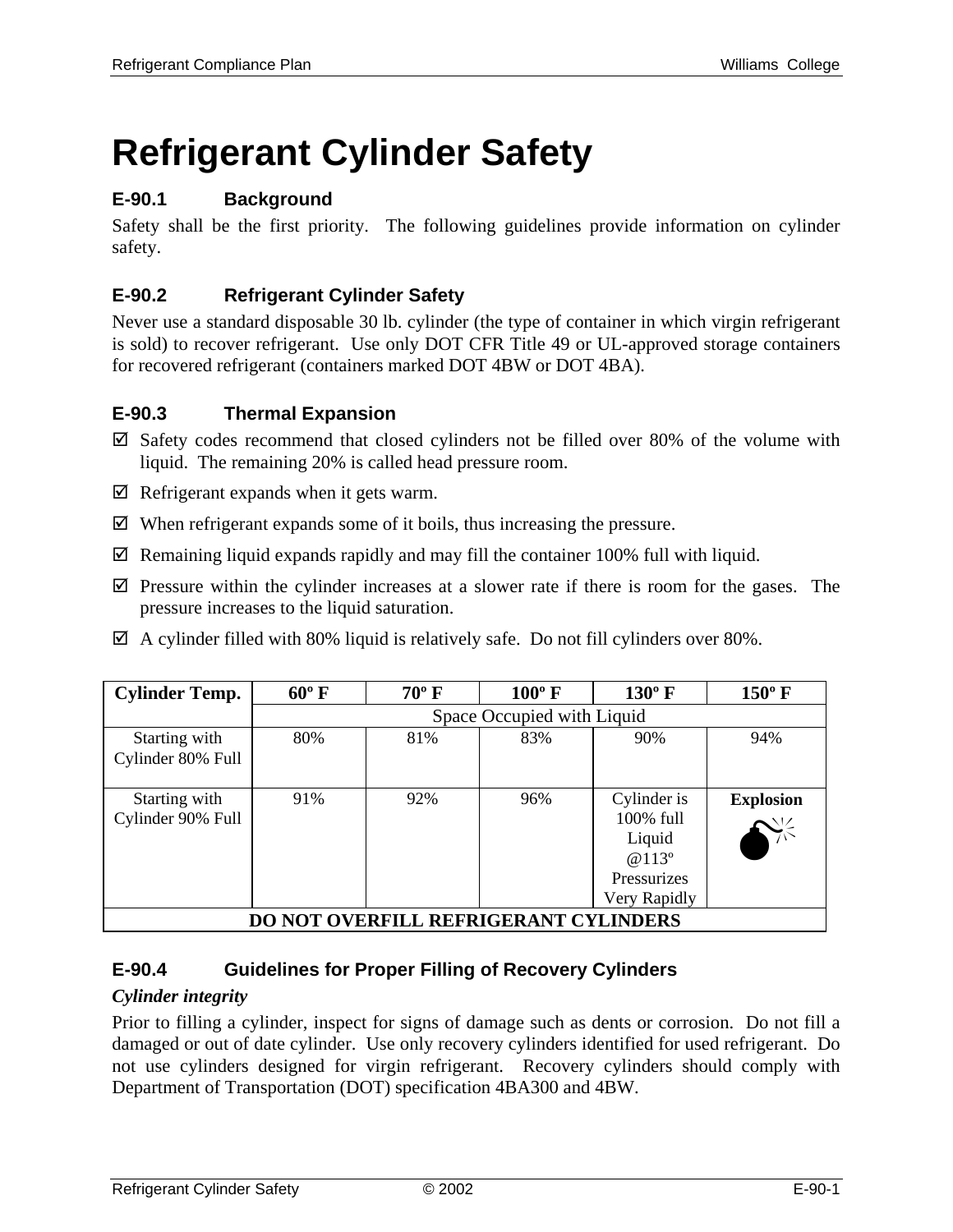If a cylinder does not hold a vacuum, (29 in hg for 20 minutes) the cylinder should not be used.

#### *Cylinder test date*

A recovery cylinder should not be filled if today's date is more than five years after the date of manufacture or after the retest date stamped on the shoulder. If the cylinder has been tested the test date will look similar to the following example:



The designation in the above example indicates the cylinder was re-tested in December 1993 by re-tester number B222. **Enter the date the cylinder is to be retested in the RCM Cylinder input form or screen.** 



Cylinder Collar, Stamped with Information

## *Legal fill*

Liquid used refrigerant will expand when exposed to high temperatures. Thermal expansion of the liquid in an overfilled cylinder could rupture it. When filling recovery cylinders, carefully monitor the gross weight to ensure this maximum is never exceeded.

Gross Legal Fill Weight (GLFW) for every cylinder, container, cylinder, or other vessel is always 80 percent of capacity. The responsibility rests with the technician to shut off the transfer machine at 80 percent cylinder fill for cylinders that don't do so automatically. By weight, the formula is as follows:

$$
GLFW = (0.8 \times WC) + TW
$$

*WC = Water Capacity: the weight of the fluid that would fill the cylinder 100 percent. TW = Tare Weight: the weight of the empty cylinder.* 

Both these weights plus the test date will be stamped on the collar or chine of the cylinder.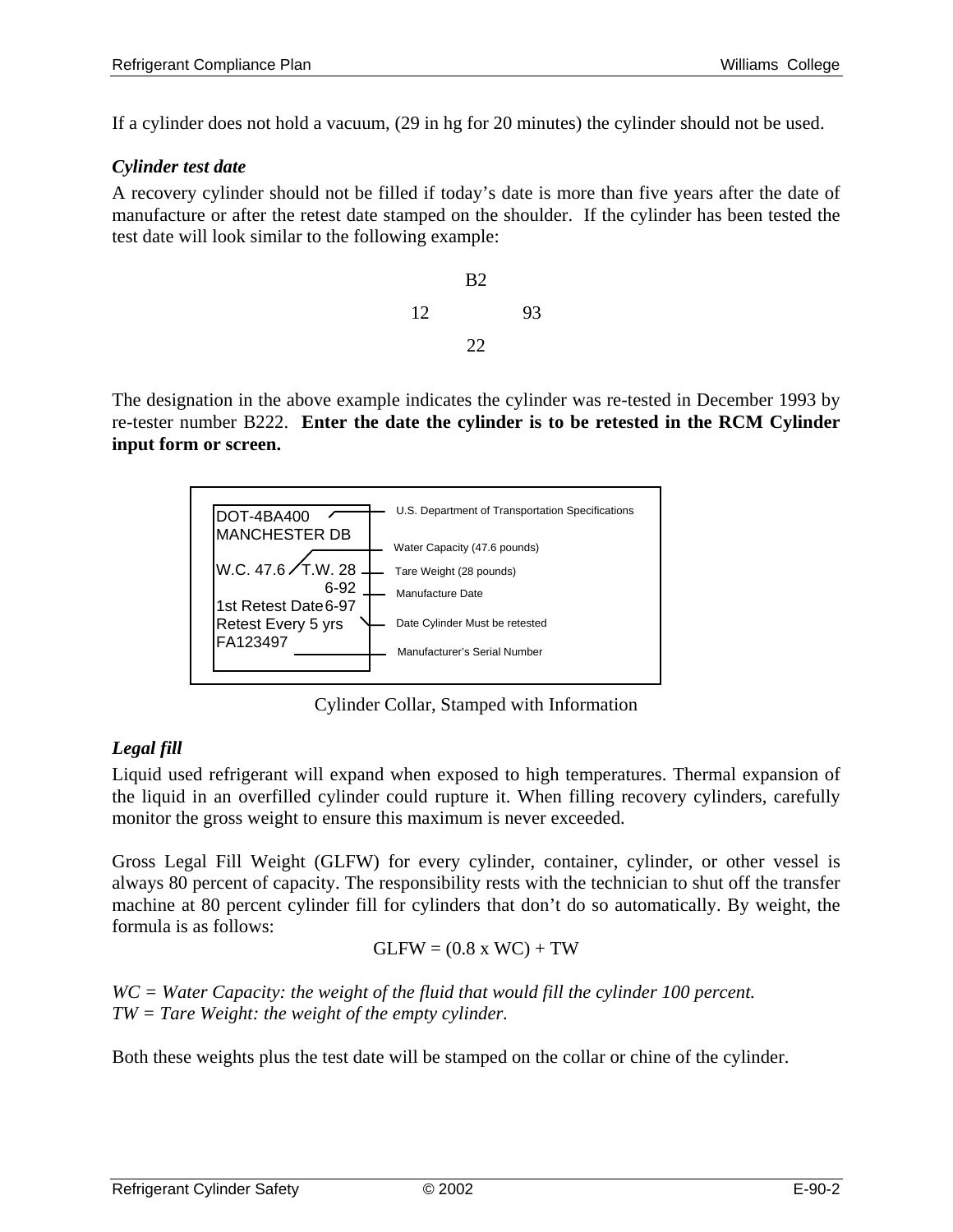For HCFC-22 and/or refrigerants in cylinders, which will encounter large temperature fluctuations, the automotive sector's formula is recommended to allow more head/expansion space in the cylinder:

$$
GLFW = (0.6 \times WC) + TW
$$

Look at regularly, but do not trust exclusively, a percent-fill gauge or an automatic shut-off device.

#### *Vapor pressure*

When a compressor is used to recover used refrigerant vapors from a refrigeration unit, monitor cylinder pressure to avoid exceeding the relief valve set pressure (450 psig). To ensure optimum safety, a maximum cylinder pressure of 300 psig during the filling operation is recommended.

#### *Sealing*

After filling, verify that all cylinder valves are closed properly to prevent leaks during subsequent handling and shipping. If necessary, leak test the valve with soapy water.

#### **E-90.5 Guidelines for Filling of Recovery Drums**

#### *Recovery drum*

The recovery drum must be a tight-head drum, 55-, 20-, or 10-gallon capacity, of 16-gauge steel made to DOT 17E specifications. If a drum is reused, thoroughly inspect it for damage and identify it as a recovery drum by wrapping a strip of yellow tape around the upper one-third of the drum and re-labeling it. Never store used refrigerant drums in open sunlight or in hot areas with poor ventilation. Adequate ventilation is mandatory for technician safety.

#### *Liquid overfilling*

Liquid used refrigerant will expand when exposed to high temperatures. Thermal expansion of the liquid in an overfilled drum could cause it to bulge or rupture. To prevent this, fill drums of used refrigerant so that the liquid level is below the top of the drum. The recommended distance between the liquid level and the top of the drum depends on the drum size, as indicated below:

| Drum size,<br>gallons | Recommended distance,<br>in. $(cm)$ |
|-----------------------|-------------------------------------|
| 55                    | 6(15)                               |
| 20                    | 3(7.6)                              |
|                       | 2(5.0)                              |

#### *Filling temperature*

When hot used refrigerant is loaded into a drum and the drum is properly sealed, a vacuum will form above the liquid as it cools. In extreme cases, the drum may collapse. To avoid this, observe a maximum filling temperature of 13°C (55°F).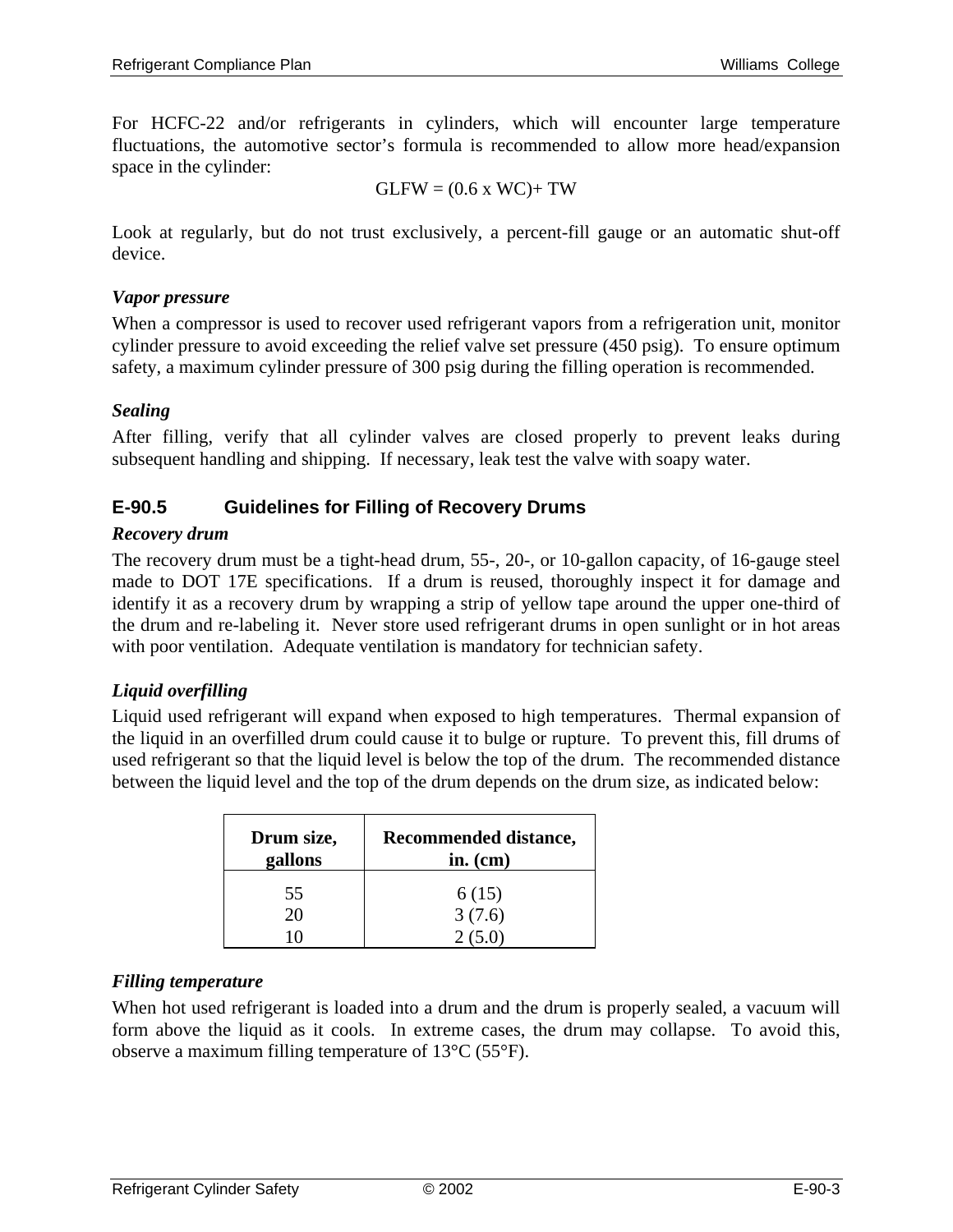#### *Sealing*

After filling the drum, verify that the bung is properly installed and tightened to prevent leaks during subsequent shipping and handling. Weigh filled recovery drums prior to shipping.

## **E-90.6 Precautions for Recovery Drums**

Use personal protective equipment such as side shield glasses, gloves, safety shoes, and hardhat when filling and handling containers.

Be aware that inhalation of high concentrations of used refrigerant vapor or mist can be harmful and may cause heart irregularities, unconsciousness, or death. Since vapor is heavier than air, avoid low areas without suitable ventilation or refrigerant-specific monitors.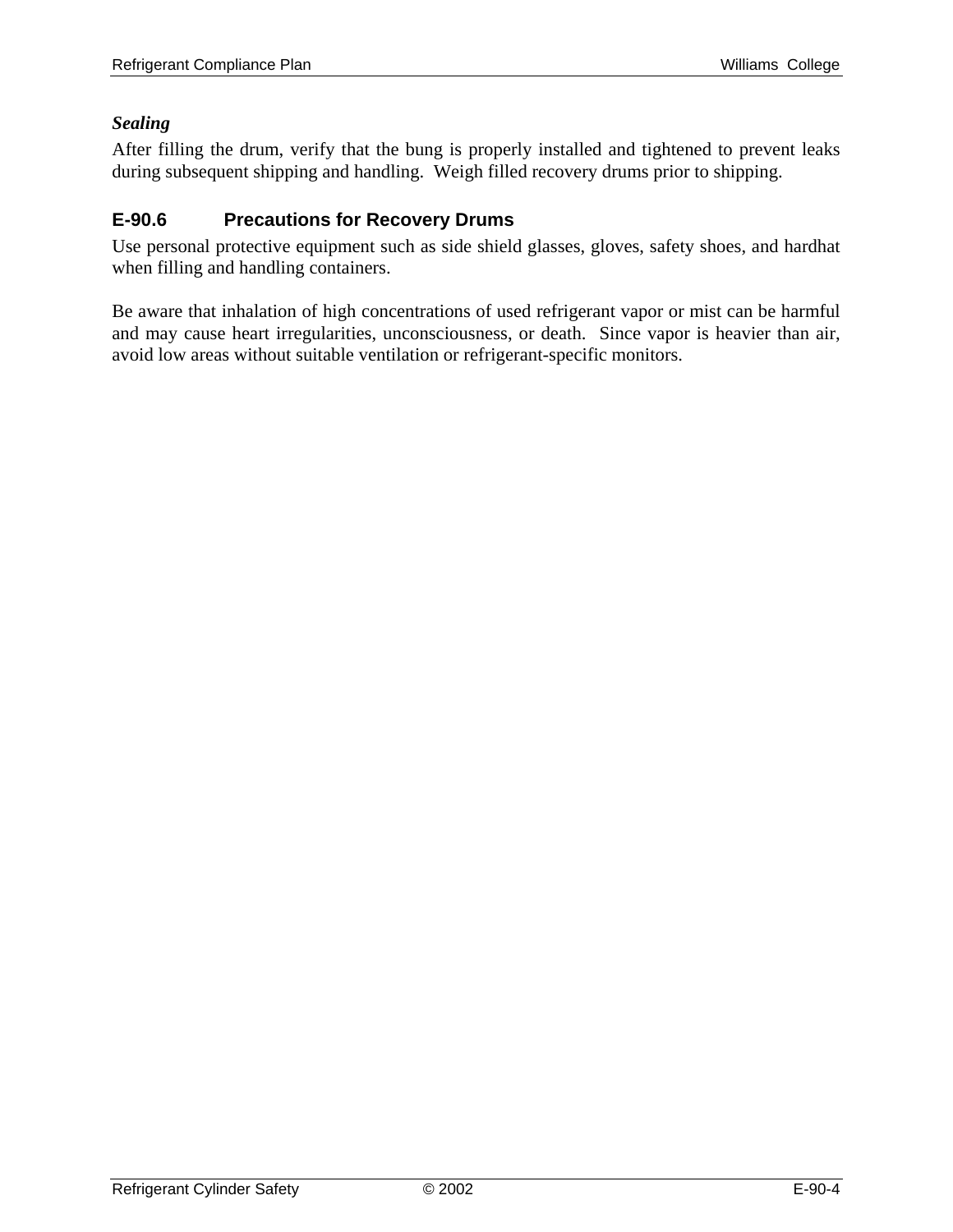## **Glossary**

| Acute effects                                               | Detrimental health effects resulting from a single, short-term<br>exposure to a toxic substance, as might occur during an accidental<br>release of refrigerants.                                                                                                                                                                                                                                                                                      |
|-------------------------------------------------------------|-------------------------------------------------------------------------------------------------------------------------------------------------------------------------------------------------------------------------------------------------------------------------------------------------------------------------------------------------------------------------------------------------------------------------------------------------------|
| Alkylbenzene                                                | A lubricant synthesized from the raw materials propylene and<br>benzene. Used often when incorporating HCFC-based refrigerant<br>blends. Some HCFC-based blends are soluble in a mixture of<br>mineral oil and alkylbenzene up to a 20 percent concentration of<br>mineral oil.                                                                                                                                                                       |
| Allowable exposure limit<br>(AEL)                           | Acceptable concentration levels in air, which are deemed safe for<br>repeated occupational exposure without chronic effects.<br>The<br>chemical producer normally recommends this level.                                                                                                                                                                                                                                                              |
| Appliance                                                   | Any device which contains and uses a class I or class II substance<br>as a refrigerant and which is used for household or commercial<br>purposes, including any air conditioner, refrigerator, chiller, or<br>freezer.                                                                                                                                                                                                                                |
| Approved equipment<br>testing organization                  | Any organization which has applied for and received EPA approval                                                                                                                                                                                                                                                                                                                                                                                      |
| Azeotrope                                                   | A mixture of two or more liquids which, when mixed in precise<br>proportions, behave like a compound when phase changing from<br>liquid to gas (evaporating) and gas to liquid (condensing). These<br>blends do not change volumetric composition or saturation<br>temperature as they evaporate or condense at constant pressures.<br>The boiling point of the mixture will be either above or below the<br>boiling point of the individual liquids. |
| Certified refrigerant<br>recycling or recovery<br>equipment | Equipment certified by an approved equipment-testing organization<br>to meet EPA standards. Currently ARI for stationary equipment and<br>UL for automotive equipment                                                                                                                                                                                                                                                                                 |
| Chlorofluorocarbon (CFC)                                    | A chemical compound consisting of one or more carbon atoms<br>surrounded by chlorine and fluorine atoms. CFCs are used as<br>refrigerants, foam-blowing agents, aerosol propellants, cleaning<br>agents, and in other applications.                                                                                                                                                                                                                   |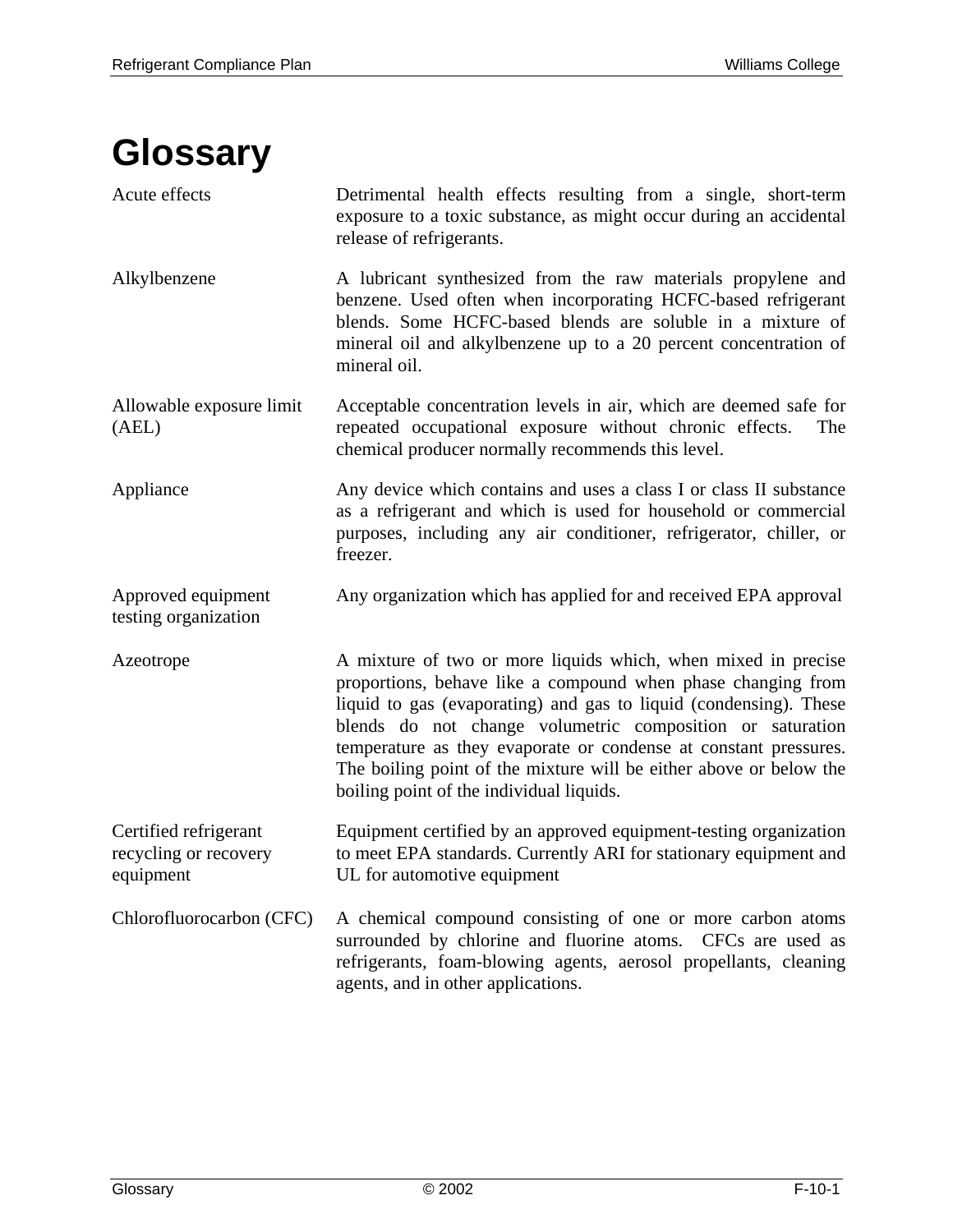| Comfort cooling          | Cooling equipment with 50 or more pounds of refrigerant used for<br>comfort or space cooling, usually through an air handler.                                                                                                                                                                                                                      |
|--------------------------|----------------------------------------------------------------------------------------------------------------------------------------------------------------------------------------------------------------------------------------------------------------------------------------------------------------------------------------------------|
| Commercial refrigeration | Refrigeration equipment with 50 or more pounds of refrigerant<br>utilized in the retail food and cold storage warehouse sectors.                                                                                                                                                                                                                   |
| Containment              | The application of service techniques or special equipment<br>designed to preclude or reduce loss of refrigerant from equipment<br>during installation, operation, service and/or disposal<br>of<br>refrigeration and air conditioning equipment.                                                                                                  |
| Containment equipment    | Equipment specifically designed to assist in precluding or reducing<br>refrigerant losses during installation, operation, servicing or<br>disposal of refrigerant equipment. Recovery/recycling equipment,<br>low loss fittings, PRVS, refrigerant leak alarms and ultra-high<br>efficiency purge units are all examples of containment equipment. |
| Disposable container     | A container (cylinder or drum) used to ship new refrigerant, which<br>is not approved by the DOT for reuse after its initial contents are<br>used.                                                                                                                                                                                                 |
| Disposal                 | Any process leading to and including the discharge, deposit,<br>dumping, or placing of any discarded appliance or component parts<br>into or on any land or water.                                                                                                                                                                                 |
| Ester oil                | Any of a class of organic compounds corresponding to the<br>inorganic salts formed from an acid by the replacement of hydrogen<br>by an alkyl radical.                                                                                                                                                                                             |
| Fluorescent dyes         | These are dyes, which can be put into the lubricant. When there are<br>leaks present, these dyes stain the outside of the chiller showing the<br>location of high rate leaks.                                                                                                                                                                      |
| Fractionation            | The condition when one or more refrigerants of a blend leak at a<br>faster rate than other refrigerants in the blend.                                                                                                                                                                                                                              |
| Global warming           | Tropospheric pollutants, like CFCs, HCFCs, HFCs, carbon dioxide,<br>and carbon monoxide, absorb and reflect the earth's infrared<br>radiation, causing re-radiation back to the earth which results in a<br>gradual increase in the earth's average temperature.                                                                                   |
| Halide torch             | A propane powered torch whose flame changes color when small<br>amounts of refrigerant passes through it. It can be used to detect<br>leaks of chlorine containing refrigerant.                                                                                                                                                                    |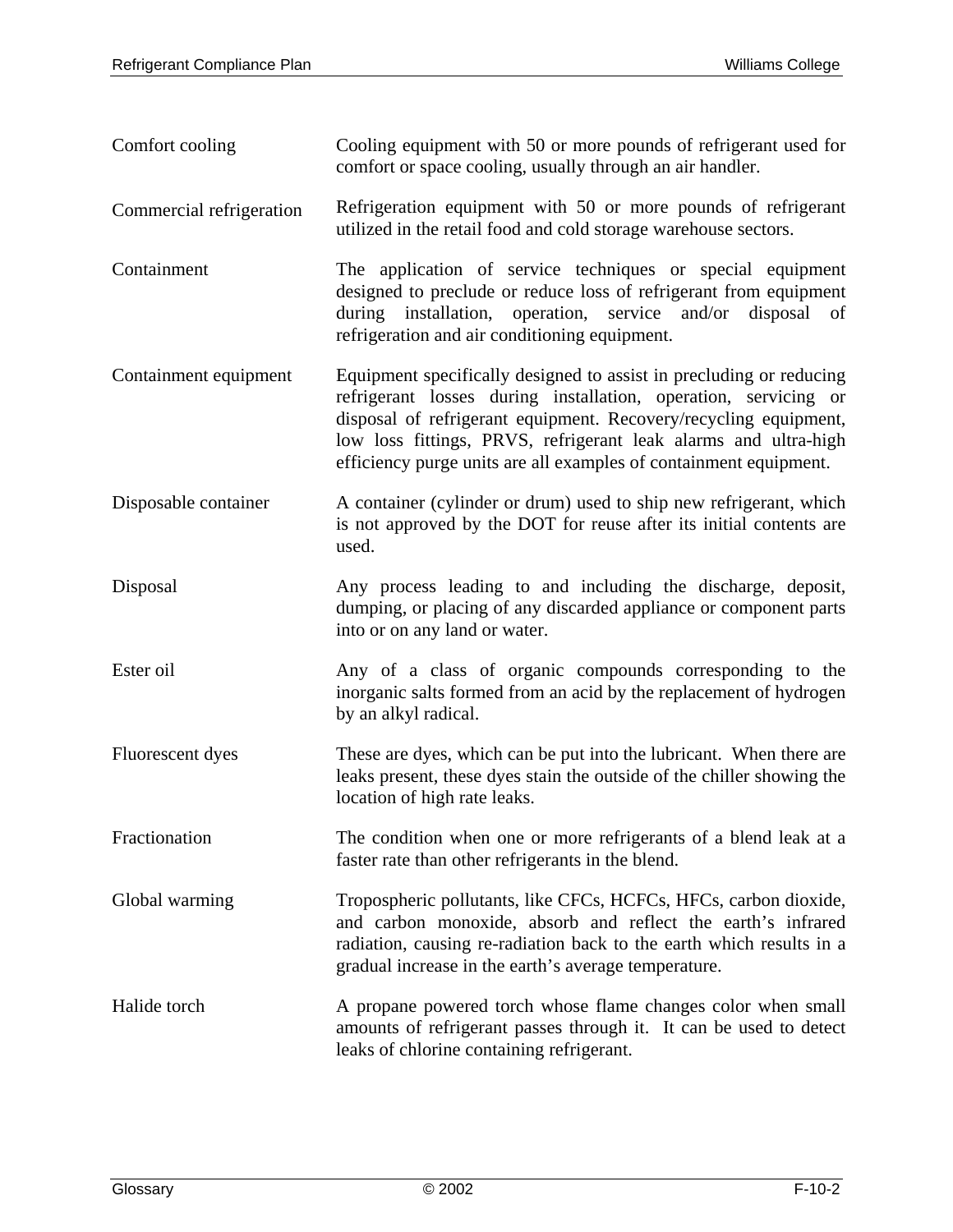| Halocarbons                         | Stable chemical compounds consisting of one or more carbon<br>atoms surrounded by halogen atoms or a combination of hydrogen<br>and halogen atoms. CFCs, HCFCs, HFCs are all halocarbons.                                                                                                                                                                                                                    |
|-------------------------------------|--------------------------------------------------------------------------------------------------------------------------------------------------------------------------------------------------------------------------------------------------------------------------------------------------------------------------------------------------------------------------------------------------------------|
| Halogens                            | Reactive chemical elements with the ability to form one chemical<br>bond in a molecule. Common halogens are fluorine (F), Chlorine<br>(Cl), Bromine (Br), and Iodine (I).                                                                                                                                                                                                                                    |
| Halon                               | A bromochlorofluorocarbon (BCFC), a chemical consisting of one<br>or more carbon atoms surrounded by fluorine, chlorine and<br>bromine. Halons are commonly used as flame suppression.                                                                                                                                                                                                                       |
| High-pressure appliance             | An appliance, which uses a refrigerant with a boiling point between<br>-50 C and 10 C at atmospheric pressure.                                                                                                                                                                                                                                                                                               |
| Hydrocarbon                         | A chemical compound consisting of one or more carbon atoms<br>surrounded only by hydrogen atoms. Methane, ethane, butane and<br>propane are all examples of hydrocarbon. Many hydrocarbons have<br>excellent thermodynamic properties. Although they may be used as<br>refrigerants, their highly flammable properties normally restrict<br>their use as low concentration components in refrigerant blends. |
| Hydrochlorofluorocarbon<br>(HCFC)   | A chemical consisting of usually one or more carbon atoms<br>surrounded by chlorine, fluorine, and at least one hydrogen atom.<br>HCFCs are used as refrigerants, foam-blowing agents, and in other<br>applications.                                                                                                                                                                                         |
| Hydrofluoro-carbon (HFC)            | A chemical consisting of usually one or more carbon atoms<br>surrounded by fluorine and hydrogen atoms. Since no chlorine or<br>bromine is present, HFCs do not deplete the ozone layer.                                                                                                                                                                                                                     |
| Industrial process<br>refrigeration | Complex, customized appliances directly linked to production of a<br>product or part of the process involved in making the product.<br>Commonly found in the in the chemical, pharmaceutical,<br>petrochemical, and manufacturing industries. (Computer rooms are<br>not considered industrial process refrigeration                                                                                         |
| Long-term chronic effects           | Detrimental health effects from long term repeated exposures to<br>low level toxic materials, generally assessed over the lifetime of<br>test animals to gauge the late-in-life signs of toxicity.                                                                                                                                                                                                           |
| Low-pressure appliance              | An appliance that uses a refrigerant with a boiling point above 10 C<br>at atmospheric pressure. (CFC-11. HCFC-123, CFC-113)                                                                                                                                                                                                                                                                                 |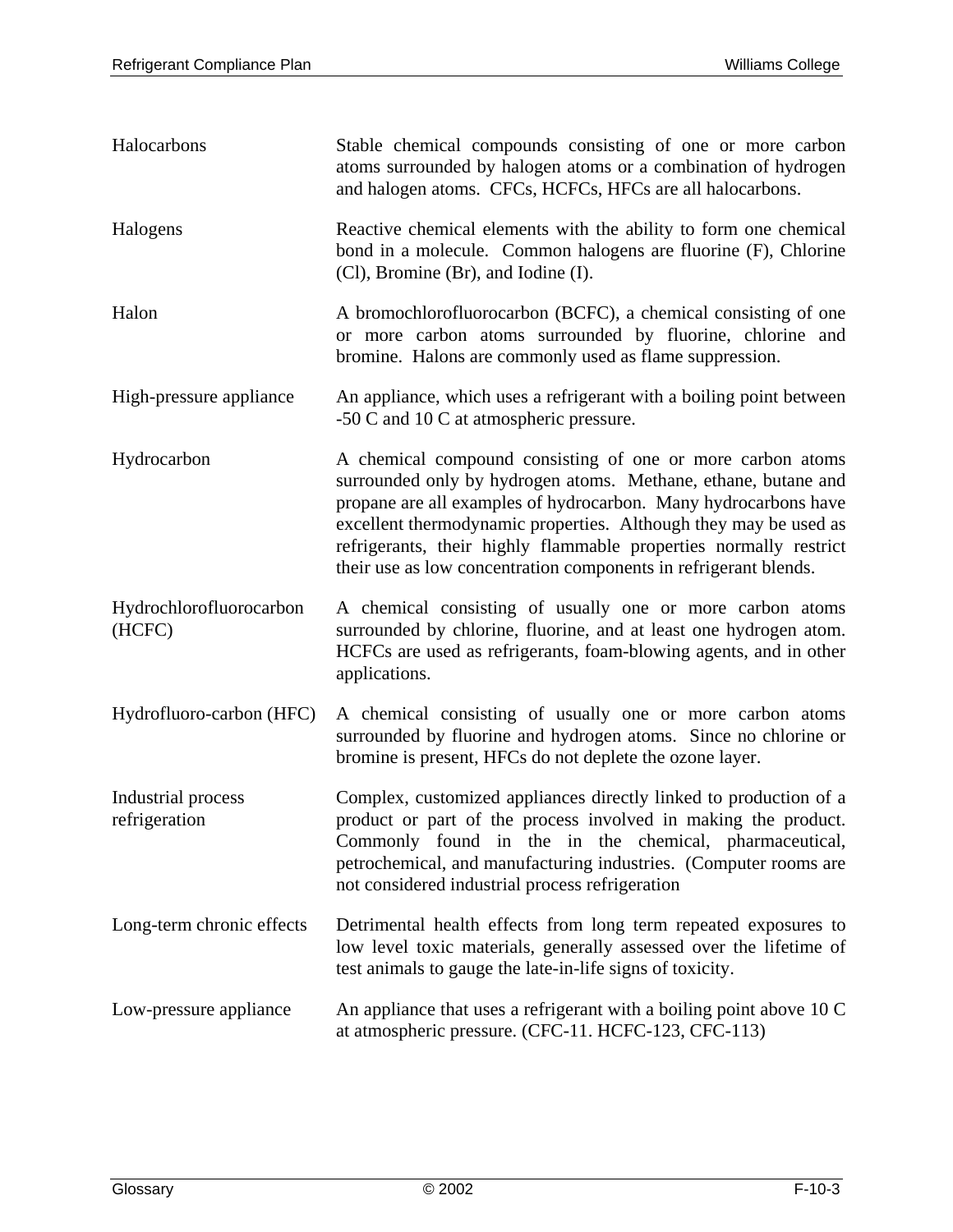| Lubricant compatibility                      | For CFCs and HCFCs: mineral oils                                                                                                                                                                                                                                                                   |  |
|----------------------------------------------|----------------------------------------------------------------------------------------------------------------------------------------------------------------------------------------------------------------------------------------------------------------------------------------------------|--|
|                                              | For HFC-134a: polyolesters                                                                                                                                                                                                                                                                         |  |
|                                              | For HCFC ternary blends: alkylbenzenes                                                                                                                                                                                                                                                             |  |
| Major Service                                | Service, which requires refrigerant recovery to EPA standards of<br>entire unit or an isolated section of the unit prior to repairing or<br>replacing a component. Note: Check box on RCM Service Order<br>form.                                                                                   |  |
| <b>Materials Safety Data</b><br>Sheet (MSDS) | A safety advisory bulletin prepared by chemical producers for a<br>specific refrigerant or compound.                                                                                                                                                                                               |  |
| <b>Minor Service</b>                         | Service or repair of refrigerant system that does not require<br>recovery. (Tighten valve packing or flare nut). Note: Check box on<br>RCM Service Order form.                                                                                                                                     |  |
| <b>Montreal Protocol</b>                     | An international agreement limiting the production<br>and<br>consumption of chemicals that deplete the ozone layer, including<br>CFCs, HCFCs, BCFCs, HBFCs and others.                                                                                                                             |  |
| Near-azeotropic                              | A blend, which acts very similarly to an azeotrope, yet has a small<br>volumetric composition change and temperature glide as it<br>evaporates and condenses.                                                                                                                                      |  |
| Non-condensable gases                        | Gases with very low temperature boiling points, which are not<br>easily condensed. Nitrogen and oxygen are the most common ones<br>found in chillers.                                                                                                                                              |  |
| Oil monitor                                  | This device uses an infrared sensor to determine when the<br>circulating oil needs to be changed. It is not necessary to take an oil<br>sample using this device, which is permanently attached to the<br>chiller.                                                                                 |  |
| Ozone depletion                              | A condition which results when chlorine molecules broken away<br>from CFC and HCFC refrigerants by ultraviolet radiation in the<br>stratosphere react with and destroy stratospheric ozone, a layer in<br>the atmosphere which protects the earth from the sun's harmful<br>ultraviolet radiation. |  |
| Ozone depletion potential<br>(ODP)           | A measure of a chemical's ability to deplete ozone, measured on a<br>scale relative to a value of 1.0 assigned to CFC-11.                                                                                                                                                                          |  |
| Ozone layer                                  | An area of the atmosphere, approximately 15 to 60 kilometers (9 to<br>38 miles) above the earth, where ozone is found as a trace gas (at<br>higher concentrations than other parts of the atmosphere).                                                                                             |  |
| Ozone $(O_3)$                                | A reactive gas consisting of three oxygen atoms, formed naturally                                                                                                                                                                                                                                  |  |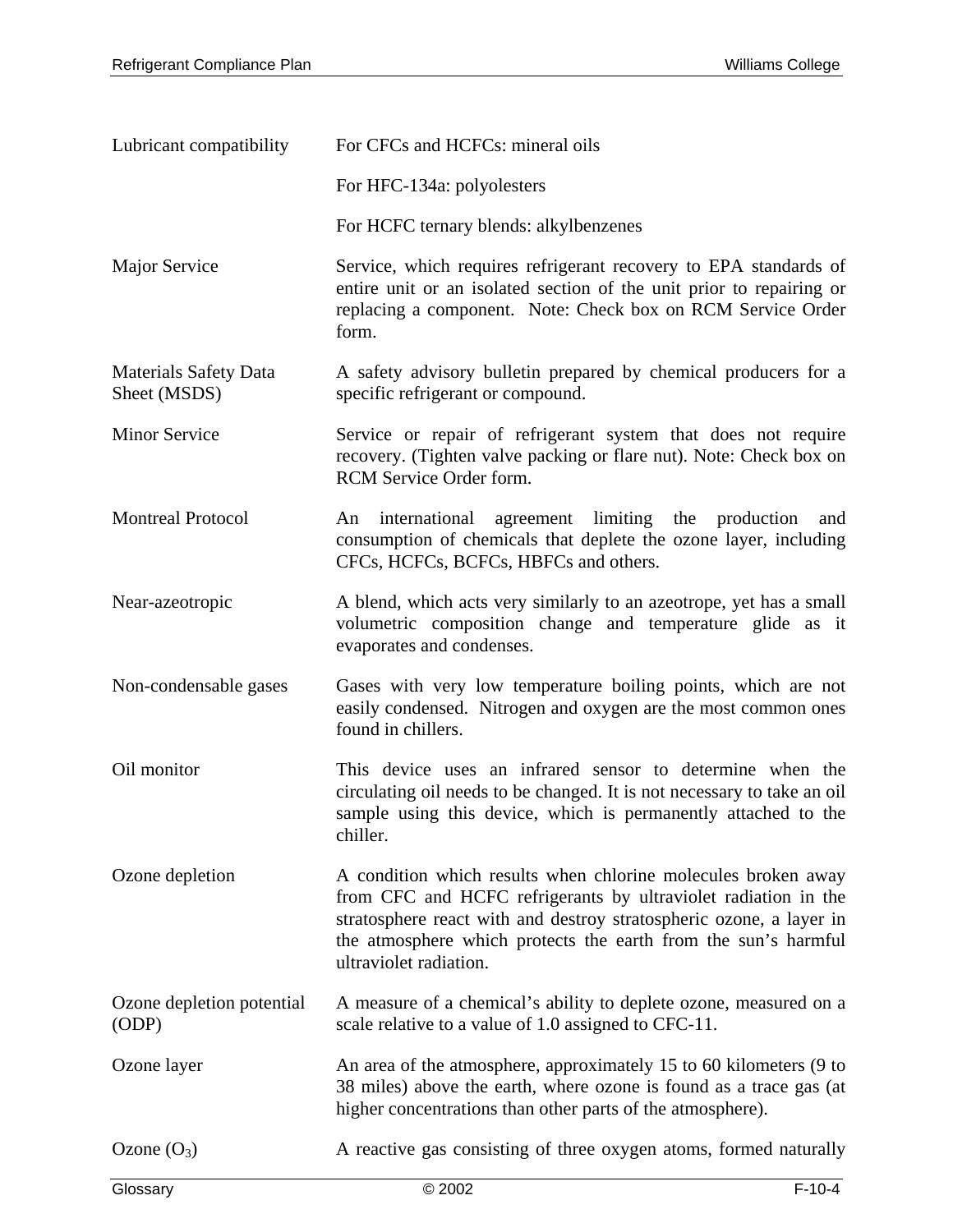|                                        | in the atmosphere by the association of molecular oxygen $(O_2)$ and<br>atomic oxygen $(O)$ .                                                                                                                                                                                   |
|----------------------------------------|---------------------------------------------------------------------------------------------------------------------------------------------------------------------------------------------------------------------------------------------------------------------------------|
| <b>PAFT</b>                            | Program for Alternative Fluorocarbon Toxicity.                                                                                                                                                                                                                                  |
| Permissible exposure level<br>(PEL)    | A time-weighted concentration level that must not be exceeded<br>during any eight-hour work week. The U.S. Occupational Safety<br>and Health Administration (OSHA) set PEL values.                                                                                              |
| Polyolesters (POE)                     | Stable, five-carbon neopentyl alcohols mixed with fatty acids. A<br>popular synthetic lubricant for use with HFC refrigerants. Used as<br>a jet engine lubricant for years.                                                                                                     |
| Purge system                           | A device used on low-pressure chillers to expel air and other non-<br>condensables from the circulating refrigerant.                                                                                                                                                            |
| Refillable container                   | A container, used to ship and store refrigerant.<br>Refillable<br>containers are designed to be used over and over again, but should<br>be retested at least every five years.                                                                                                  |
| Refrigerant monitors                   | Devices, which can detect small amount of refrigerant in the air.                                                                                                                                                                                                               |
| Relief valve                           | This is a device, which vents refrigerant when the pressure in a<br>chiller becomes dangerously high. Newer relief valves have a<br>resealing mechanism so that when the pressure of the chiller returns<br>to a normal level they reseal and prevent further refrigerant loss. |
| Replacement                            | The conversion of an air conditioning or refrigeration system to an<br>alternative refrigerant, which requires the removal of the existing<br>chiller and installation of a completely new chiller.                                                                             |
| Retrofit                               | The conversion of an air conditioning or refrigeration system to an<br>Unlike a replacement; only parts of<br>alternative refrigerant.<br>components of the existing system may need to be replaced.                                                                            |
| Simple retrofit                        | A conversion to an alternative refrigerant, which only requires the<br>change out of a few incompatible parts, typically gaskets. Simple<br>retrofits typically result in some decrease in either efficiency,<br>capacity or both.                                              |
| System-dependent<br>recovery equipment | Refrigerant recovery equipment that requires the assistance of<br>components contained in an appliance to remove the refrigerant<br>from an appliance.                                                                                                                          |
|                                        |                                                                                                                                                                                                                                                                                 |
| System optimization or                 | A conversion to an alternative refrigerant, which includes the                                                                                                                                                                                                                  |

replacement of system components with new components that have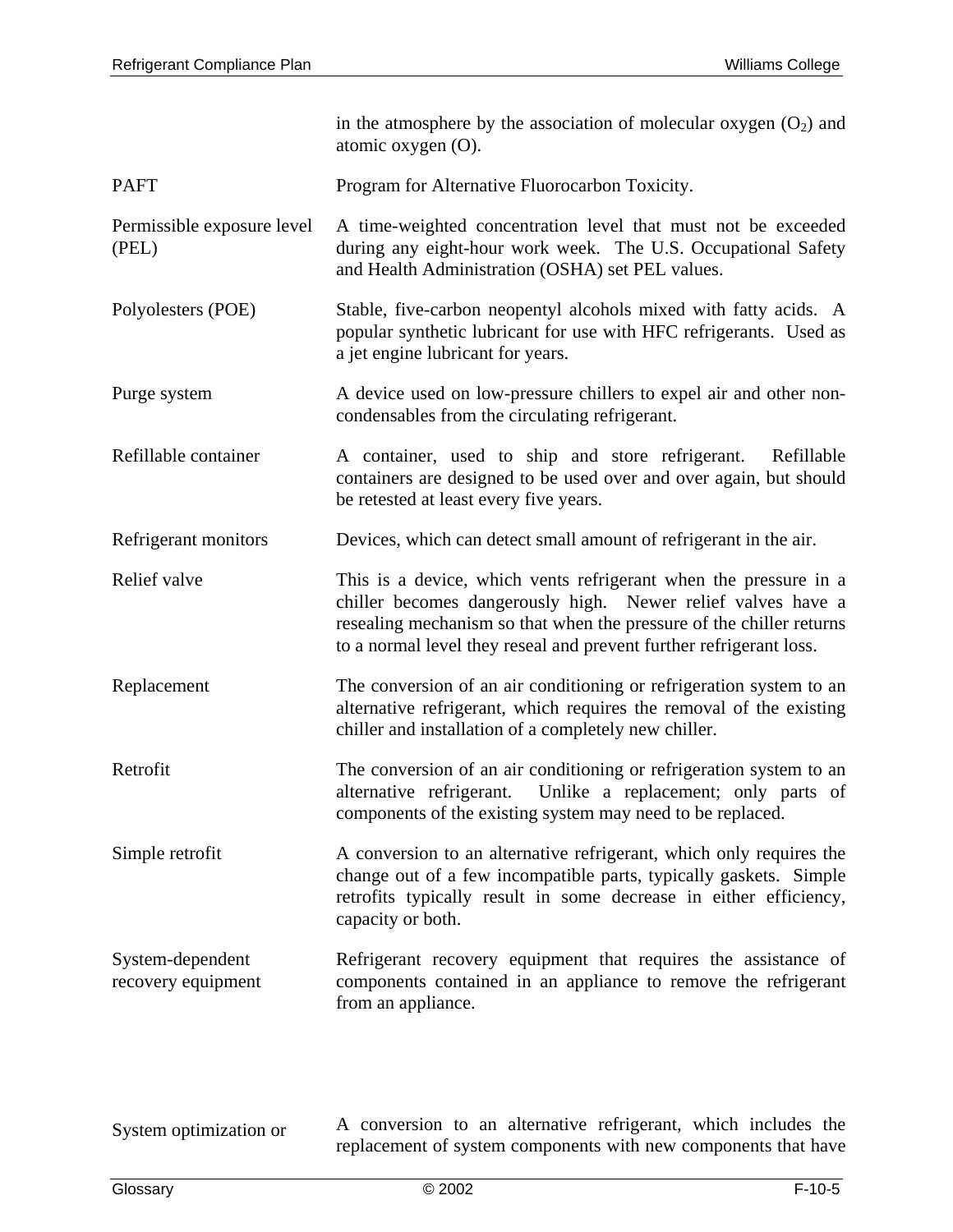| engineered retrofit             | been redesigned specifically for the alternative refrigerant. System<br>optimized or engineered retrofits typically include redesigned<br>impellers, drive gears or heat exchangers.                                                                                                                     |
|---------------------------------|----------------------------------------------------------------------------------------------------------------------------------------------------------------------------------------------------------------------------------------------------------------------------------------------------------|
| Technician                      | Any person who performs maintenance, service, or repair who<br>could reasonably be expected to release class I or class II<br>substances from appliances into the atmosphere, including but not<br>limited to installers, contractor employees, in-house service<br>personnel, and in some cases owners. |
| Temperature glide               | Range of condensing or evaporating temperatures for one pressure.                                                                                                                                                                                                                                        |
| Ternary                         | Having three elements, parts, or divisions.                                                                                                                                                                                                                                                              |
| Threshold limit value<br>(TLV)  | An inhalation time weighted average exposure level safety limit<br>normally established by the American Conference of Governmental<br>and Industrial Hygienists (ACGIH).                                                                                                                                 |
| Venting                         | A service practice where the refrigerant vapor is allowed to escape<br>into the atmosphere after the refrigerant liquid has been recovered.<br>This practice is no longer acceptable.                                                                                                                    |
| Very-high Pressure<br>Appliance | An appliance that uses a refrigerant with a boiling point below -50<br>C at atmospheric pressure.                                                                                                                                                                                                        |
| Zeotrope                        | A refrigerant blend that changes volumetric composition and<br>saturation temperatures as it evaporates or condenses at constant<br>pressures. Has a temperature glide as it evaporates and condenses.<br>Zeotrope and non-azeotrope are synonyms.                                                       |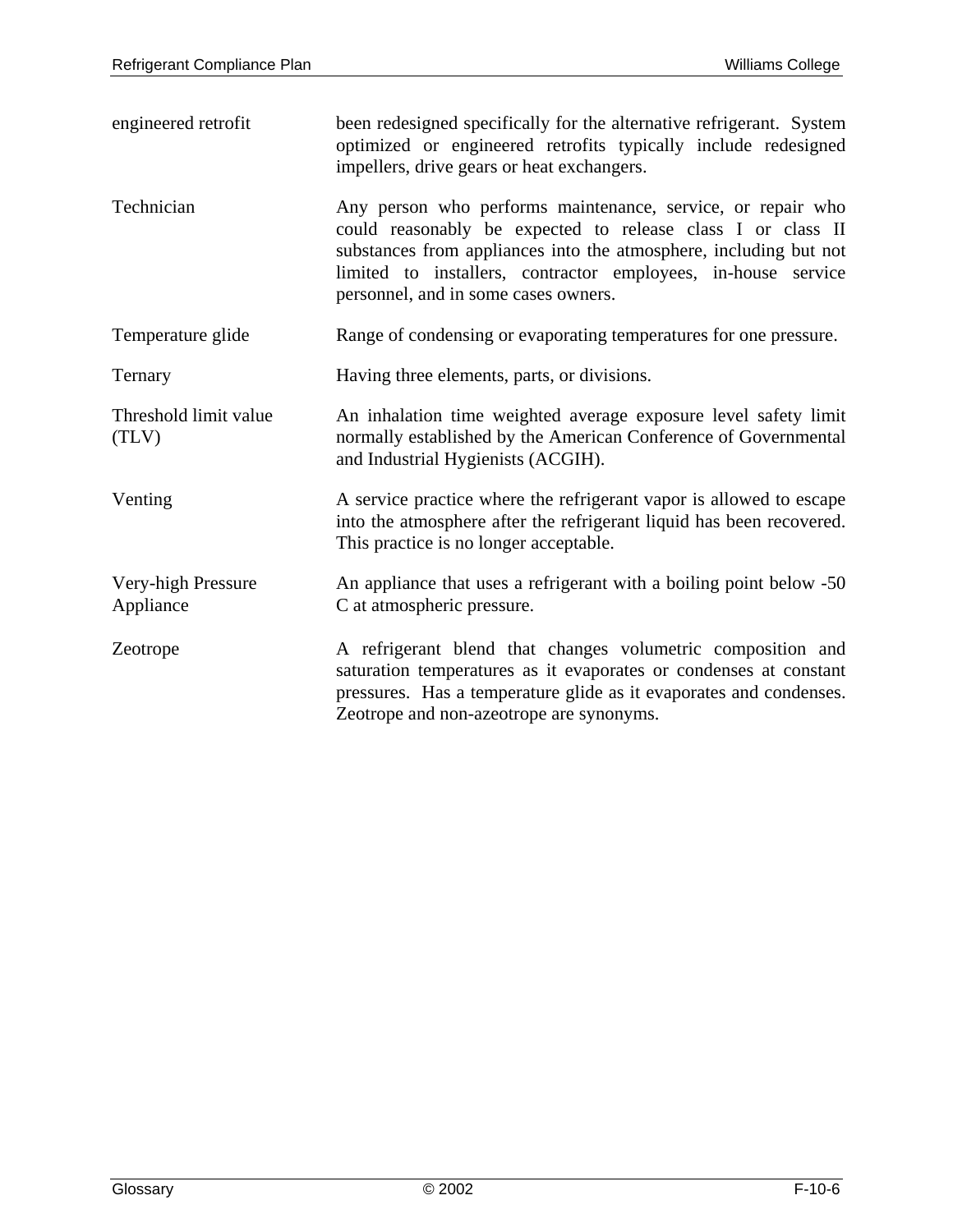# **References**

### **UNITED STATES CODES**

- Title 42, The Public Health and Welfare Chapter 85 - Air Pollution Prevention and Control Subchapter VI - Stratospheric Ozone Protection, Para. #7671
- Title 26, Internal Revenue Code Chapter 38 - Environmental Taxes Subchapter D - Ozone-depleting Chemicals, etc., Para. #4682

#### **FEDERAL AGENCY REGULATIONS**

- 49 Code Federal Regulation, Parts 100-177
- Title 29, Labor

Subtitle B Regulations Relating to Labor

 Chapter XVII - Occupational Safety and Health Administration Part 1910/1926 - Occupational Safety and Administration Standards Subpart Z - Toxic and Hazardous Substances

• Title 40, Protection of Environment

 Chapter 1 - Environmental Protection Agency Part 82 - Protection of Stratospheric Ozone

Subchapter I - Solid Waste

Part 260 - Hazardous Waste Management System: General

Part 261 - Identification and Listing of Hazardous Waste

Part 262 - Standards Applicable to Generators of Hazardous Waste

 Part 266 - Standards for the Management of Specific Hazardous Wastes and Specific Types of Hazardous Waste Management Facilities

#### • Title 49, Transportation

 Chapter 1 - Research and Special Program Administration Subchapter C - Hazardous Materials Regulations Parts 171-180 (Regulations for Shippers, Carriers, and Packagers)